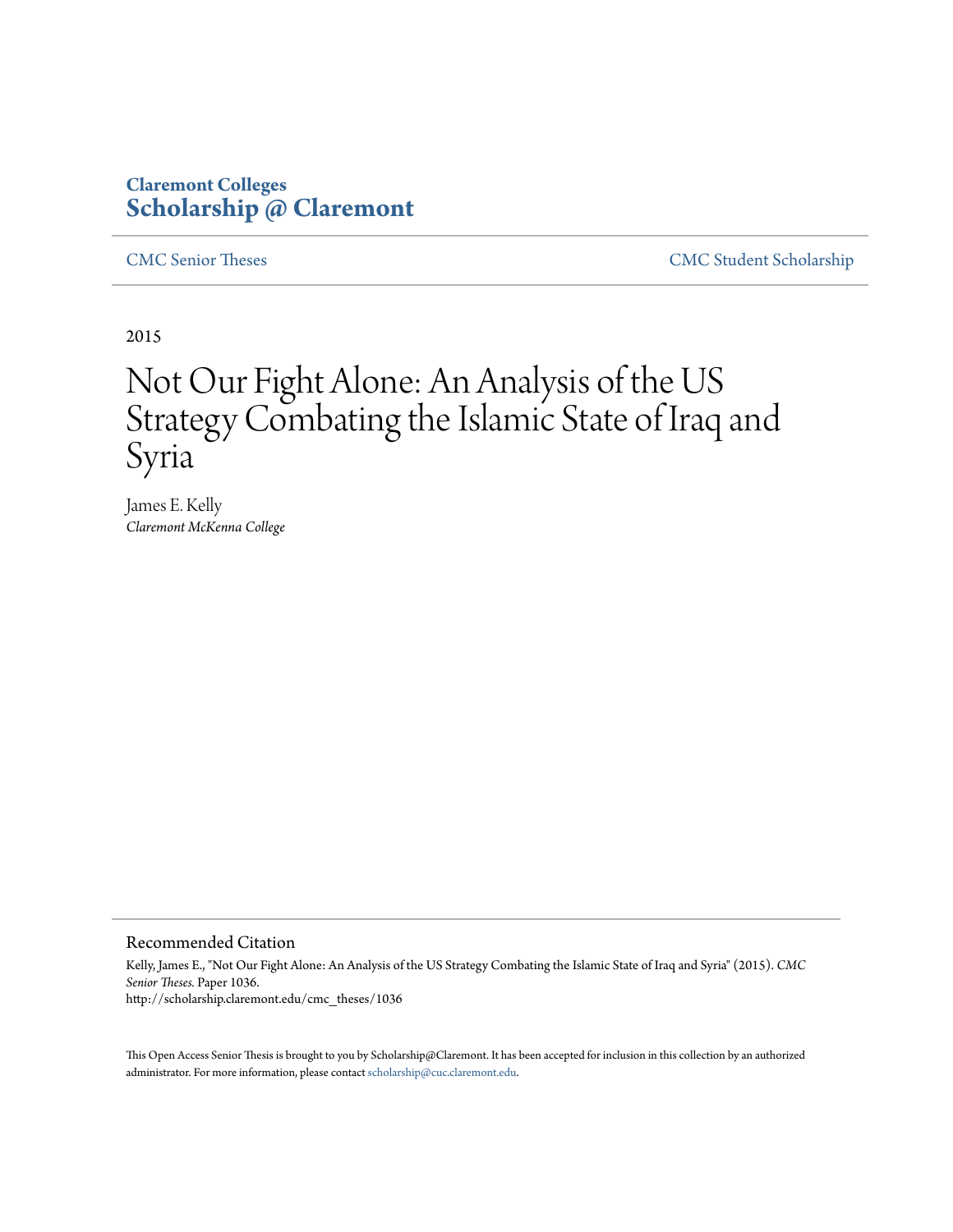### **CLAREMONT MCKENNA COLLEGE**

### **Not Our Fight Alone: An Analysis of the US Strategy Combating the Islamic State of Iraq and Syria**

SUBMITTED TO

#### PROFESSOR ILAI SALTZMAN

#### AND

#### DEAN NICHOLAS WARNER

BY

JAMES EDWARD KELLY

FOR

SENIOR THESIS

FALL 2014

DECEMBER  $1<sup>ST</sup>$ , 2014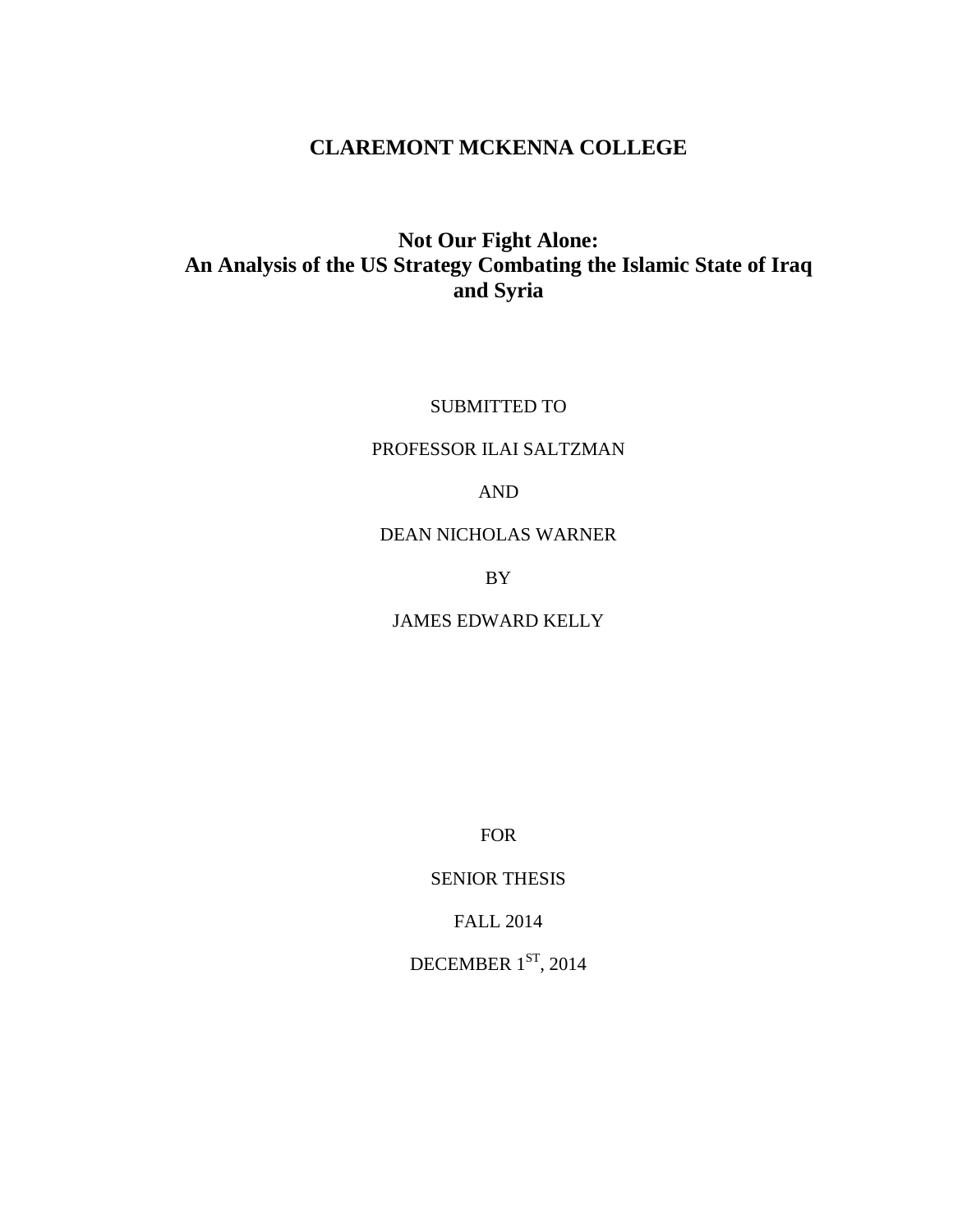#### **ABSTRACT:**

The recent policies of former Iraqi Prime Minister Nouri al-Maliki, combined with the collapse of the Syrian state in 2011, created conditions that led to the rise of the Islamic State of Iraq and Syria, or "ISIS." As of November 2014, ISIS controls large areas of western and northern Iraq and northern and eastern Syria, an area roughly the size of Belgium. The rise of ISIS in the past three years has caught the attention of every major nation, especially the United States, and world leaders are justified in fearing a strong ISIS in the Middle East.

The purpose of this paper is to provide an analysis of the US strategy in combating the Islamic State of Iraq and Syria. The effectiveness of the United States strategy is closely linked with numerous factors, including the history of sectarian violence in Iraq. These factors will be explored throughout the paper. This analysis sheds light on the strengths and weaknesses of the US strategy and provides various ways the US can further its goals in the region.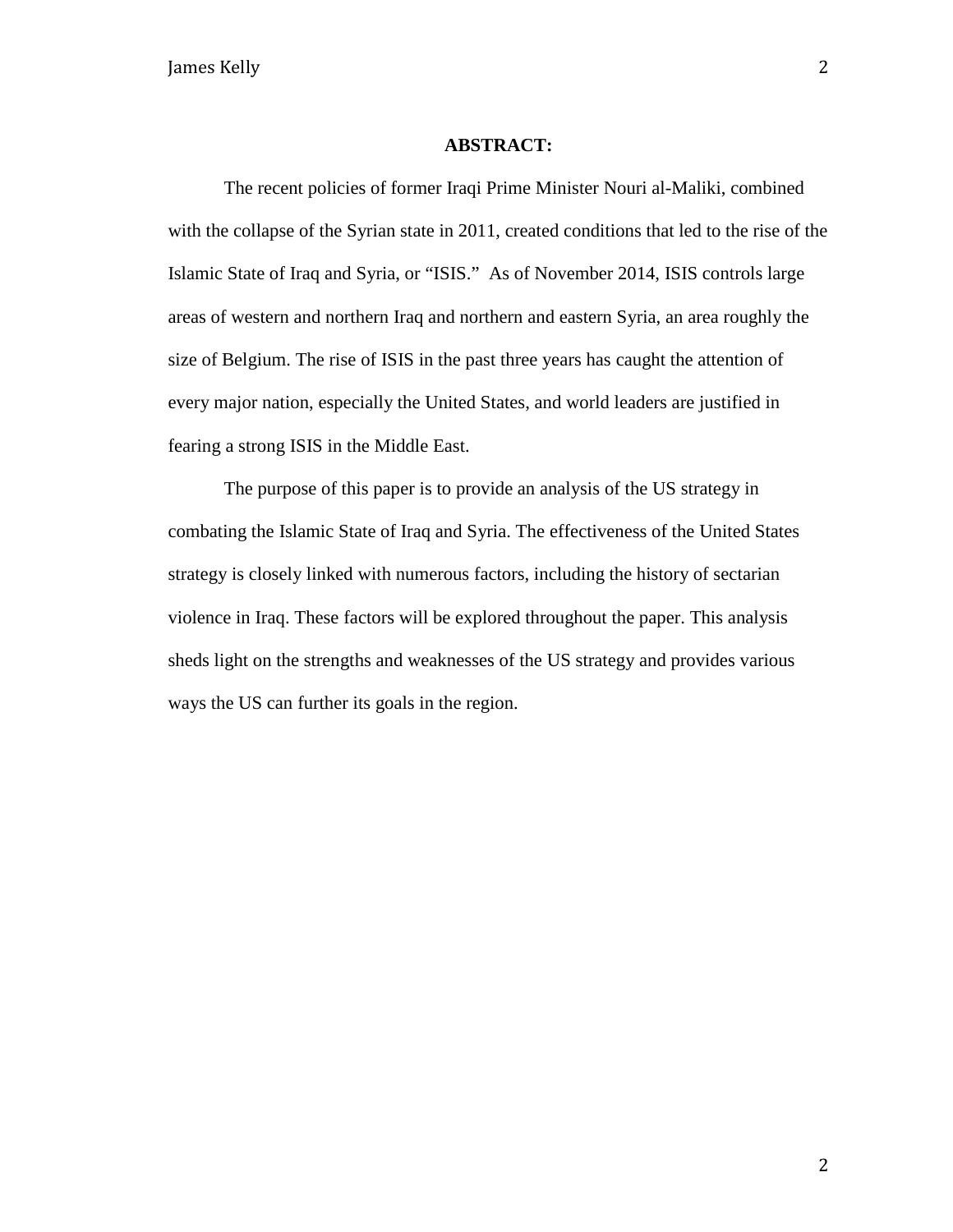### **TABLE OF CONTENTS**

| II.  |                                                                      |  |
|------|----------------------------------------------------------------------|--|
| III. | US Foreign Policy and the Sunni-Shia Conflict in Iraq, (2003-2014)12 |  |
| IV.  |                                                                      |  |
|      |                                                                      |  |
| VI.  |                                                                      |  |
| VII. |                                                                      |  |
|      |                                                                      |  |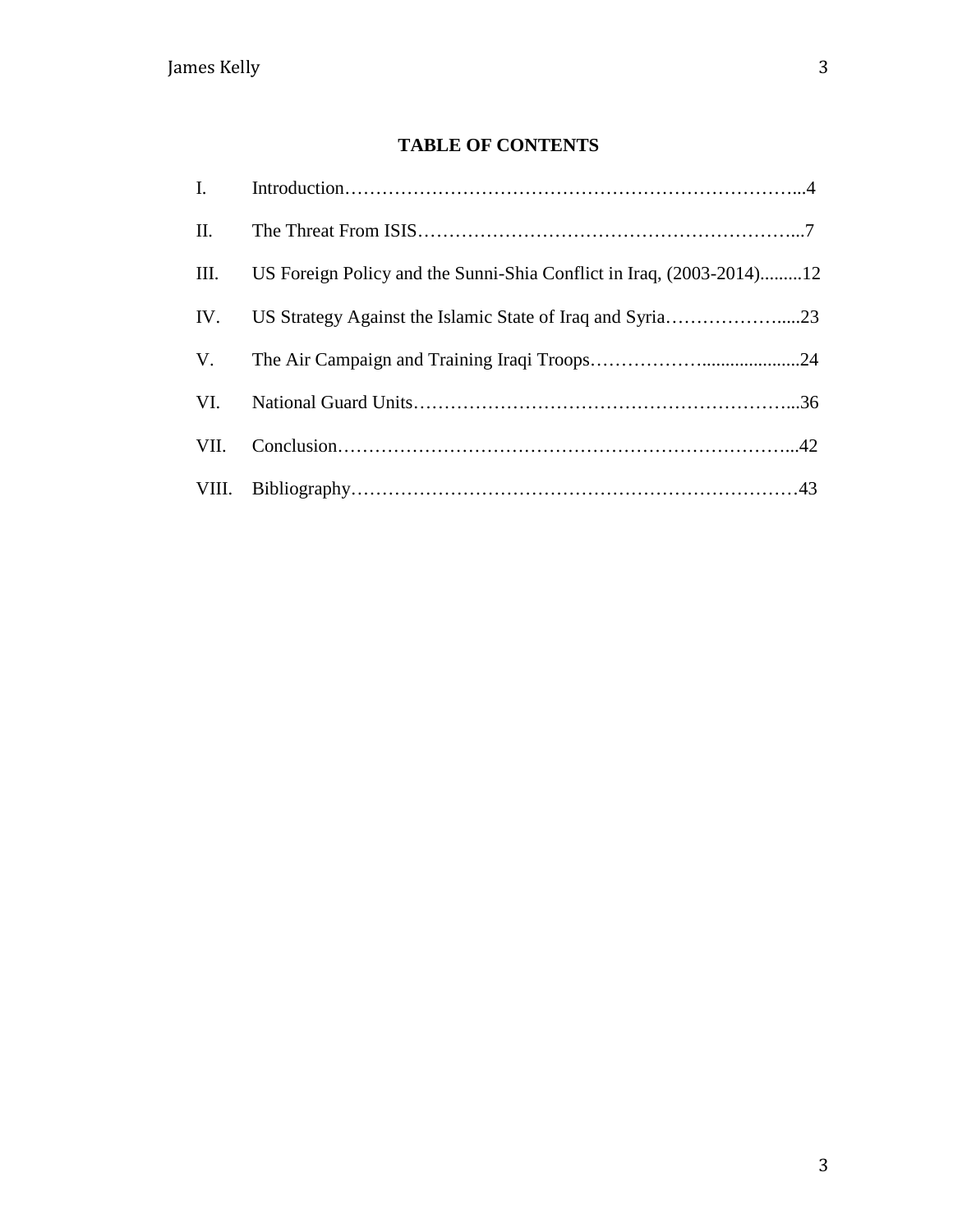#### **I. INTRODUCTION**

The United States has been militarily engaged in Iraq for more than a decade. After the attacks carried out by al-Qaeda on September 11, 2001, the United States sought to eliminate the threat posed by militant Islamic organizations throughout the world. In 2003, US forces invaded Iraq based on intelligence reports suggesting that Saddam Hussein had developed weapons of mass destruction, or "WMD." United States' leaders, including President George W. Bush and Defense Secretary Donald Rumsfeld, believed that Hussein's regime had ties with al-Qaeda and could provide the militant group with WMDs that could be used against the United States. The United States developed a "strategy" for dealing with this possible threat from Iraq, which consisted solely of a short-term plan to remove Saddam Hussein's regime and prevent it from using WMD to threaten its neighbors and the United States' interests in the region.<sup>[1](#page-43-0)</sup> Astonishingly, this war plan omitted any form of a strategy designed to successfully occupy Iraq after the combat phase and establish a viable government. This lack of a strategy and the misguided actions of US civilian and military leaders would prove disastrous.

In the early years of the invasion, the decisions of American political leaders inadvertently incited sectarian conflict between Sunni and Shia Muslims, and this sectarianism would fuel an insurgency against United States troops in Iraq. Radical jihadist groups would purposefully promote sectarian violence in order to achieve their objectives. During the past decade, sectarian violence has been the primary force undermining US foreign policy in Iraq. While US leaders made many decisions that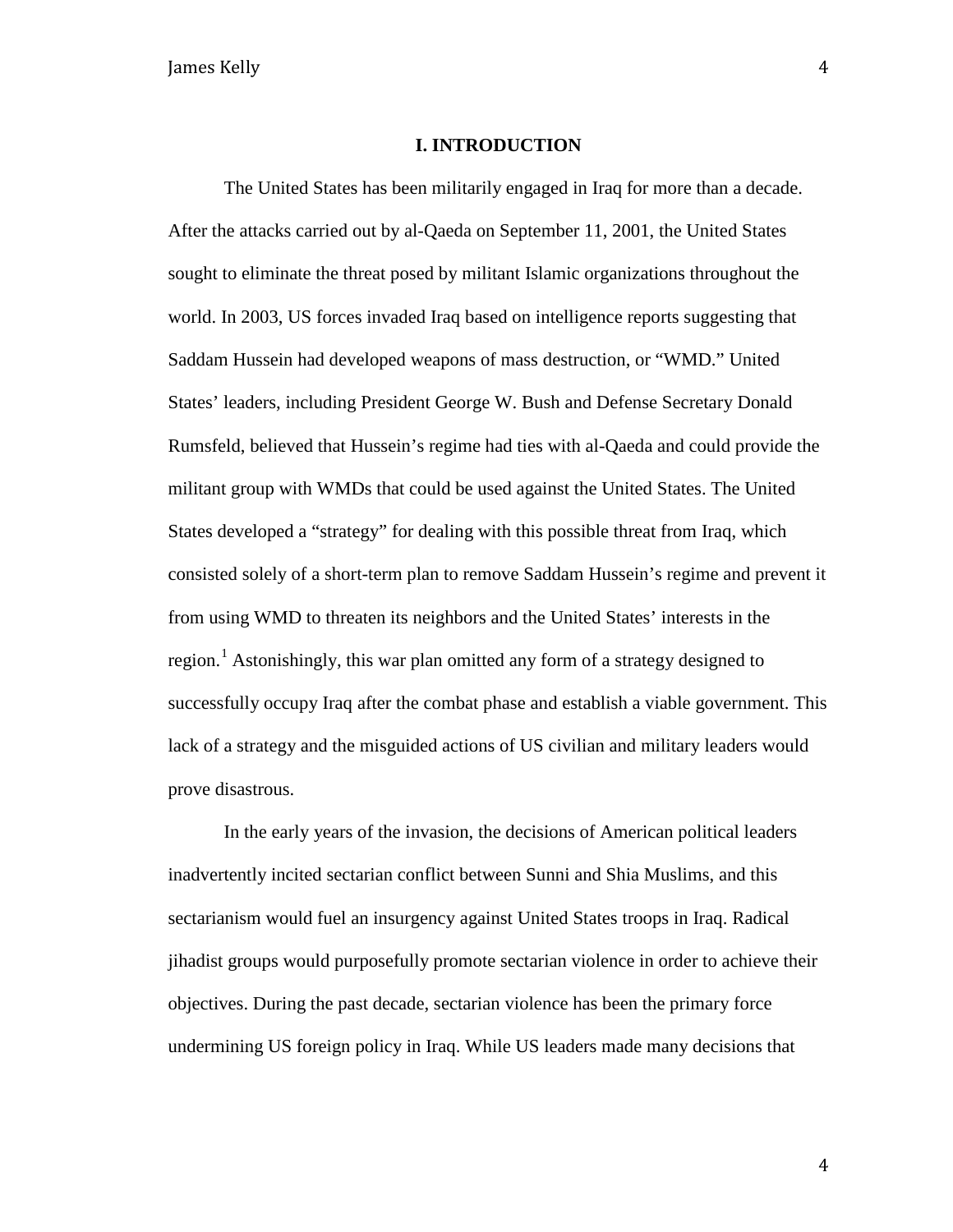worsened sectarian violence, Americans have also pursued successful policies that worked to fight radical groups while easing sectarian tensions.

Unfortunately, in recent years Iraqi political leaders have pursued blatant sectarian agendas that have worsened tensions. The recent policies of then-Prime Minister Nouri al-Maliki, combined with the collapse of the Syrian state in 2011, created conditions that led to the rise of the Islamic State of Iraq and Syria, or "ISIS." As of November 2014, ISIS controls large areas of western and northern Iraq and northern and eastern Syria, an area roughly the size of Belgium.<sup>[2](#page-44-0)</sup> The rise of ISIS in the past three years has caught the attention of every major nation, especially the United States, and world leaders are justified in fearing a strong ISIS in the Middle East. Foreign fighters from around the world, including the United States, could be trained by ISIS and return to their countries to carry out terrorist attacks. The attacks by al-Qaeda on 9/11 demonstrate that only a small number of terrorists are capable of killing thousands of innocent civilians and damaging the world economy.

ISIS also threatens the stability of the region. The group has expressed its intention to invade and conquer neighboring countries such as Jordan, Turkey, Kuwait and Iran and expand the "Caliphate,"<sup>[3](#page-44-1)</sup> or its Islamic empire. The spread of ISIS throughout the region poses a direct security threat to US allies such as Israel and would further strengthen the group, making it more capable of carrying out attacks on the United States. Given these threats, it is imperative that the United States addresses the problem of ISIS in the region. On September 10, 2014, President Barack Obama outlined the US strategy to combat the Islamic State of Iraq and Syria. In sum, this strategy consists of a US air campaign targeting ISIS forces. These airstrikes will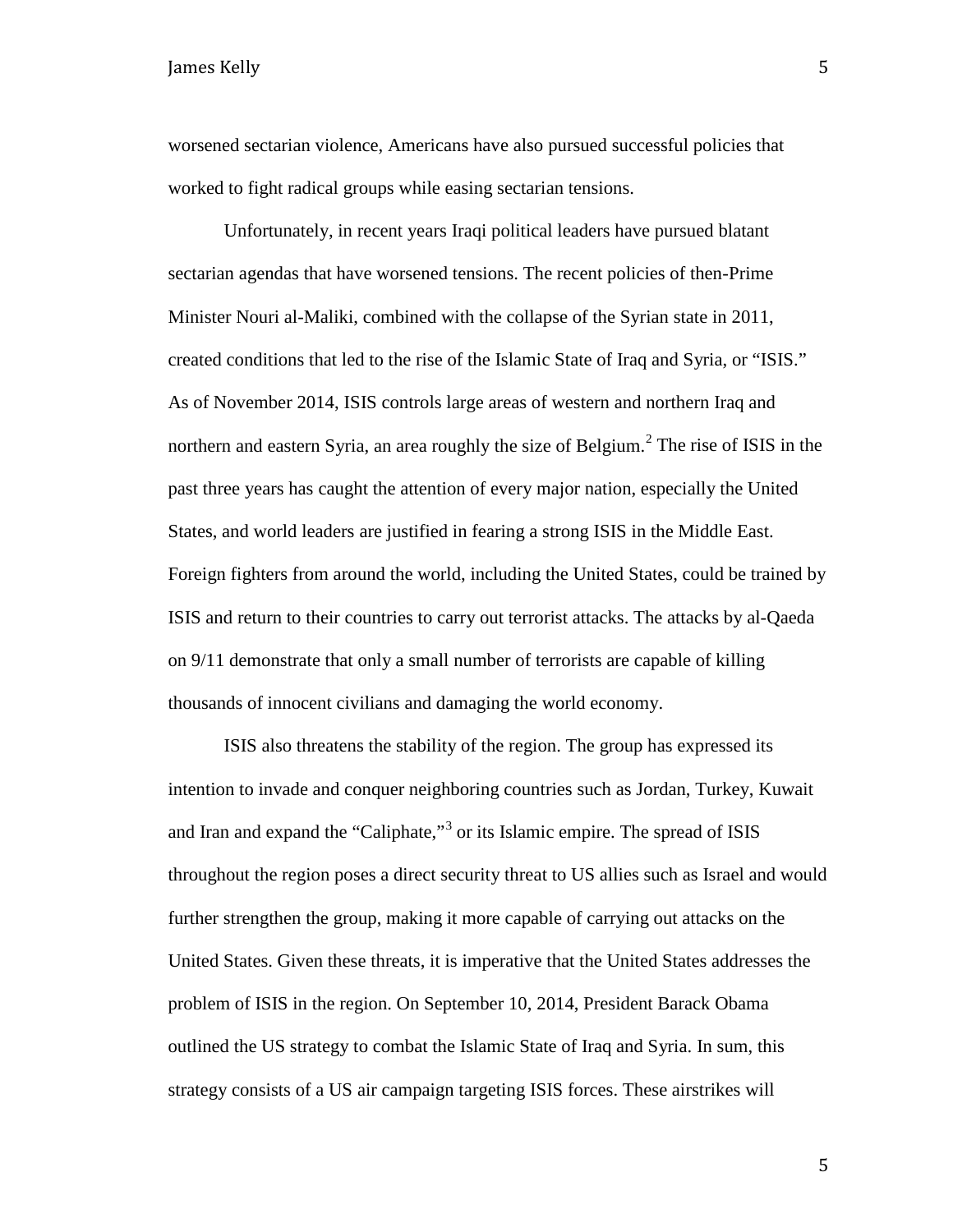support Iraqi forces conducting offensive operations against ISIS positions. The United States also has 3,000 troops stationed throughout Iraq tasked with training and supplying Iraqi Security Forces. Finally, US is working with the Iraqi government to support the formation of Sunni National Guard units that will fight ISIS. $4$ 

This essay will analyze this strategy in terms of its effectiveness in defeating ISIS and reducing sectarian tensions in Iraq. Radical jihadist groups will be able to find safe haven in Iraq as long as there are deep sectarian divisions. The United States must use its leverage to compel the Iraqi government to pursue policies that reduce tensions between Sunni and Shia factions throughout the country. In the first chapter, I will explain the various threats posed by ISIS and argue that is imperative that the US works to diminish and ultimately destroy the group. In the next chapter, I will provide a history of sectarian violence between Sunni and Shia Muslims and its role in undermining US policy in Iraq. I will also examine the various approaches the United States has taken to fight radical Islamists while easing sectarian tensions. In the concluding chapter, I will analyze current US strategy for combating ISIS. This section will include policy recommendations aimed to degrade ISIS, reduce sectarianism, and facilitate reconciliation. I will only focus on actions the United States should take to drive ISIS out of Iraq, recognizing that for ISIS to be destroyed, they must be driven out of Syria as well. However, the United States and the Iraqi government must first drive ISIS out of Iraq and regain control over its lost territory.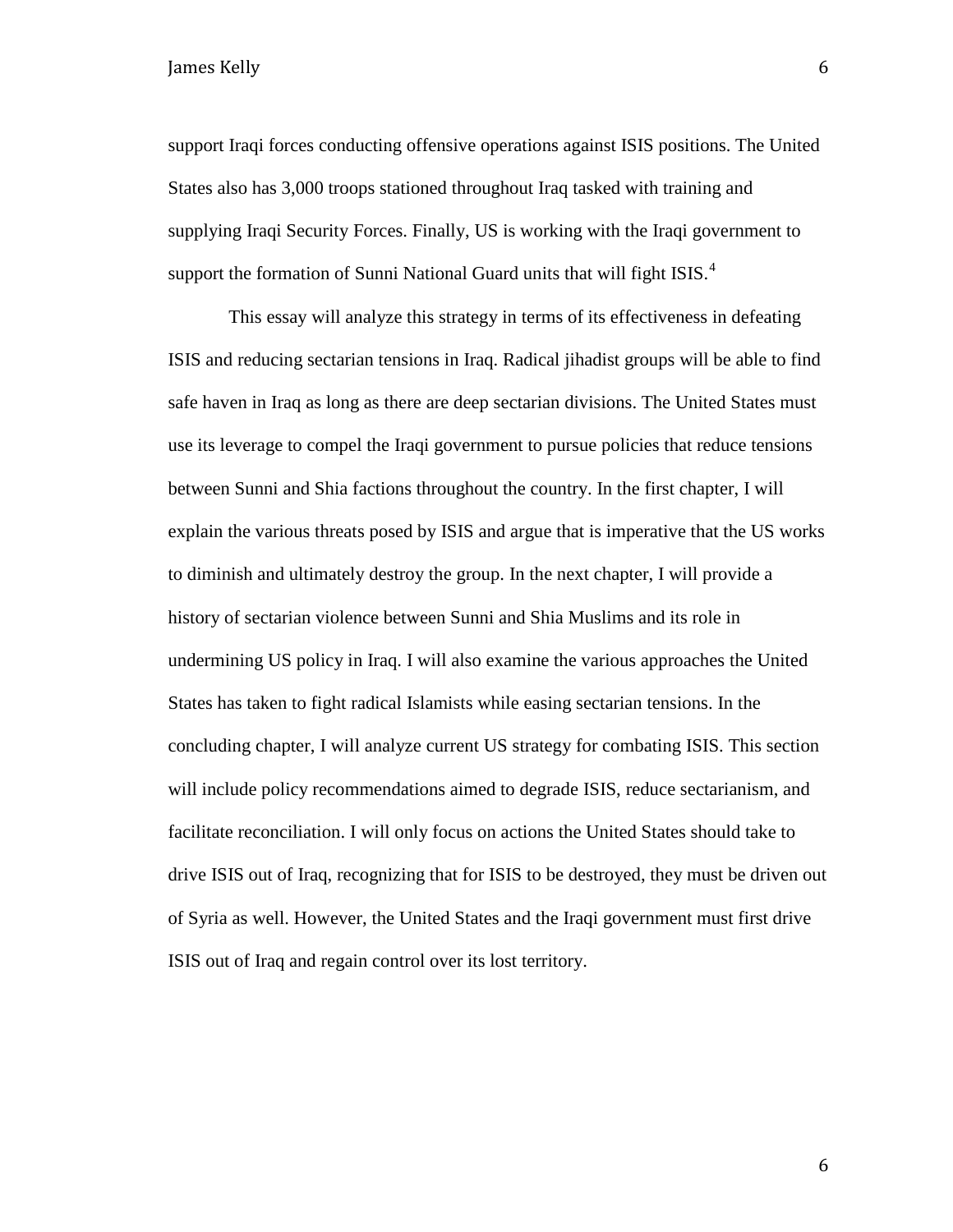#### **II. THE THREAT FROM ISIS**

In assessing the threat of ISIS to US security interests in the Middle East, it is imperative to understand the organization's ideology and how it has driven their recent actions in Iraq and Syria.

#### *Brief History of Salafism*

The Islamic State of Iraq and Syria is a militant Sunni Salafi group, and Salafists are considered to be ultraconservative Sunnis. After the death of the Prophet Mohammed in 632 A.D, Muslims disagreed about who should be his successor. Sunni Muslims believe that the Muslim community can select the successor of Mohammed. The Shia believe that Mohammed chose his son-in-law, Ali, to be his successor and that therefore the successor must be a direct relative of the Prophet. This rift has divided the Muslim world across the Middle East for over a thousand years. While the vast majority of the world's Muslims are Sunni, in Iraq Sunni Muslims are a minority, making up around 20 percent of the population. Shias are concentrated in Iran, southern Iraq and southern Lebanon, and have a significant presence in Saudi Arabia and the Persian Gulf States.<sup>[5](#page-45-1)</sup>

The traditional form of Salafism is an ultraconservative religious reform movement within Sunni Islam. The majority of Sunni Muslims around the world, approximately 90 percent of the Muslim population, view Salifism as too dated, literalist, and detached from mainstream modern Islam. Salafi followers represent around 3 percent of the world's Muslims. Salafism is an ideology that posits that Islam has strayed from its origins and become polluted by modernity.<sup>[6](#page-45-2)</sup> Salafists want Muslims to adhere directly to Islam's original texts and teachings, thereby returning to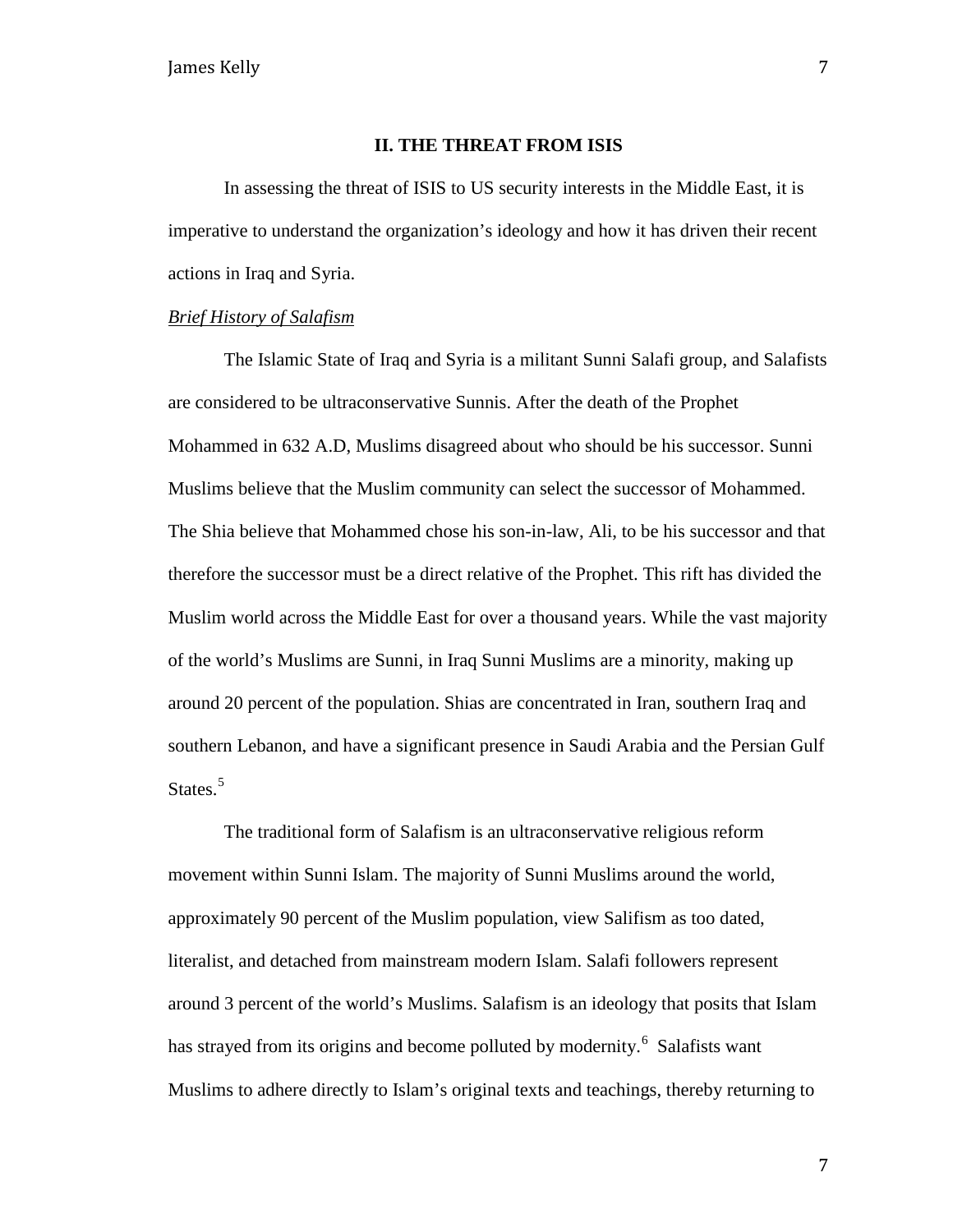the moral practices of the Prophet. However, until recently, Salafists held practical political positions and did not attempt to revolt against existing political authorities. In the mid-1990's, some Salafists began to embrace "jihad," or holy war in the name of Islam, believing that violence and terrorism were both justified and crucial to achieve their religious and political objectives. Since the "Arab Spring" of 2010-2011, various Jihadi groups have politicized and polarized the Salafi movement.<sup>[7](#page-46-0)</sup>

#### ISIS and Salafi Jihad

ISIS embodies this newly polarized and jihadist Salafism. Unlike traditional Salafists, ISIS acts on radical political goals as well as extreme religious views. The goal of ISIS is to recreate the Caliphate that existed following the death of the Prophet Mohammed in 632 A.D. A "caliphate" was the political-religious state comprising the Muslim community and the lands and people under its dominion. The "caliph," or successor, who sometimes holds spiritual authority, rules the caliphate.<sup>[8](#page-46-1)</sup> The leader of ISIS, Abu Bakr al-Baghdadi, declared himself "caliph" in early 2014 after the taking of the Iraqi city of Mosul. Baghdadi aims to expand his "caliphate," which currently extends roughly from northwestern Syria to Fallujah in central Iraq, to include all territory from the Mediterranean to the Persian Gulf. $<sup>9</sup>$  $<sup>9</sup>$  $<sup>9</sup>$  In an audiotaped message, al-</sup> Baghdadi also announced that ISIS intends to conquer countries in the West.<sup>[10](#page-46-3)</sup>

#### ISIS and American Security Interests

ISIS threatens United States' interests in the Middle East for several key reasons. The US and most of the world depend on Middle Eastern oil and gas, and disruptions in the flow of oil from the region could destabilize the global economy. ISIS clearly threatens this supply of oil. In August 2014, ISIS forces advanced on the Iraqi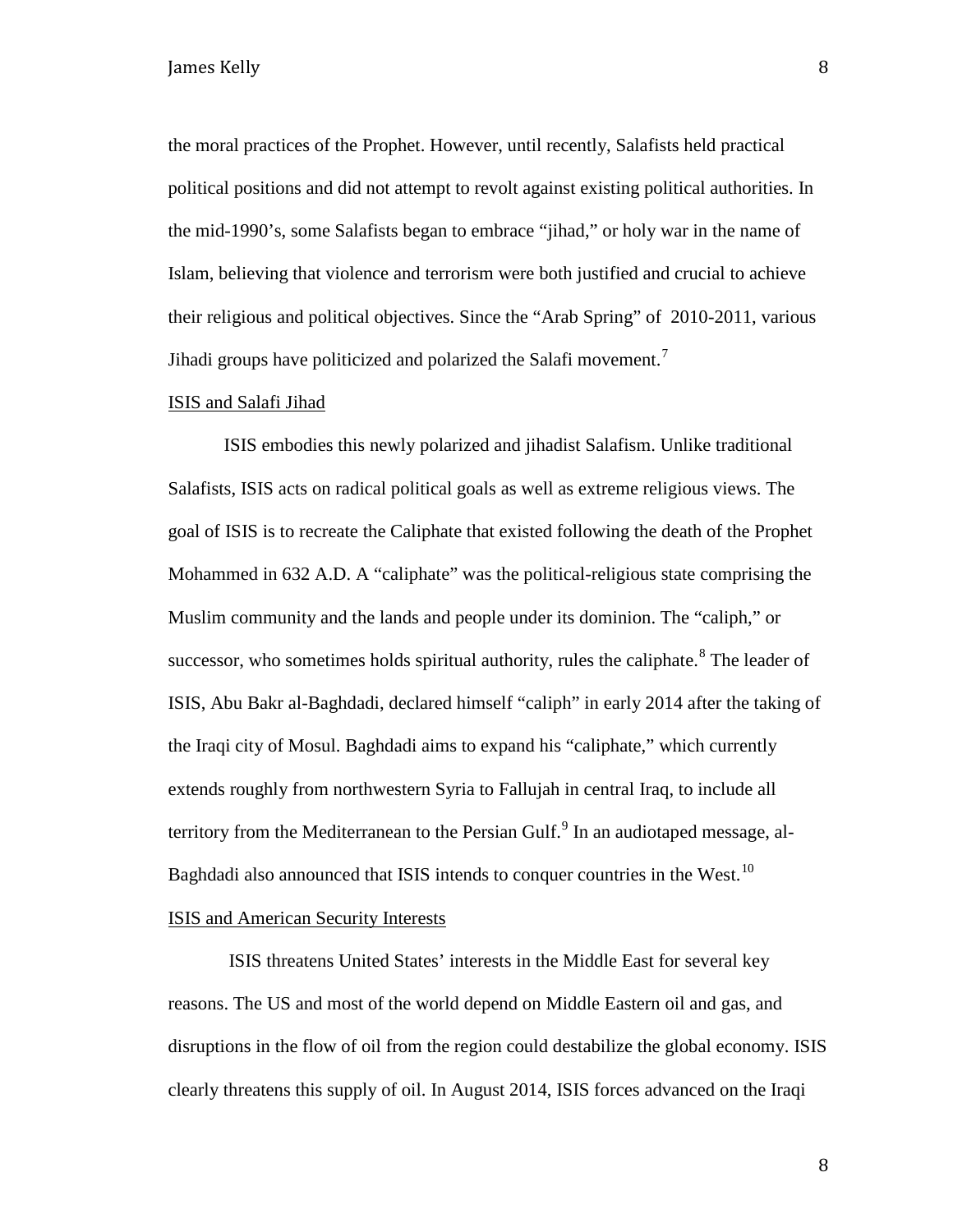city of Erbil, the capital of the Kurdish regional government and the administrative center of its oil industry. Global energy companies worth trillions of dollars have invested in Kurdistan, which accounts for about a quarter of Iraq's oil industry.<sup>[11](#page-47-0)</sup> If ISIS militants were to seize control of Erbil, they would significantly disrupt Iraqi oil production and threaten global access to oil.

ISIS is already in control of numerous oil fields throughout Iraq and Syria, which experts estimate may produce 25,000 to 40,000 barrels a day, worth a minimum of \$1.2 million in the underground market.<sup>[12](#page-47-1)</sup> If the United States must protect the flow of oil from the Middle East to ensure the stability of the global economy, it must take both military and diplomatic efforts to diminish the presence of ISIS as well as to protect major oil fields in the region.

The United States also has a direct security interest in dismantling terrorist networks in the Middle East that threaten American lives. Al-Baghdadi, in an audio statement addressing ISIS in January 2014, warned the United States that soon they would be targeted.<sup>[13](#page-47-2)</sup> As of November 2014, ISIS had released the brutal beheadings of three American journalists. While intelligence experts claim that ISIS does not pose an immediate threat to the American homeland,  $14$  there are numerous reasons to believe the group will pose such a threat to in the long term.

ISIS "foreign fighters," non-Arabs from the United States and other Western nations, could return to their home countries after becoming more radicalized while training and fighting in Iraq and Syria. These individuals could then attack Western civilians, including Americans. The Central Intelligence Agency estimates that ISIS has around 15,000 foreign fighters and a relatively small number of these fighters come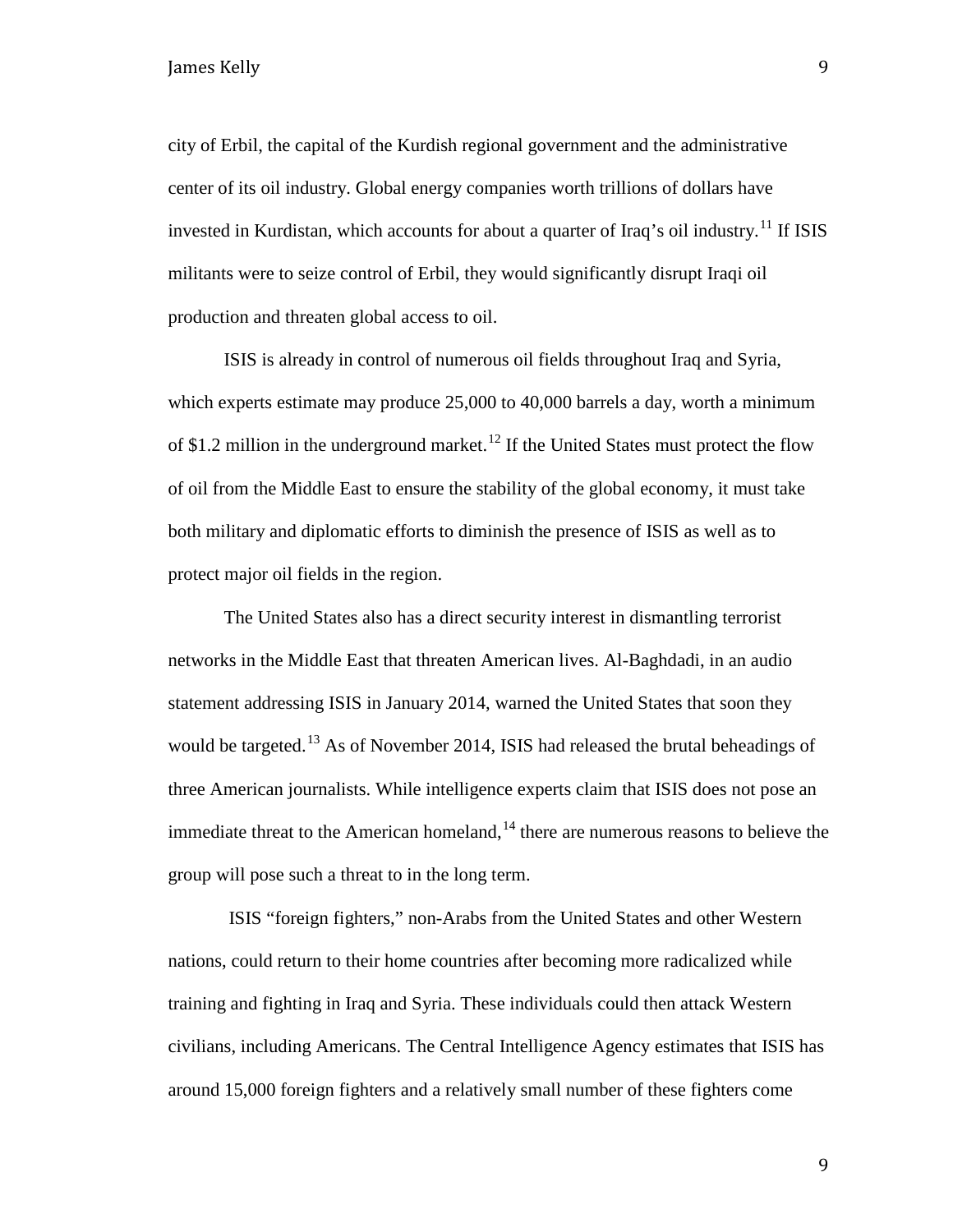from France, Germany, Britain, and the United States. Experts estimate over one hundred American-born citizens have joined ISIS.<sup>[15](#page-48-0)</sup> Although these numbers are relatively low, the 9/11 attacks demonstrate the potential of only a small number of terrorists to kill thousands of innocent civilians, damage the economy, and traumatize the US and the world. If ISIS gains strength in Iraq and Syria by consolidating its control over new territory, more foreign fighters will be attracted to its ranks. ISIS has developed a significant presence on social media platforms, which it uses to recruit fighters in Iraq, Syria, and throughout the world. The group has used videos to widely publicize its recent military victories throughout Iraq, attracting more foreign fighters to its ranks.[16](#page-48-1) The US must use military and diplomatic efforts to dismantle ISIS in order to ensure the safety of American citizens abroad and at home.

The growing strength of ISIS also seriously threatens to spread its violent ideology throughout the Middle East. As mentioned earlier, an estimated three percent of the Muslim population adheres to Salafism. A much smaller percentage of this group supports the radical political goals of ISIS. However, ISIS will draw more of these Salafi Muslims as it becomes stronger and publicizes victories. Some Salafists believe they have a religious obligation to support ISIS after al-Baghdadi's announcement on June  $29<sup>th</sup>$  declaring himself a "Caliph" over the newly established Islamic Caliphate. Even if a small percentage of Salafi Muslims pledged allegiance to Baghdadi, ISIS would gain the support of tens of thousands of Muslims in Jordan, Saudi Arabia, Nigeria, and every other Sunni Muslim country.<sup>[17](#page-48-2)</sup>

US security is threatened by the spread of violent Salafism throughout the world, as it could energize and empower other radical jihadist groups that can threaten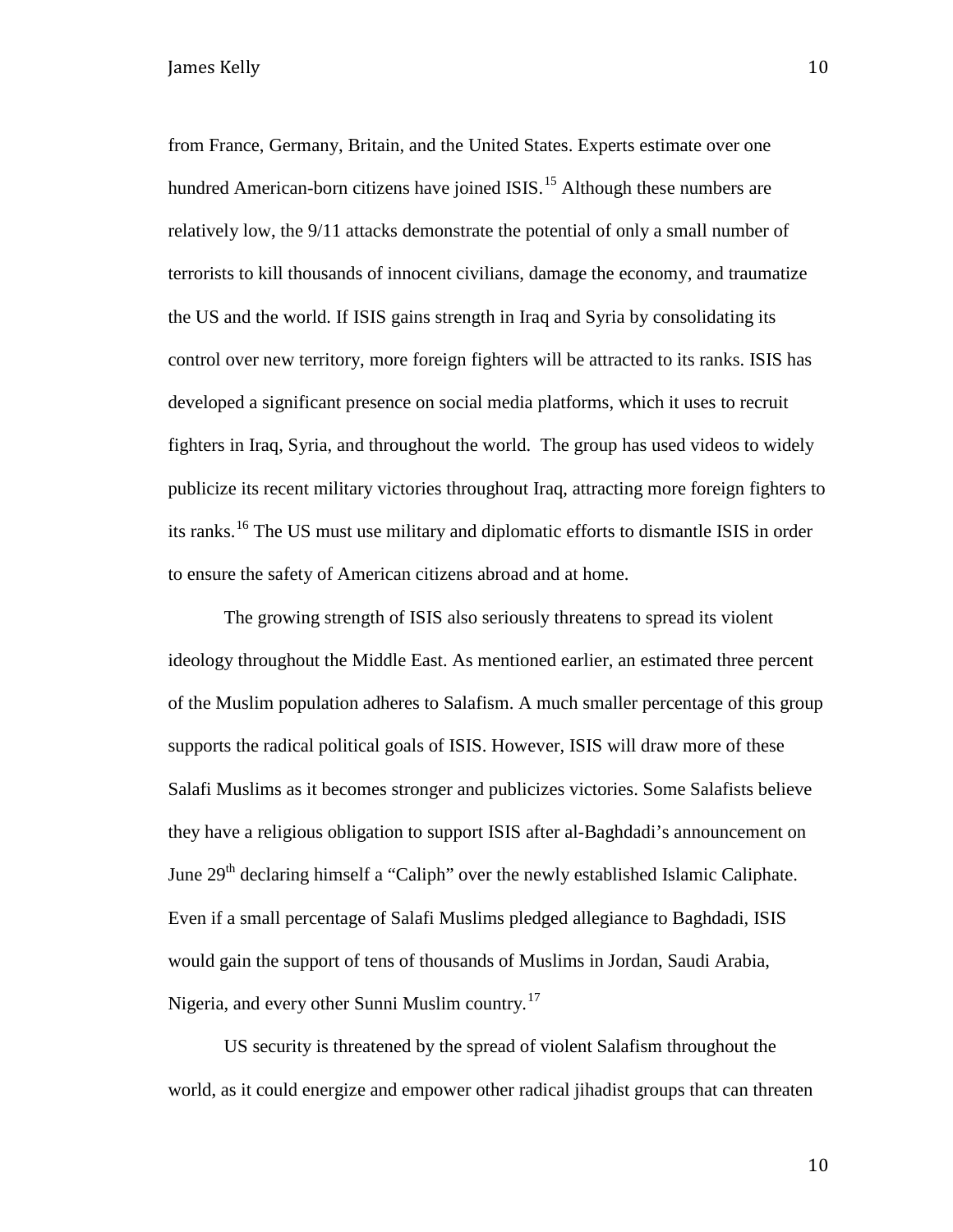the American homeland. In November 2014, an Egyptian militant group, Ansar Beit al-Magdis, pledged allegiance to ISIS and al-Baghdadi.<sup>[18](#page-48-3)</sup> In the future, it is possible these groups may carry out attacks in the name of the Islamic State, which may include targeting Americans throughout the world.

ISIS also threatens the stability of the Middle East. ISIS has directly expressed its desire to dissolve all political boundaries and conquer its neighboring states in order to expand the Caliphate. The spread of ISIS throughout the Middle East would threaten United States allies, including Israel, and could lead to catastrophic and destabilizing conflicts in the region. Given these immediate and long-term threats, it is imperative that the United States takes action to diminish ISIS in Iraq and Syria, and its strategy must be analyzed in the context of sectarian violence and US involvement for the past decade in Iraq.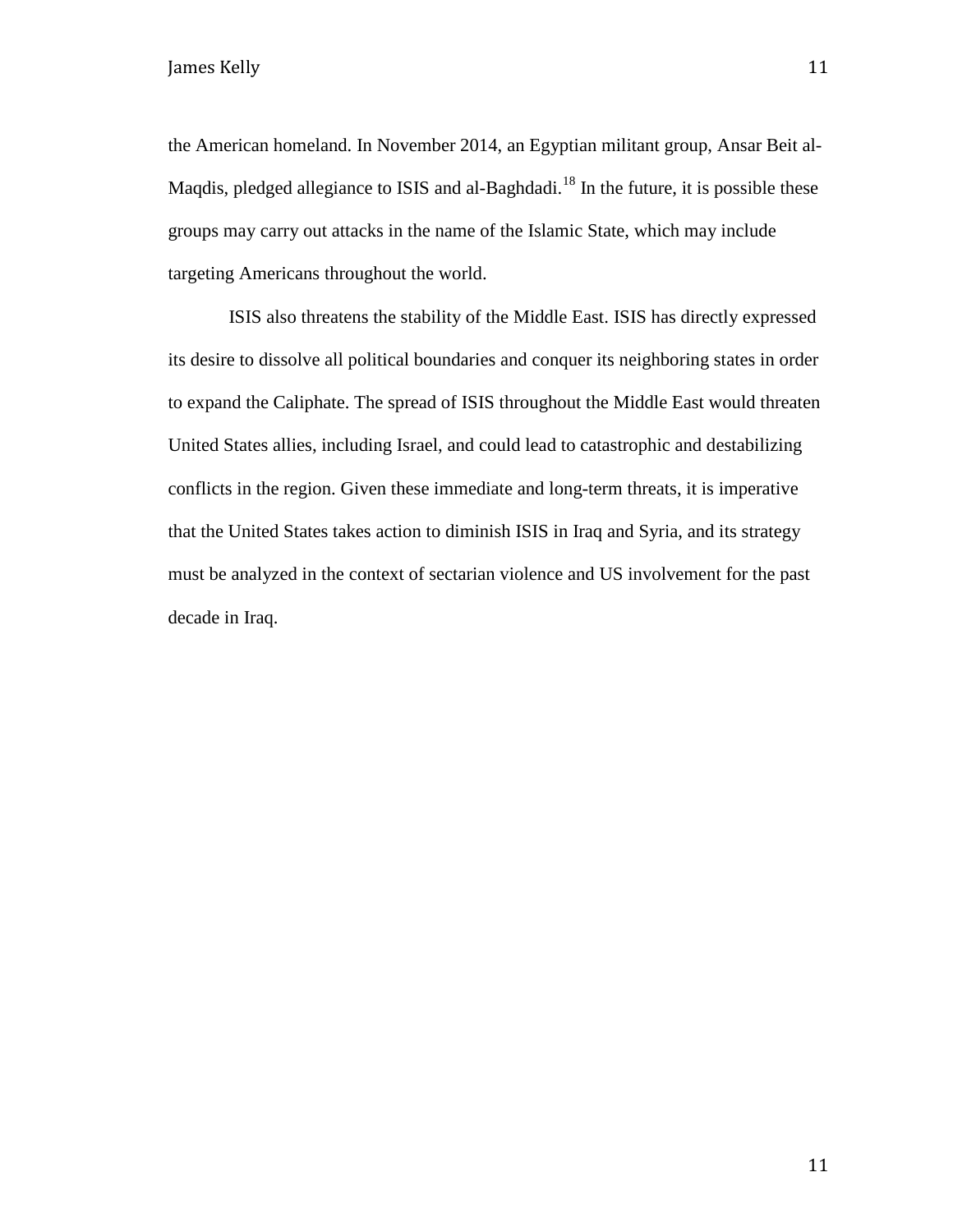#### **III. US FOREIGN POLICY AND THE SUNNI-SHIA CONFLICT IN IRAQ**

The Iraqi population consists of a variety of religious sects. The overwhelming majority of the population is Muslim, and of these 32 million people, around 60% are Shia Muslim and 35% are Sunni Muslim.<sup>[19](#page-48-4)</sup> The Sunni-Shia divide in Islam occurred immediately after the death of the Prophet Mohammed in 632 A.D. Sunni Muslims accepted the appointment of Abu Bakr, a close friend of the prophet, to be the leader of the Muslim Empire. Shia Muslims, on the other hand, believed the selection of Abu Bakr as a successor to Mohammed was a *coup d'etat.* They believed that the successor of Mohammed must be from his immediate family and that it should have been Ali, the cousin and son-in-law of Mohammed. Sunni and Shia Muslims have been warring with each other since the death of Mohammed. In AD 656, the first Muslim civil war broke out in Iraq between the Partisans of Ali, the Shia, and the Party of Uthman.<sup>[20](#page-48-5)</sup>

Although the conflict concerns theological differences, the Sunni-Shia conflict has largely been about political power and regional interests. While the vast majority of Muslim believers respect fellow Muslims regardless of their particular sect, areas of political instability and extremism foster sectarian hatred and violence. While Iraq has been plagued by sectarian violence for centuries, I will begin with the more recent history of the Sunni-Shia conflict under the rule of Saddam Hussein. Hussein rose to power in Iraq in July 1979. A decade earlier, in 1968, Colonel Ahmad Hassan al-Bakr successfully overthrew the government and established the Baath party as the dominant political actor in the country. Saddam Hussein, Colonel al-Bakr's cousin, played a leading role in the suppression of Bakr's political enemies, $^{21}$  $^{21}$  $^{21}$  often through torture or executions.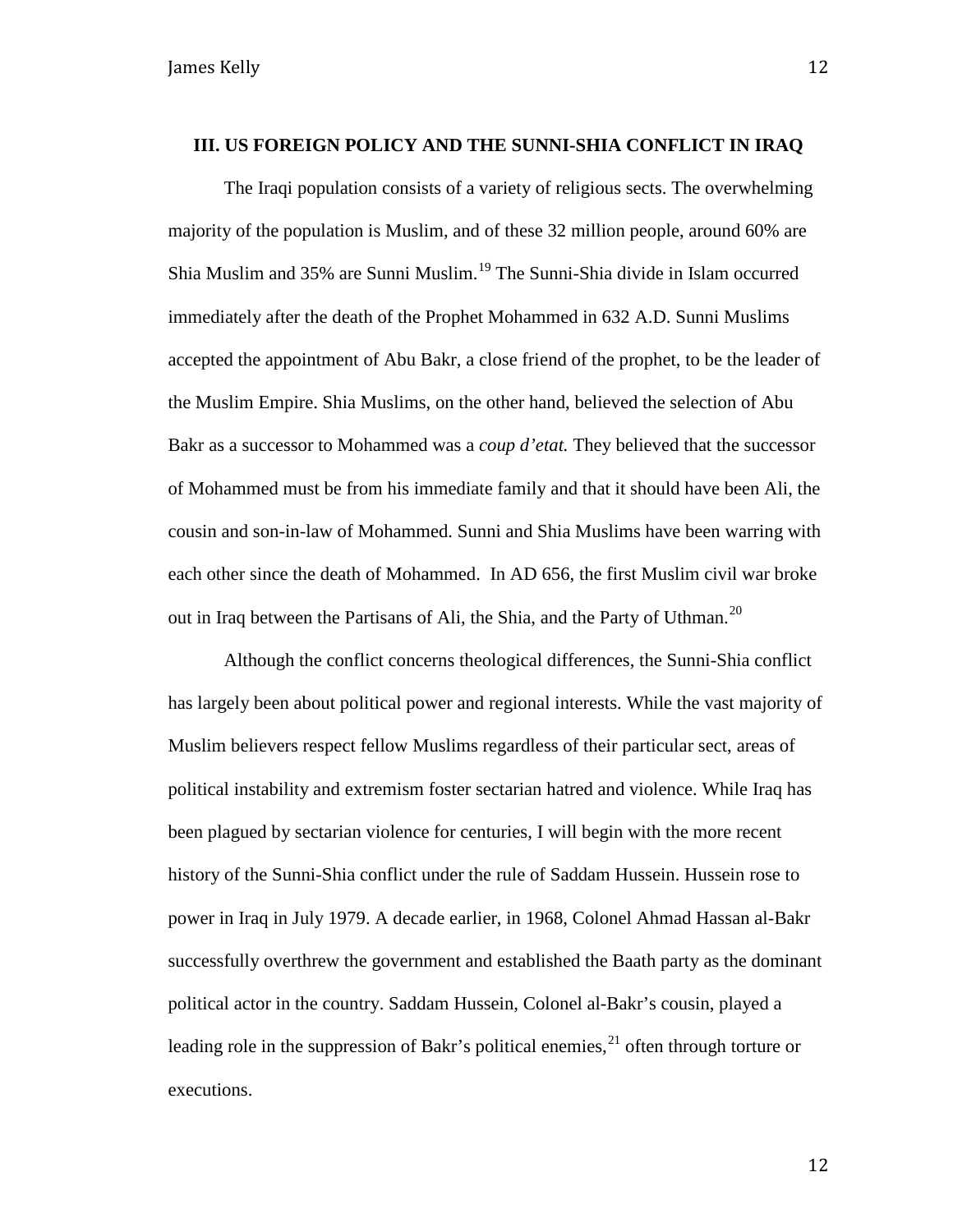Through a series of political maneuvers, Hussein managed to marginalize al-Bakr and forced him to resign in July 1979. Initially, Hussein's Ba'ath party consisted of members of his extended family. He was a Sunni Muslim, born and raised in the Albu Nasr tribe in the Sunni triangle,<sup>[22](#page-48-7)</sup> and so Iraq became a Shia-majority country ruled by a Sunni leader. Until the US invasion in 2003, Hussein and the Ba'ath party ensured that the majority of the Shia population were marginalized and excluded from the government. Throughout his rule, Hussein targeted Shia religious leaders and indiscriminately killed Shia followers. Shia resentment would eventually lead to a rebellion after the 1991 Gulf War, but Hussein's military brutally cracked down on these Shia rebels, killing tens of thousands of people.<sup>[23](#page-48-8)</sup>

In March 2003, the United States invaded Iraq based on intelligence reports suggesting that Hussein had developed weapons of mass destruction. United States' leaders including President Bush and Defense Secretary Rumsfeld believed that Hussein's regime had ties with al-Qaeda and could provide the militant group with WMDs that could then be used against the United States. The United States' strategy to deal with this Iraqi threat consisted solely of a short-term plan to remove Saddam Hussein's regime.<sup>[24](#page-48-9)</sup> Astonishingly, the United States strategy did not take into account the sectarian violence and resentment that had plagued Iraq for thousands of years, and its actions would only worsen these sectarian tensions.

Following its "successful" invasion of Iraq and the toppling of Hussein's regime, the United States, the United Kingdom and their allies established an interim entity led by Americans to run the country until a new provisional Iraqi government could be established. They established the "Coalition Provisional Authority" as a transitional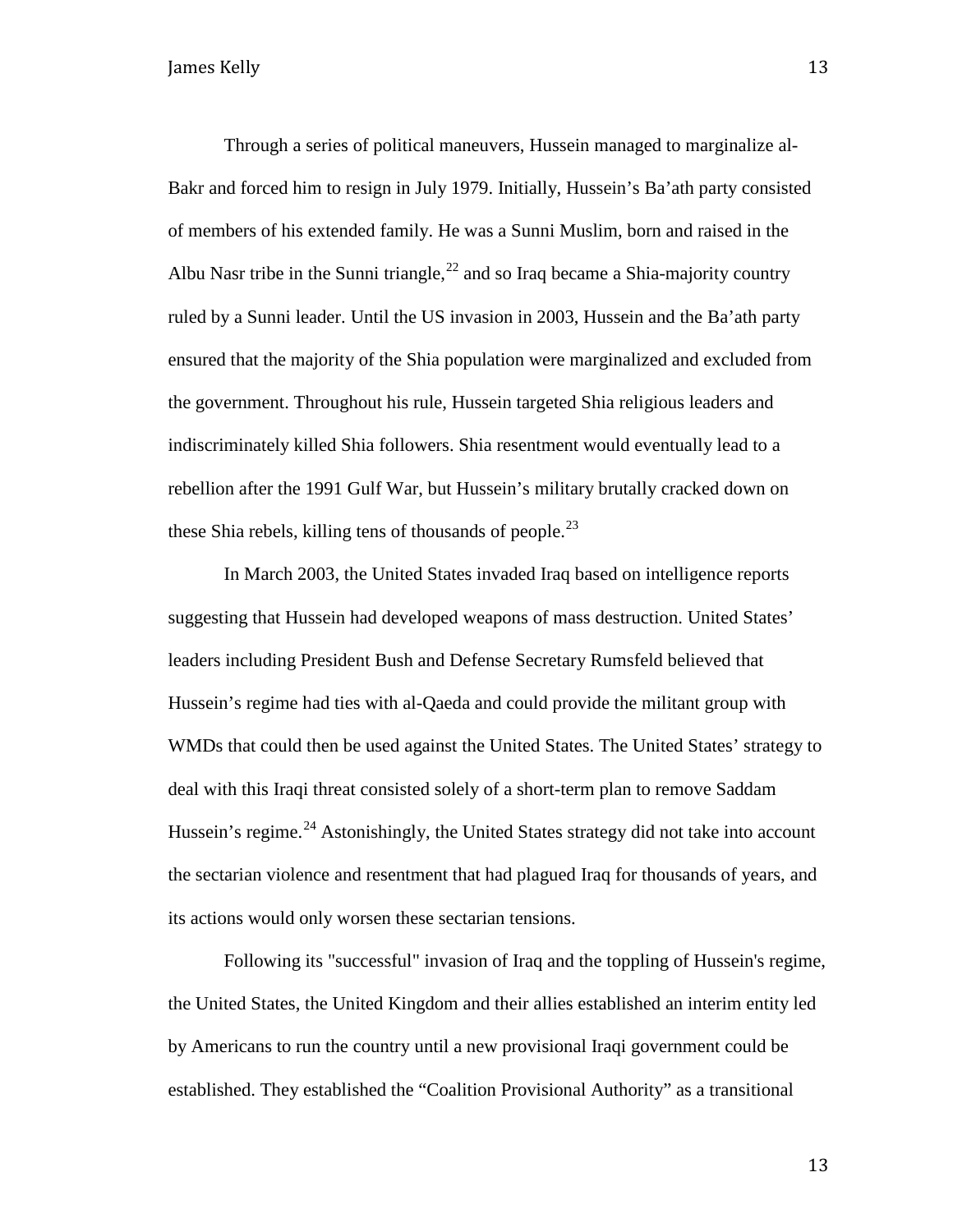government.<sup>[25](#page-48-10)</sup> On May 16, 2003, Paul Bremer, as the Chief Executive of the CPA, issued a directive calling for the "de-Ba'athification" of the Iraqi government.<sup>[26](#page-48-11)</sup>

The Iraqi Ba'ath Party was a hierarchical organization with six tiers. The top three levels of the Ba'ath Party consisted of Saddam Hussein, his immediate family, his advisors and key regime officials. Had Bremer's "de-Ba'athification" directive only removed these top three tiers, a very small number of Iraqis would have objected. However, Bremer decided that de-Ba'athification would include the fourth tier, which effectively disenfranchised tens of thousands of ordinary Iraqis who had joined the party in order to obtain better jobs.<sup>[27](#page-48-12)</sup> These Iraqis included doctors, engineers, university professors and civil servants. In just one order, the entirety of Iraq's Sunni elite class was disenfranchised and humiliated. Sunni tribes began to worry that the United States intended to marginalize the Sunni population in Iraq, which led many Sunnis to join the growing insurgency opposed to the US occupation.<sup>[28](#page-48-13)</sup>

Bremer made another decision that further fueled the rise of an insurgency. On May 23, 2003 he disbanded all Iraqi government departments that had a role in security or intelligence.<sup>[29](#page-48-14)</sup> The Americans felt it necessary to disband the departments developed by Hussein and the Ba'ath party for purposes of regime control since many were responsible for horrible acts of violence against the Iraqi people.<sup>[30](#page-48-15)</sup> However, Bremer's directive also disbanded the entire Iraqi Army, a force of hundreds of thousands of mostly Sunni soldiers and officers.<sup>[31](#page-48-16)</sup> Many of these soldiers and officers would eventually form the core of the Sunni insurgency.

Despite US directives removing the Ba'ath party and disbanding the Iraqi military, many Sunni leaders still believed that the United States would incorporate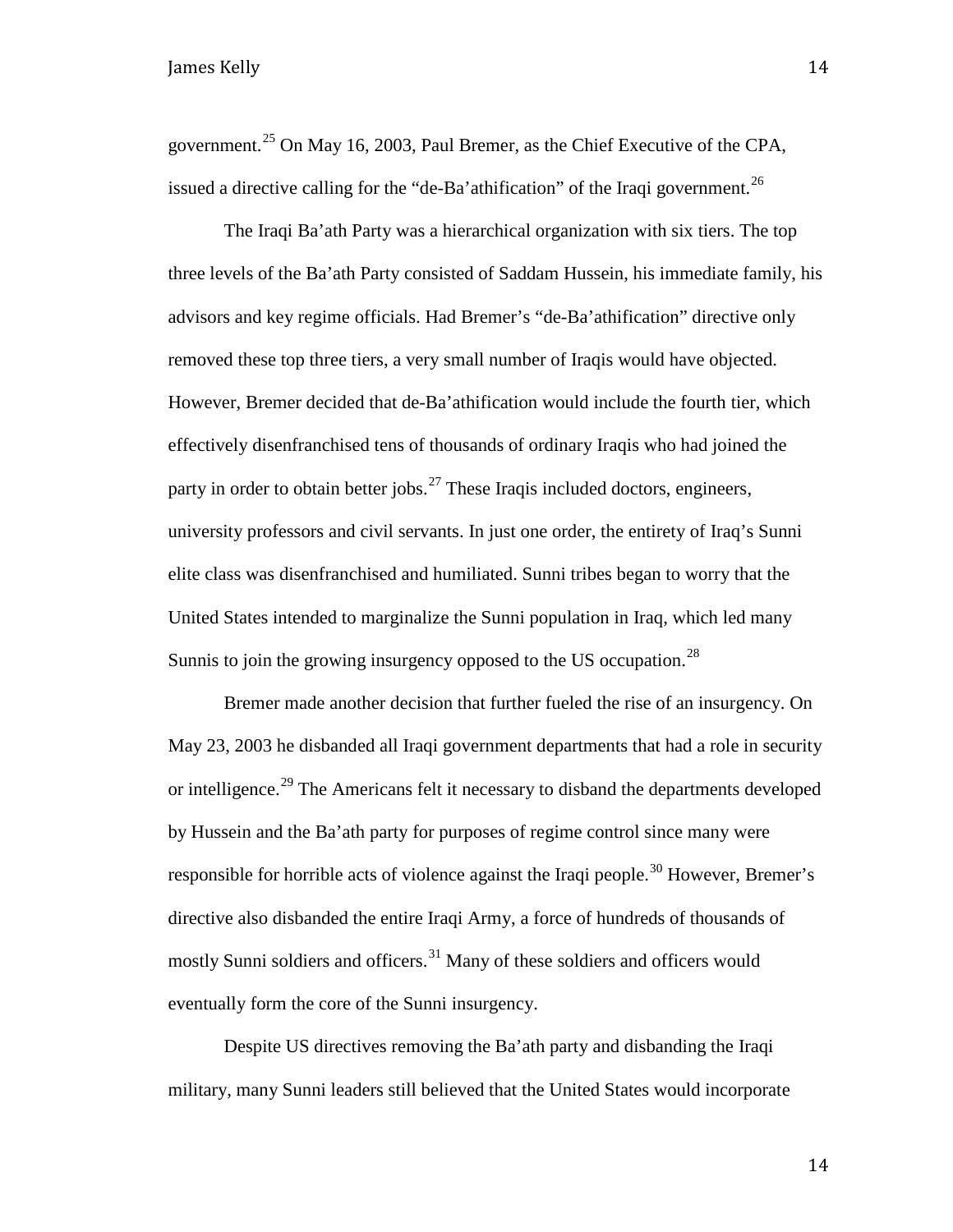them in the government. This optimism stemmed from the fact that Sunnis had more government experience than any of the other groups in Iraq.<sup>[32](#page-48-17)</sup> Sunnis also believed that it was not in the interest of the US to establish a government dominated by Shia and Kurdish groups, since most of these groups were connected to Iran. Sunni tribal leaders in the provinces of Anbar, Ninevah and Salah al-Din urged former Baathist members and ousted members of the former Iraqi military to wait for the United States' next move before committing to joining the insurgency.<sup>[33](#page-48-18)</sup>

Meanwhile, the insurgency had begun to develop. After the US invasion, ultraconservative Sunni jihadists from throughout the Middle East began to cross into Iraq. The most powerful of these groups were al-Qaeda and Tawheed wa'al Jihad, founded by Jordanian native Abu Musab Zarqawi.<sup>[34](#page-48-19)</sup> Tawheed wa'al Jihad would become a precursor to the Islamic State of Iraq and Syria. While in Iraq, Zarqawi planned and conducted numerous suicide bombings against Shia militias and civilians as well as US coalition forces. This jihadist group had two main objectives: to wage a sectarian war against Shias in Iraq and work to end the US occupation through constant attacks on coalition forces.[35](#page-48-20)

The United States' official backing of the Iraqi Interim Governing Council, the Iraqi government established by the Americans in July 2003, convinced many moderate Sunnis to join the insurgency. The majority of the Council was made up of Shia politicians with highly sectarian views, and the Sunni political elite was largely excluded from the body.<sup>[36](#page-48-21)</sup> Also, US forces failed to reach out to Sunni tribes for nearly a year after the occupation, and the Coalition Provisional Authority did not engage with tribal leaders until May 2004.<sup>[37](#page-48-22)</sup> These developments convinced Ba'athist officials, the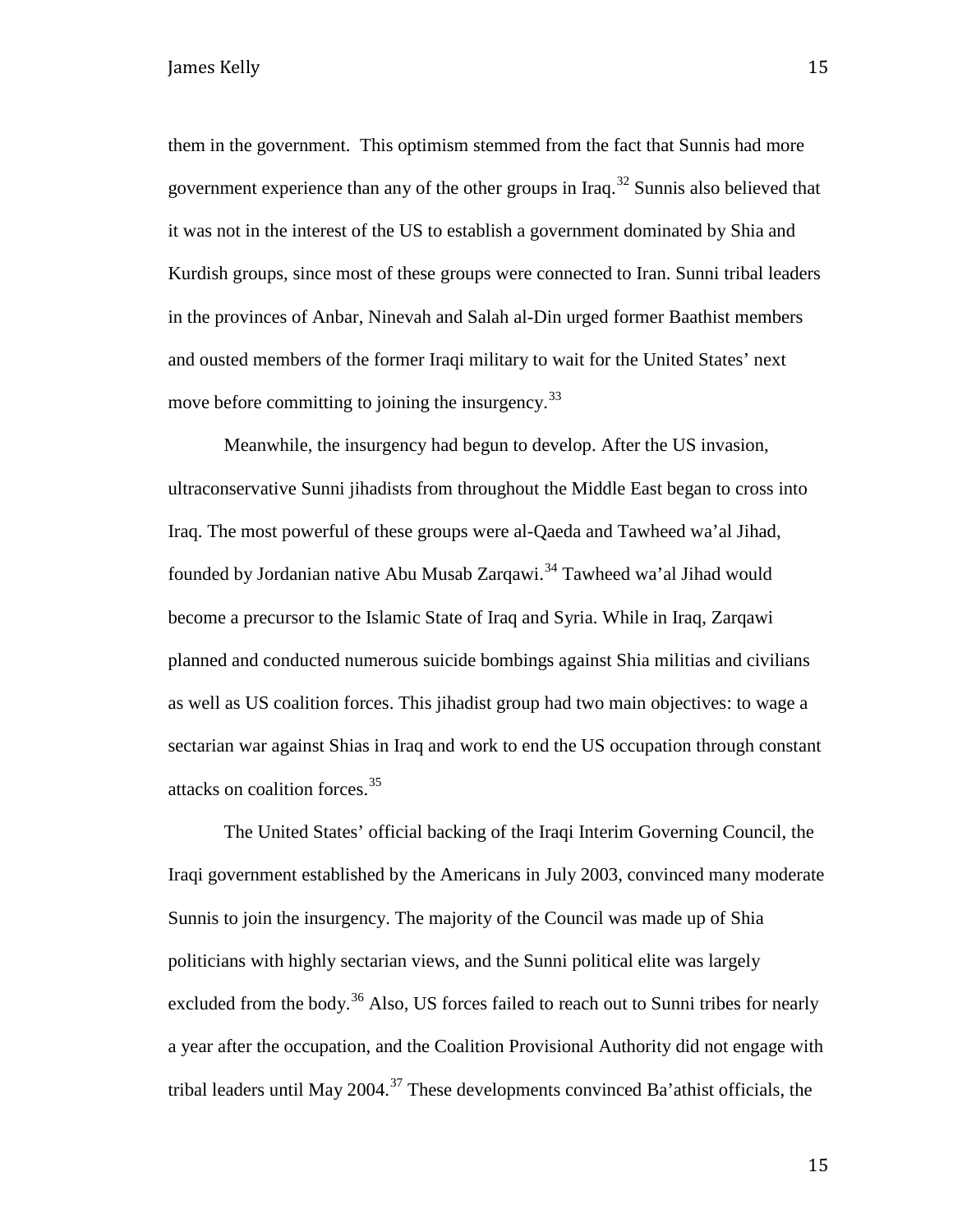Sunni majority, and many tribal leaders that the United States intended to marginalize the Sunni populace. This led many moderate Sunnis, including former military Ba'athist officials, to tolerate and in some cases cooperate with radical jihadist groups such as Tawheed wa'al Jihad.<sup>[38](#page-48-23)</sup>

The formation of the interim government led the majority of Sunnis to distrust the United States and suspect that it intended to marginalize the Sunnis in Iraq and empower the Shia throughout the region. This perception of the Sunnis, along with incidents of US abusing Iraqis, fed the insurgency. On November 26, 2003, four soldiers put an Iraqi general, Abed Hamed Mowhoush, into a sleeping bag, sat on him, and rolled him around the floor.<sup>[39](#page-48-24)</sup> At an outpost near Fallujah, soldiers would "blow off steam" by beating prisoners until they passed out or collapsed. $40$ 

Al-Qaeda and other radical jihadist groups gained support from many Sunni tribes. Tawheed wa'al Jihad provided Sunni communities with guidance and protection, and Zarqawi assured Sunnis that they were performing their religious duty by fighting coalition forces. These jihadist groups also used propaganda to win the allegiance of Sunnis, claiming that the Americans were working with the Shia and Iran to expel Sunnis from Iraq.<sup>[41](#page-48-26)</sup> Zarqawi capitalized on Sunni resentment from their removal from the government and the formation of a Shia-dominated government. By 2004, Zarqawi and his group became notorious for conducting dozens of deadly suicide bombings of Shia mosques, schools, cafes, and markets throughout Iraq. In October 2004, Osama Bin-laden officially endorsed Zarqawi and Zarqawi renamed his group "al-Qaeda in Iraq  $(AOI)^{42}$  $(AOI)^{42}$  $(AOI)^{42}$  However, it is important to point out that al-Qaeda in Iraq was not actually a precursor or partner with al-Qaeda. Al-Qaeda in Iraq and the global al-Qaeda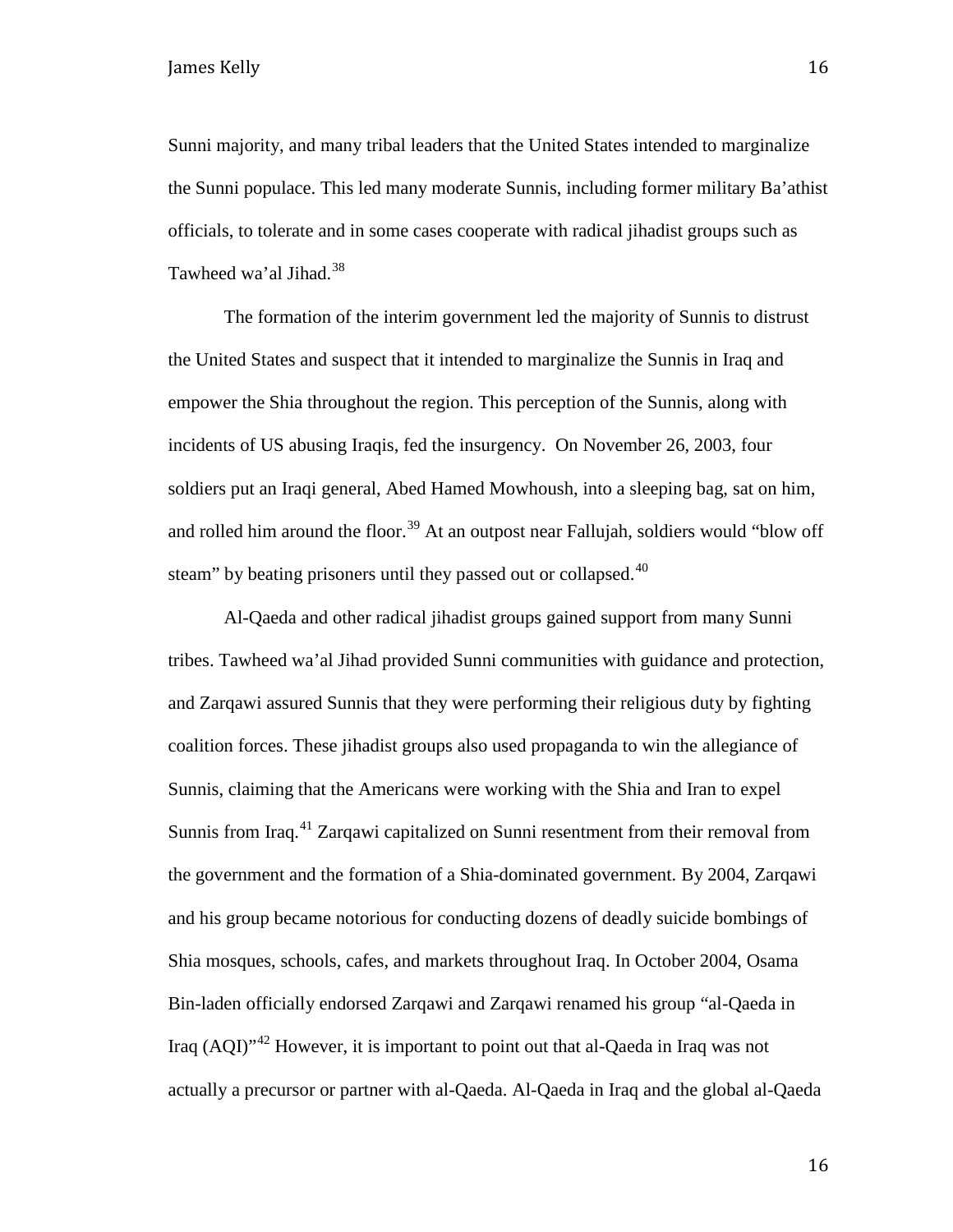responsible for the 9/11 attacks had different ideologies and employed different tactics. In 2005, al-Qaeda leader Ayman al-Zawahiri would criticize Zarqawi's tactics, claiming that Zarqawi's attacks against Shias distracted jihadists from their most important enemy, the United States.<sup>43</sup>

Al-Qaeda in Iraq succeeded in igniting a sectarian civil war in 2004 that would wage for two years. In March 2004, suicide bombers and mortars targeted the Shia holy city of Karbala, killing 181 people and wounding several hundred.<sup>[44](#page-48-29)</sup> From that point, AQI increased their number of attacks against Shia civilians. In response, Shia militias and the Iraqi Security Forces would kill hundreds of Sunnis, claiming they were responsible for the bombings.[45](#page-48-30) On February 22, 2006, Al-Qaeda in Iraq bombed the Shiite Askiriya shrine, leading to an explosion of sectarian violence. Shia militia members formed "death squads" and assassinated hundreds of Sunnis. The assassinations conducted by Shia groups accounted for more than four times as many deaths in March as bombings and other mass-casualty attacks, according to military data.[46](#page-48-31) After the installation of the new government led by Prime Minister Ibrahim al-Ja'afari in early 2005, the Shia-dominated Iraqi military frequently and brutally retaliated against the Sunni populace. Zarqawi's strategy was simple yet effective: incite the Iraqi government to retaliate against the Sunni populace, so that Sunnis had no choice but to support al-Qaeda in Iraq.

From 2004 to 2006, AQI drastically increased its presence in Sunni areas of Iraq and by 2005 controlled many areas throughout the "Sunni Triangle." The Sunni Triangle, the area between Baghdad in the south, Mosul in the north, and Rutba in the east, where most of Iraq's Sunni population resides, consists of hundreds of small and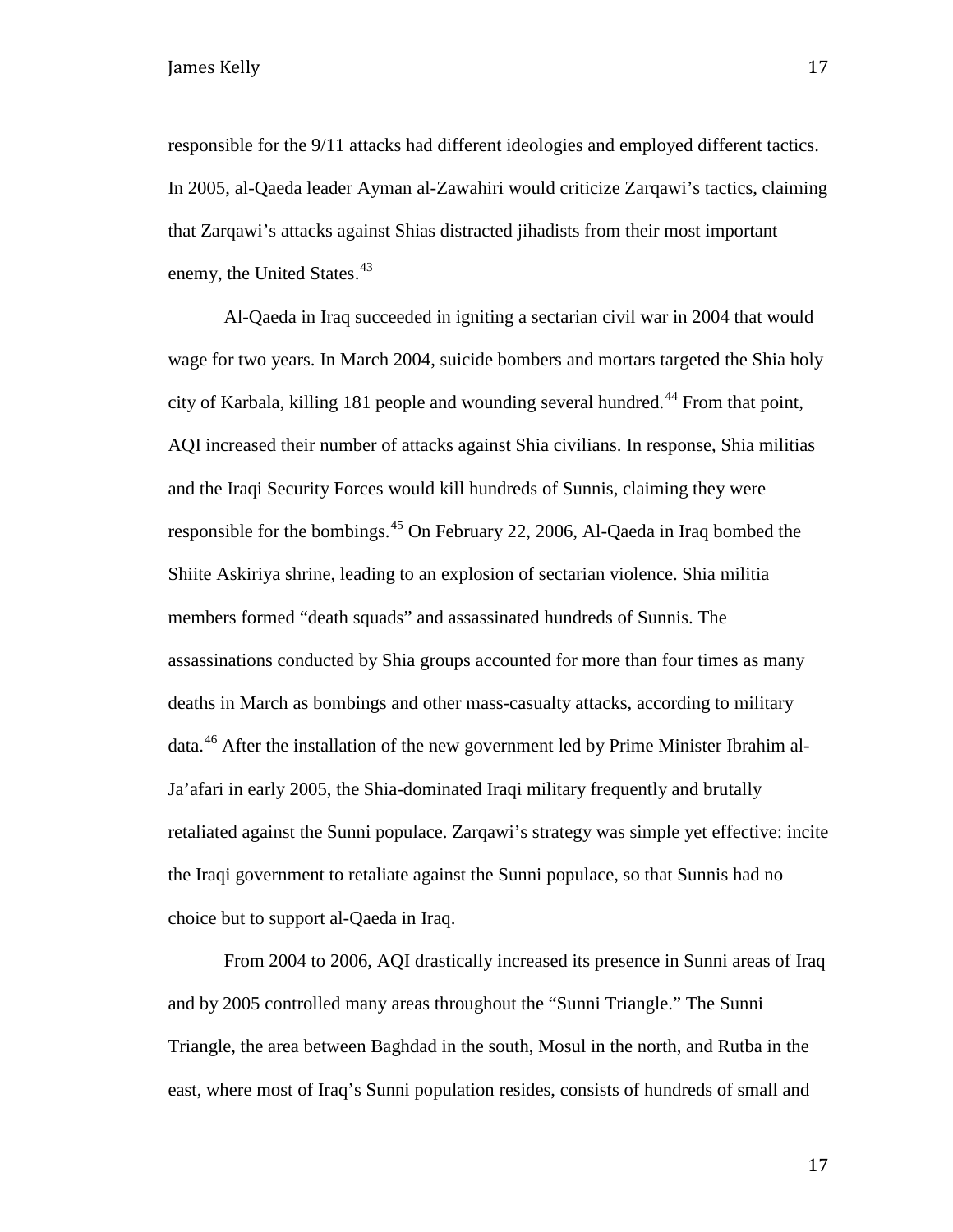medium-sized tribes as well as a dozen large tribal federations.<sup>[47](#page-48-32)</sup> However, after the early post-invasion years, Sunni tribes and the general populace began to feel disillusioned with and threatened by al-Qaeda in Iraq. Zarqawi viewed himself as "caliph," or a spiritual leader, and AQI began to impose its harsh interpretation of Sharia Islamic law on Sunni communities. Al-Qaeda in Iraq members would force families to provide food and shelter and make families marry their daughters to suicide bombers. They would force divorces for wives they desired and prohibited drinking alcohol or smoking cigarettes. AQI extremists would brutally murder anyone they perceived as deserving or disobeying orders. Sunni tribes began to view al-Qaeda in Iraq as a significant threat. $48$ 

Once Sunni tribes viewed al-Qaeda in Iraq as an enemy, they began to fight AQI militants in an attempt to regain control of their territory. In Anbar Province, tribal leaders recruited police officers and led operations against al-Qaeda in Iraq.<sup>[49](#page-48-33)</sup> Sheik Abdul Sattar Abu Risha led what became known as the "Anbar Awakening." American forces facilitated recruitment for the police force, and local tribesmen coordinated with Americans in securing areas and restarting the economy. The Iraqi government officially supported the Anbar initiative, as the Interior and Defense Ministries funded and equipped Iraqi Security Force (ISF) recruits from Anbar Province. The Anbar Awakening was largely effective at eliminating AQI extremists from the province.<sup>[50](#page-48-1)</sup>

Inspired by the success of this initiative, the United States started the "Sons of Iraq" program. In February 2007, US General David Petraeus, the commander of American forces, started the Sons of Iraq Program in the cities of Diyala and Baghdad.<sup>[51](#page-48-34)</sup> The program aimed to replicate the success of the Anbar Awakening in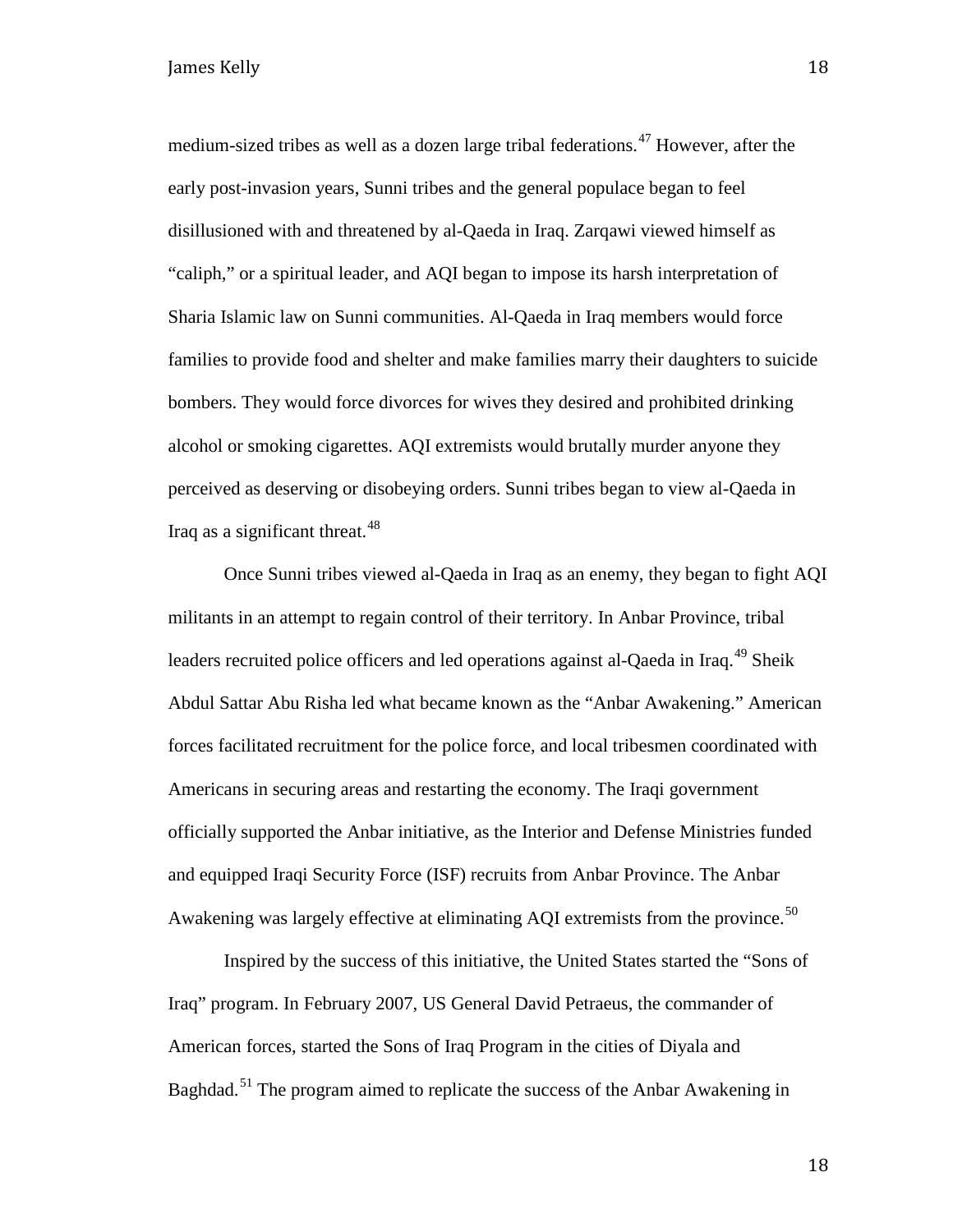eliminating al-Qaeda and restoring security. As part of the program, the United States paid Sunni tribesman to fight AQI. Unlike Anbar, the provinces in which the "Sons of Iraq" program operated were ethnically heterogeneous. In Baghdad, Salah al-Din, Diyala, and Ninevah, the Iraqi police were Shia-dominated and often committed sectarian violence against Sunnis.<sup>[52](#page-48-2)</sup> Sunnis in these ethnically mixed areas viewed the presence of Americans as a buffer against such sectarian attacks. Unlike in Anbar, Sons of Iraq members were not interested in improving their relations with the Iraqi government. Rather, Sunni fighters who joined the Sons of Iraqi Program wanted to get a regular paycheck, ammunition and weapons, and fight AQI to secure their home areas.[53](#page-48-3)

The Sons of Iraq program, combined with deployment of an additional 20,000 American troops in 2007, was effective in drastically diminishing the presence of al-Qaeda throughout Iraq. By the end of 2007, AQI forces throughout Iraq had been decimated by over 70 percent, from 12,000 to 3,500. By 2009, Al-Qaeda in Iraq was effectively defeated as an army.<sup>[54](#page-48-4)</sup> The remaining members of the group consisted of al-Qaeda militants, some Sunni tribesmen, and former members of Saddam Hussein's Ba'athist military.<sup>[55](#page-48-35)</sup> It appeared as if the al-Qaeda that had terrorized Sunni provinces, killed American soldiers and Iraqi security forces and carried out suicide bombings against Shia civilians for the past eight years had finally been defeated.

In the spring of 2011, a civil war broke out across the border in Syria. An armed rebellion developed after President Bashar al-Assad violently cracked down on nationwide peaceful protests. The surviving remnants of al-Qaeda in Iraq took advantage of the resulting breakdown of the Syrian state. In the summer of 2011, the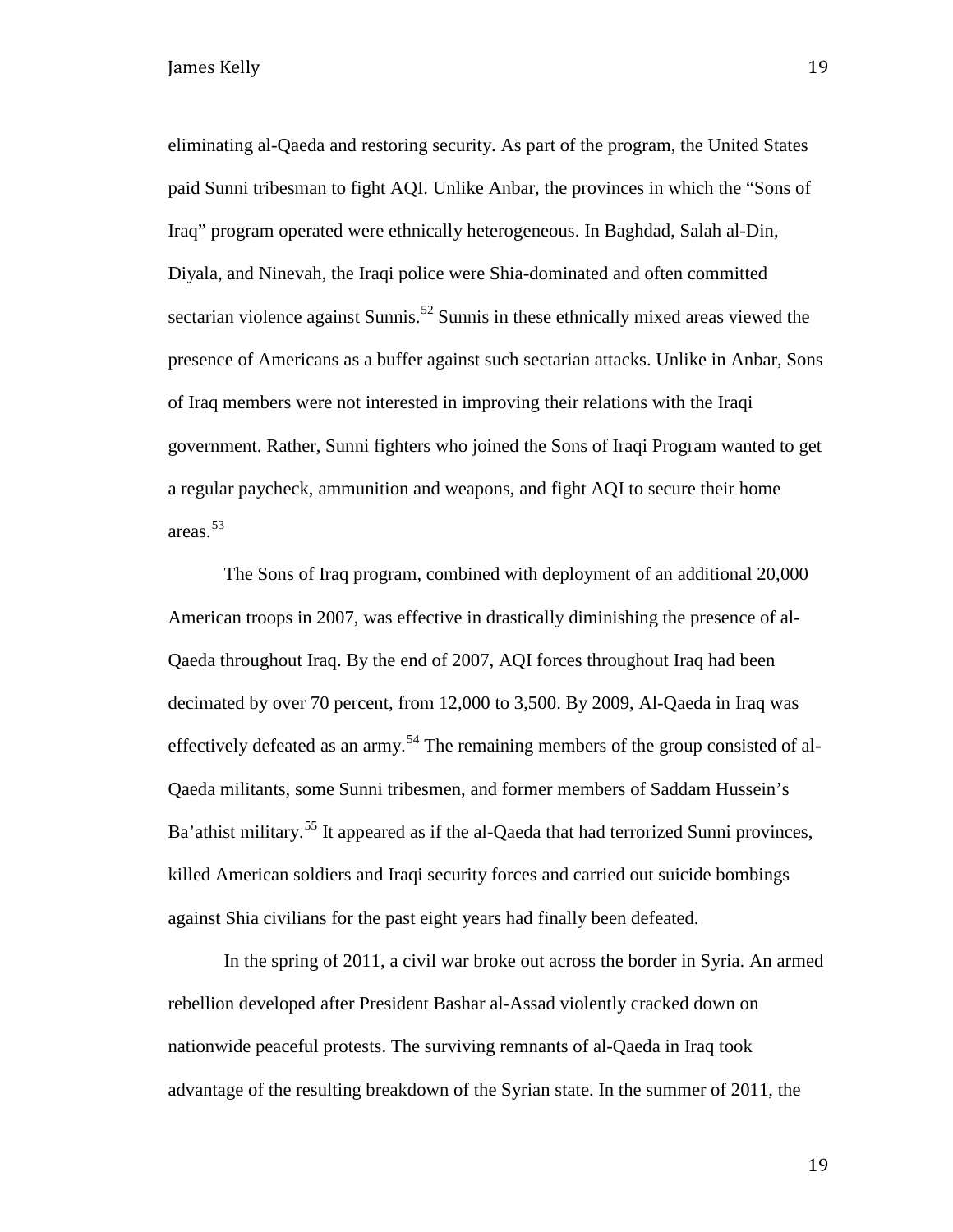new leader of AQI, Abu al-Baghdadi, sent fighters into Syria to join the opposition in fighting al-Assad.[56](#page-48-6) In Syria, AQI was able to regain strength, recruit members, and spread its message. Within twelve months, Al-Qaeda in Iraq, now calling themselves the "Islamic State of Iraq and the Levant", was the most powerful rebel group in the country fighting Assad's regime. $57$ 

In Iraq, Prime Minister al-Maliki's decisions had continued to alienate and anger the Sunni populace. During the Anbar Awakening, Maliki promised that Sunni fighters involved would be incorporated into the Iraqi state security structures. On September 4, 2008, al-Maliki issued an executive order officially naming the Awakening fighters "Sons of Iraq" and called for the integration of its members into Iraqi state structures by the end of 2009.<sup>[58](#page-48-8)</sup> In reality, Maliki and the Iraqi government never intended to incorporate the Sons of Iraq into the Iraqi security apparatus. As the United States increasingly drew down its forces, Maliki proceeded to dismantle the Sunni militias formed during the Awakening.<sup>[59](#page-48-10)</sup>

In late 2011, Maliki began to accuse and persecute Sunni members in the government. The Prime Minister ordered the immediate arrest of Vice President Tared Hashimi, the most senior Sunni politician in the Shia-led government, after hearing of a supposed terror plot planned by Hashimi's bodyguards. Hashimi fled and his bodyguards were tortured until they presented false confessions about planning to attack Shia civilians.<sup>[60](#page-48-11)</sup> In 2012, Maliki arrested thousands of Sunni, claiming they were attempting or planning to subvert the government. Simultaneously, Shia militias were roaming through Sunni areas, killing anyone they deemed suspect.<sup>[61](#page-48-12)</sup> Bodies of Sunni civilians could be seen strewn everywhere on a daily basis. In response to Maliki's'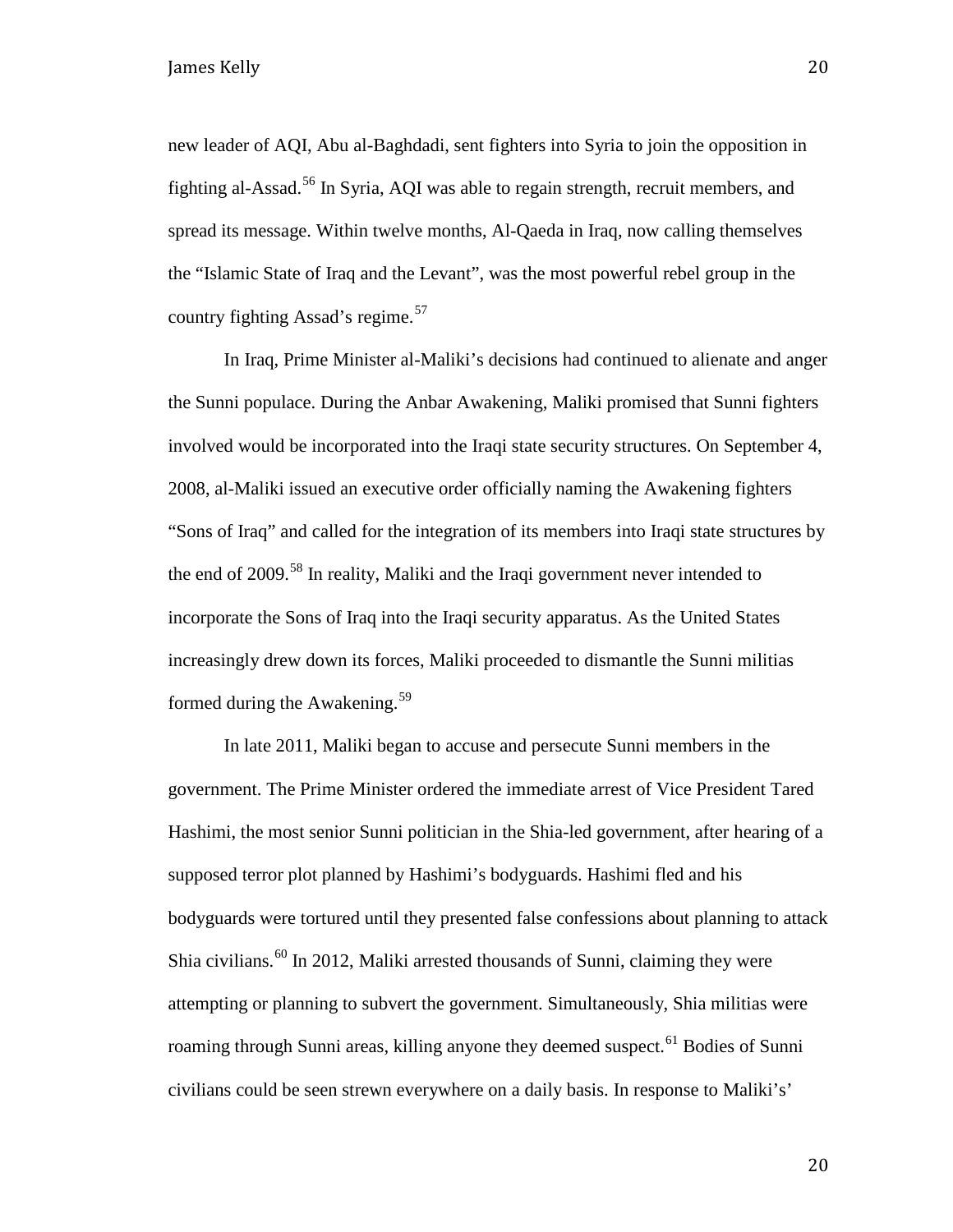sectarian agenda, thousands throughout the Sunni Triangle began to demonstrate and demand political inclusion. In late 2012, hundreds of thousands of Sunnis assembled in Fallujah and Ramadi. $62$  At the same time, thousands of Shias gathered in counter demonstrations and expressed their approval of Maliki's policies in Basra, Naja, Babel, and Baghdad.<sup>[63](#page-48-13)</sup>

After establishing a dominating presence in Syria, ISIS moved back into Iraq. This reflected its grand ambition to establish an Islamic caliphate, or Muslim empire. ISIS members began espousing their radical message at peaceful Sunni protests against Prime Minister Maliki. In April 2013, a peaceful Sunni protest in Hawisha was attacked by the Iraqi Army, leaving hundreds of innocents killed. This event led hundreds of formerly moderate Sunnis to join the ranks of  $ISS<sup>64</sup>$  $ISS<sup>64</sup>$  $ISS<sup>64</sup>$ . The brutality of Maliki, the Iraqi Army, and Shia militias convinced the Sunni population that they needed to be prepared to defend themselves and fight for their rights.

Unfortunately, the only group in the country willing to fight for these Sunnis was ISIS, which began to grow in numbers and steadily take over more territory in Iraq. In July 2013, ISIS conducted an attack on Abu Ghraib prison and released 500 prisoners. This formidable attack involved a sophisticated coordination of ground forces and artillery,<sup>[65](#page-48-14)</sup> and emboldened ISIS forces to seize control of the key cities of Fallujah and Ramadi. The battle for Ramadi only lasted a few days, and it was clear that ISIS was far stronger and determined than the Iraqi Security Forces. With this realization, ISIS launched an offensive on the northern city of Mosul in June. The local Sunni population of Mosul viewed the Iraqi Security Forces stationed to defend against ISIS as a Shia militia. Without support from the local population, most Iraqi Security Forces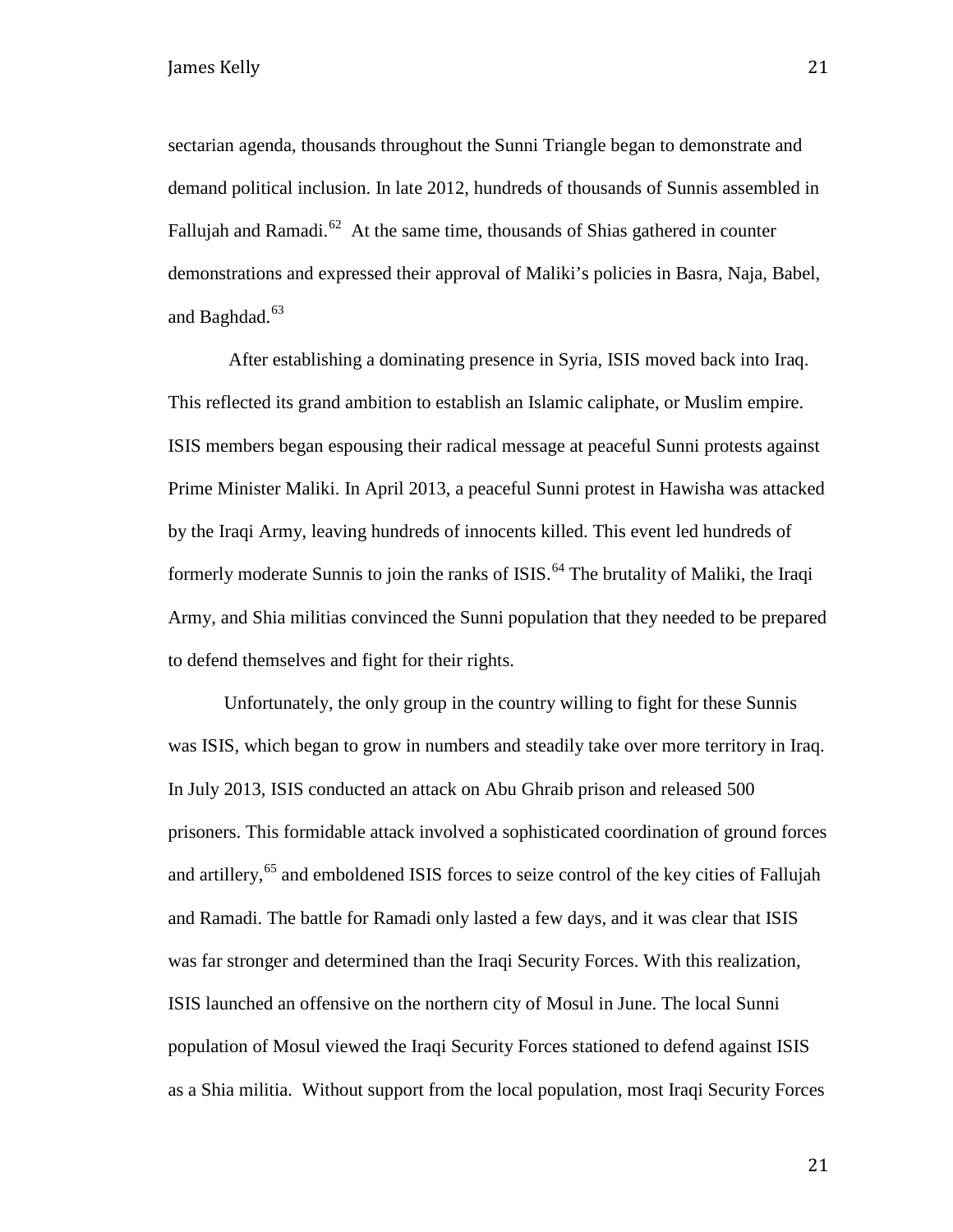troops fled without a fight. This shocked the US, since the ISF force consisted of around 10,000 soldiers and the ISIS force had only around 800 militants.<sup>[66](#page-48-16)</sup>

ISIS quickly conquered more territory heading south along the Tigris River, capturing Qayyarah, al-Shirqat, Hawijah, and Tikrit. During this expansion, ISIS committed numerous atrocities, including the massacre of thousands of Iraqi Security Forces. ISIS has brutally executed thousands of Shia Muslims and Iraqi Security Forces throughout its advance in Iraq. $67$  In deciding its next moves, the United States must take into account the past ten years of sectarian violence and radical jihad in Iraq. The following section will look at the United States strategy in combating ISIS in Iraq.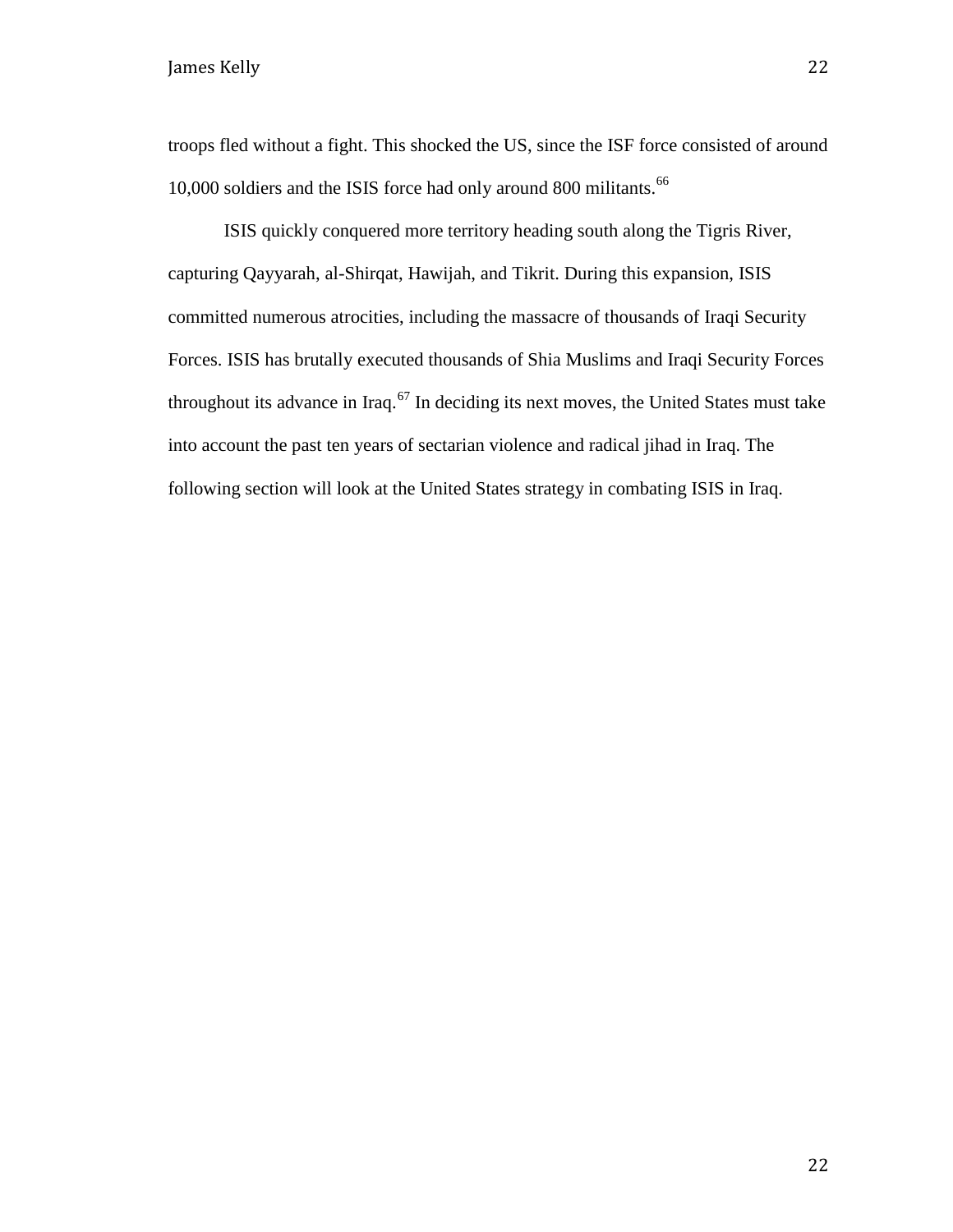#### **IV: US STRATEGY AGAINST ISLAMIC STATE OF IRAQ AND SYRIA**

On September 10, 2014, President Obama stated the objective of the United States: to degrade and ultimately destroy ISIS through a comprehensive counter-terrorism strategy. The strategy to achieve this objective has three major parts:

- The United States is conducting air strikes on ISIS targets in Iraq and Syria. These airstrikes have stopped the advance of ISIS fighters in many areas by forcing them to conceal themselves. These airstrikes have also damaged or destroyed oil refineries, weapons depots, and communication centers in Syria. According to General Ray Odierno, the US Army Chief of Staff and a former top commander in Iraq, the goal is that these airstrikes will give the Iraqi military time to increase its size and capabilities.<sup>[68](#page-48-20)</sup> After this has been accomplished, US airstrikes will provide support for Iraqi forces conducting offensive missions against the Islamic State.
- The United States has deployed hundreds of service members to Iraq to support Iraqi Security Forces and Kurdish forces with training, intelligence, and equipment.
- The United States plans to support Iraq's efforts to establish "National Guard" units to help Sunni communities secure their own freedom from ISIS control.<sup>[69](#page-48-22)</sup>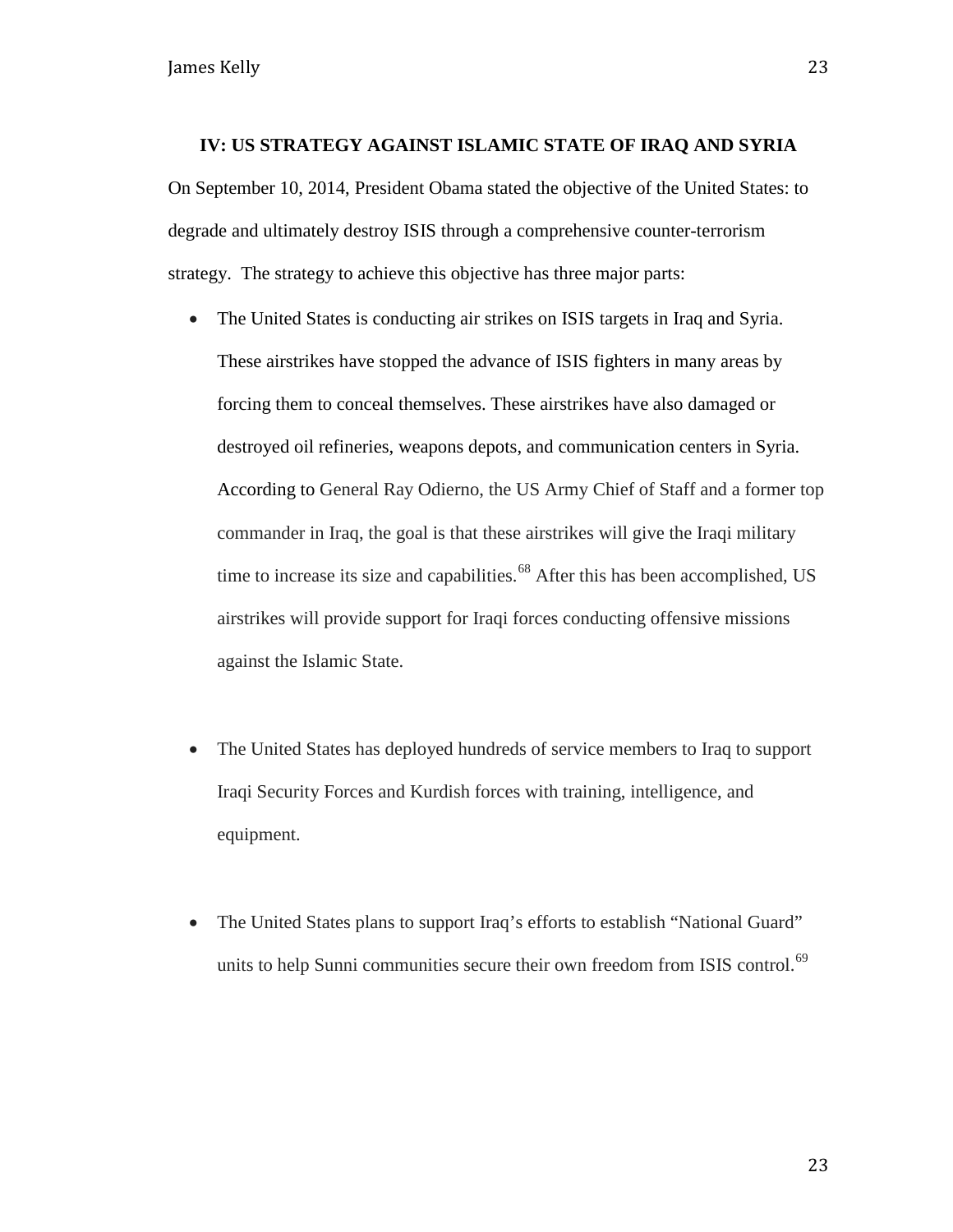#### **V: THE AIR CAMPAIGN SUPPORTING IRAQI FORCES/TRAINING IRAQI TROOPS**

American airstrikes began in early August after ISIS announced its plan to massacre the Yazidis, a Christian minority in northern Iraq, and advanced on Erbil, the capital of the Kurdish Autonomous Region. President Obama ordered airstrikes to prevent the massacre of Yazidis on Mount Sinjar as well as to protect American diplomats, civilians, and military personnel stationed in Erbil.<sup>[70](#page-48-24)</sup> The US military worked closely with Kurdish and Iraqi forces in this campaign, and from early August through November 19, the US Air Force has conducted a total of 1,006 airstrikes, 561 against targets in Iraq and 445 in Syria. The US flew 843 of the missions and its coalition allies flew 163. The airstrikes have hit more than 2,300 ISIS targets, including 700 ISIS-occupied buildings, 380 fighting positions, 260 vehicles and 180 "black market oil-related targets."<sup>[71](#page-48-26)</sup> Aided by US airstrikes, Kurdish forces recaptured the towns of Mahmour and Gweyr from ISIS control.<sup>[72](#page-48-38)</sup> In mid-August, US airstrikes helped Kurdish and Iraqi forces retake control of the Mosul Dam from ISIS militants.<sup>[73](#page-48-30)</sup> In early September, with the help of US airstrikes, the Iraqi army recaptured the Haditha dam from ISIS fighters.[74](#page-48-32) In October, 10,000 ISIS troops headed from Mosul towards Baghdad. On October 12, ISIS came within 15 miles of the Baghdad airport and the US deployed Apache attack helicopters and successfully fended off the attack.<sup>[75](#page-48-0)</sup>

The US has conducted strikes throughout ISIS-controlled territory in Iraq, hitting Fallujah, Ramadi, Haditha, al-Qaim and other ISIS-controlled areas.<sup>[76](#page-48-33)</sup> In November 2014, President Obama sent an additional 1,500 US troops to help train Iraqi army soldiers and militia fighters to fight ISIS on the ground. A total of 3,000

24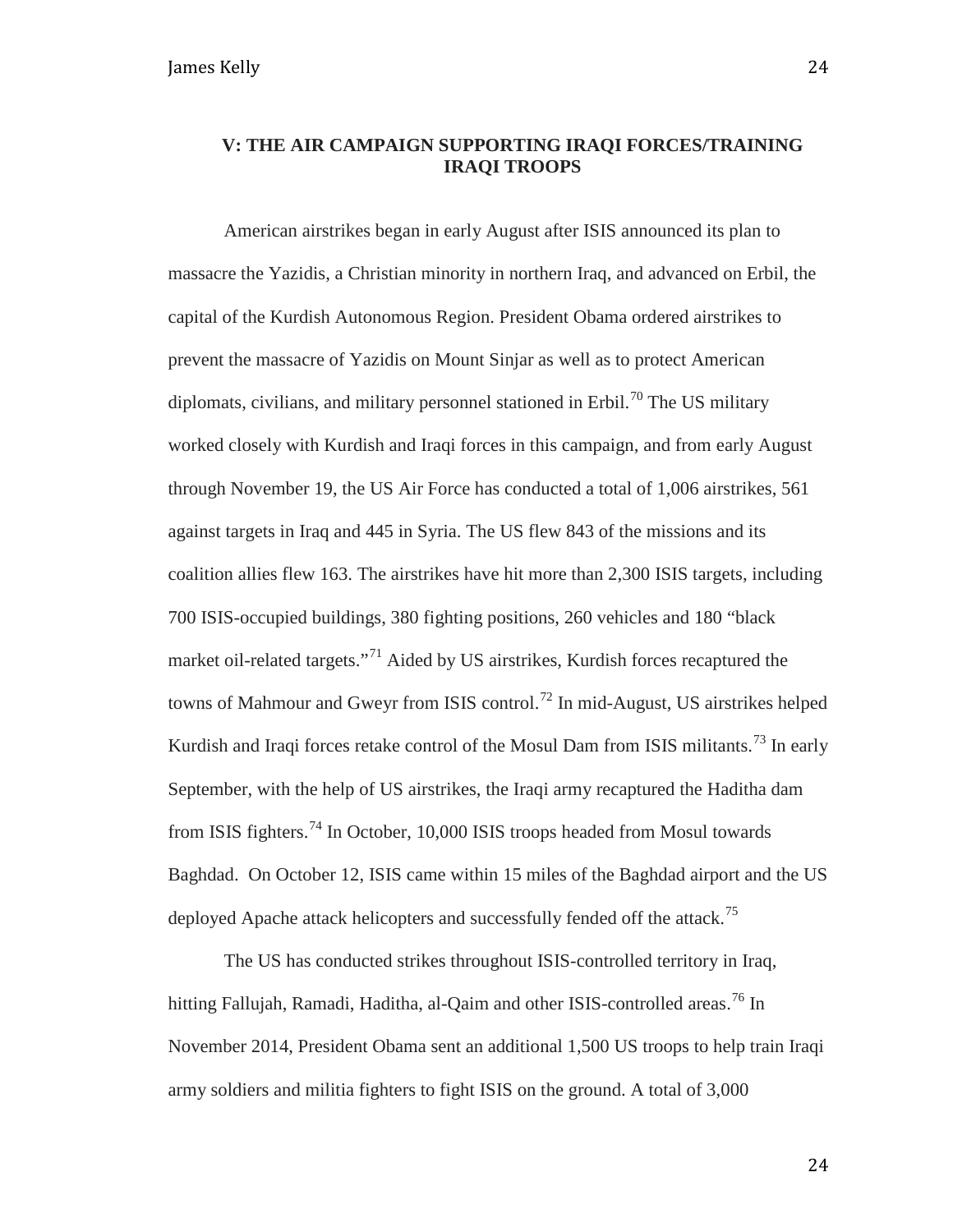American troops will work at four training centers, helping recruit soldiers for the Iraqi Army by providing training, supplies and help with strategy and logistics. The US military plans to improve these Iraqi forces until they are capable to go on offensive operations and the United States will provide close air support for these operations.<sup>[77](#page-48-2)</sup> The United States is also providing weapons and supplies to militia forces in Iraqi Kurdistan. The Central Intelligence Agency is providing light arms and ammunition to the Kurdish Peshmerga militia.<sup>78</sup> The United States has about 40 Special Operations advisers in Erbil, the capital of the Kurdish regional government, stationed at a "joint operations center" established to coordinate intelligence and targeting against ISIS forces.<sup>[79](#page-48-5)</sup>

## **An Analysis of the Air Campaign and Training Iraqi Forces** The Iraqi Security Forces

After the overthrow of Saddam Hussein, the United States spent seven years training and supplying the new "Iraqi Security Forces" leading up to the withdrawal of US troops in 2011. In early 2009, the ISF was comprised of over 500,000 members. The three divisions of the ISF were the Iraqi Army, the Iraqi Police, and the National Police. The Iraqi Army was under the command of the Ministry of Defense and the National Police force was under the command of the Ministry of the Interior. The Iraqi Police was recruited and deployed within local communities.<sup>[80](#page-48-6)</sup>

In the seven years after the overthrow of Hussein, the ISF steadily became a more effective, professional force capable of fighting the remainder of the insurgency. However, by the time of the US withdrawal in 2011, the ISF was deeply divided on sectarian lines. The Army and Police were fragmented, with some soldiers loyal to Shia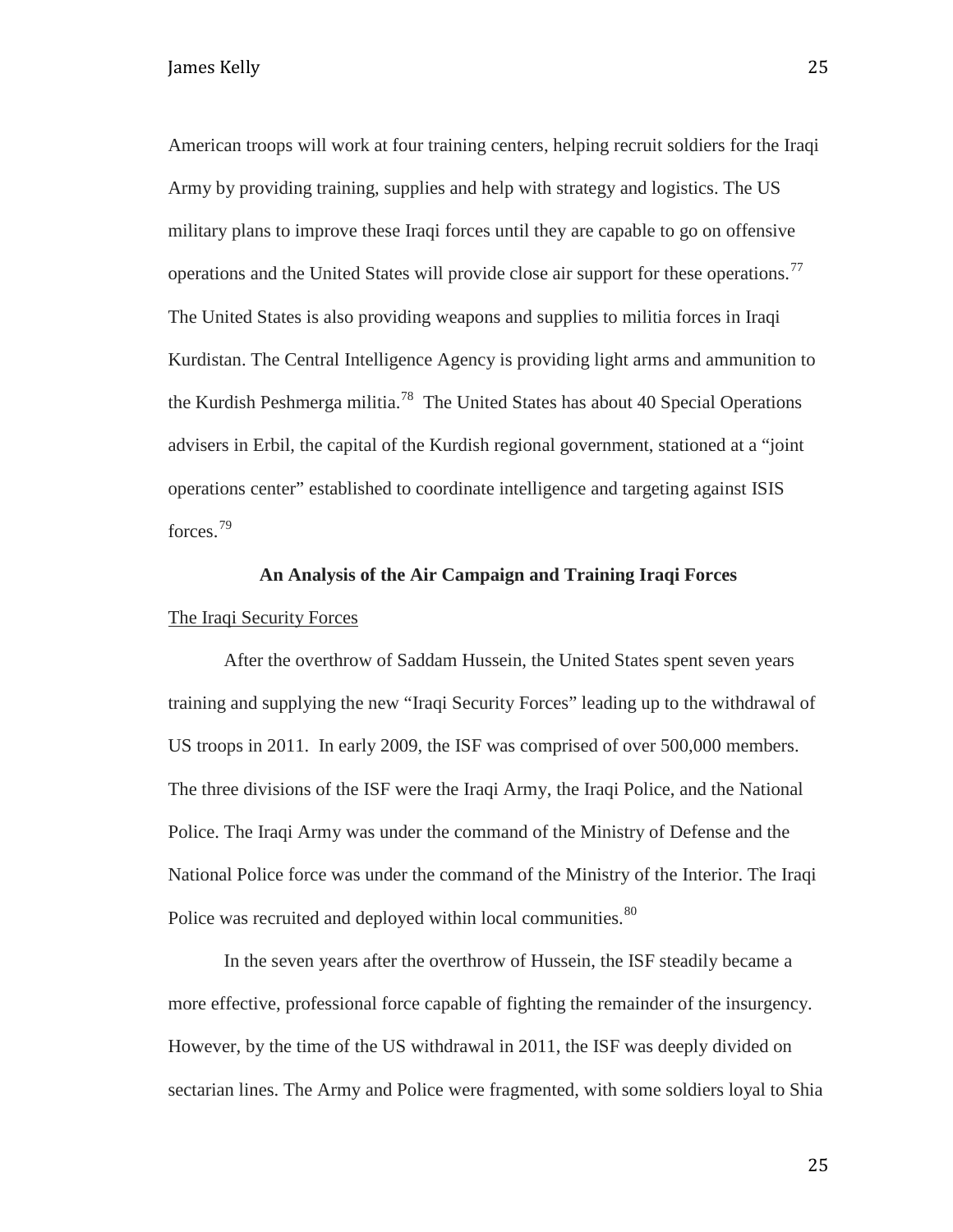militias and others loyal to Sunni tribes. The ISF also under-represented the Sunni Arab population.[81](#page-48-7) Although the ISF had a number of problems, the US believed that the ISF could succeed against an internal threat of mid- to low-level insurgency.<sup>[82](#page-48-8)</sup>

After the US withdrawal, the condition of the ISF quickly deteriorated largely due to the actions of Prime Minister al-Maliki, who harbored a deep distrust of the Sunni population throughout his term. His close relatives had been targeted and tortured by Hussein's security forces. Driven by a seemingly constant paranoia, al-Maliki removed many Sunni members of the ISF and replaced them with Shia leaders of his choosing. He reneged on his promise to incorporate many Sunni members of the "Sons of Iraq" into the ISF.<sup>[83](#page-48-10)</sup> Al-Maliki also relied heavily on sectarian Shia militias, often to persecute innocent Sunni. He created his own personal security departments that were uncoordinated with the Defense or Interior Ministries and unsupervised by the Iraqi Parliament.<sup>[84](#page-48-40)</sup>

To have any chance to stop the advance of ISIS, the United States must address the problems that have plagued the Iraqi Security Forces. The US needs to limit sectarian divisions within the ISF and ensure that it represents both Sunnis and Shias, by first incorporating more Sunnis into the ISF. The areas under control of the Iraqi government, including Baghdad and southern Iraq, have a significant number of Sunnis. In Baghdad, about 35 percent of the population is Sunni.<sup>[85](#page-48-41)</sup> The US must make it clear to the Iraqi government that they must allow the Sunnis into the ISF, and that air support and troops on the ground for training will only be provided if this criterion is met.

The incorporation of Sunnis into the Iraqi Security Forces is essential if it is to be effective in conducting offensive operations against ISIS-controlled territories with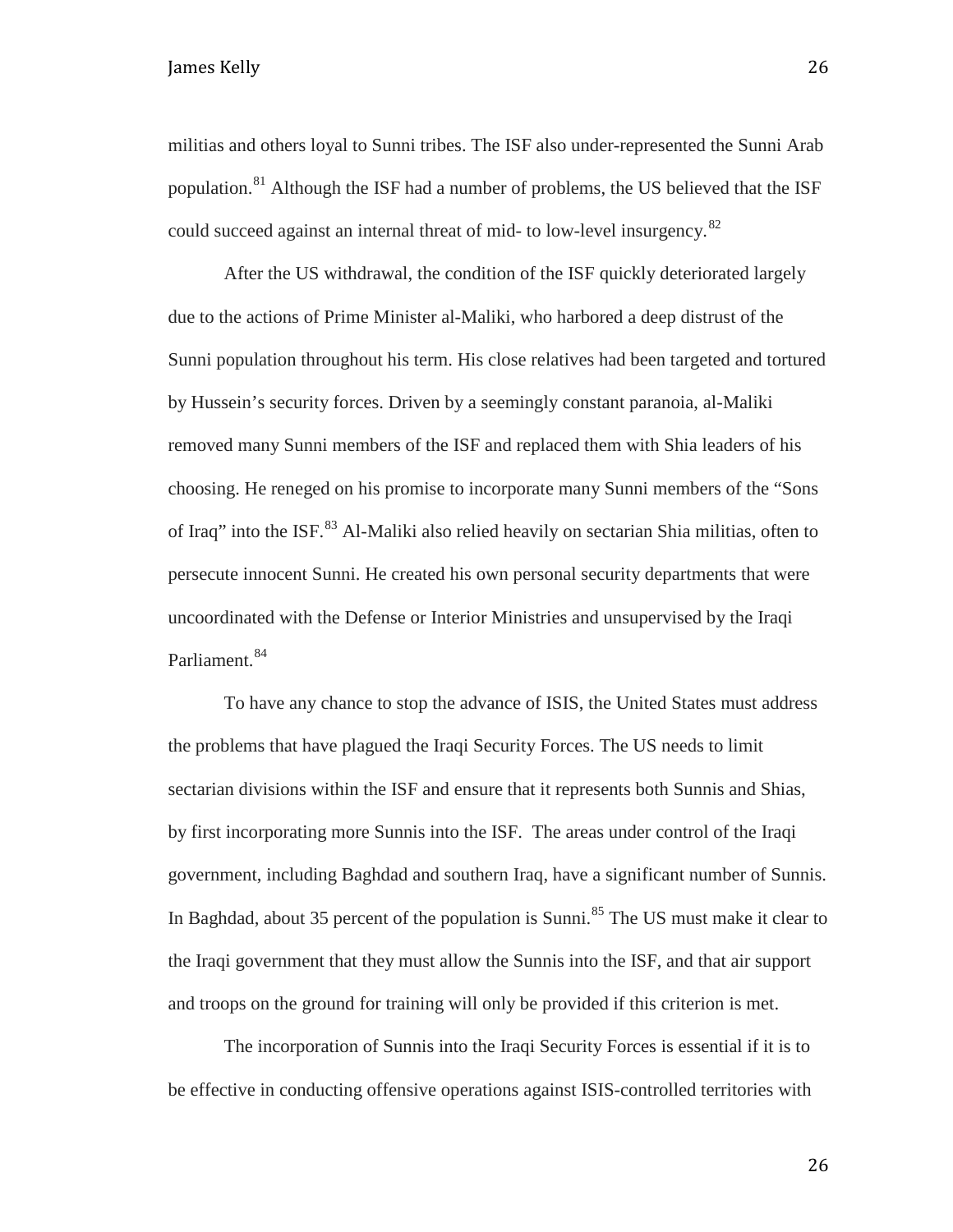large Sunni populations. For these operations to be successful, it is crucial that Iraqi forces have the support of a significant portion of the Sunni population. A major reason why the ISF was unable to defend Mosul from ISIS forces in June 2014 was because the ISF force did not have the support of the population as most of the majority Sunni population in the city viewed the ISF as a glorified Shia militia.<sup>[86](#page-48-42)</sup> This perception was reinforced by the misguided efforts of the ISF stationed at Mosul. Iraqi National Police frequently detained local citizens and set up intrusive checkpoints in order to prevent militants from maneuvering about the city. $87$  These actions further alienated the population.

The incorporation of Sunnis into the ISF will also increase the probability that the force will be willing to fight ISIS and secure areas formerly under ISIS control. The majority of the cities under ISIS control consist of predominately Sunnis. An ISF consisting of a significant amount of Sunnis will be more willing to fight ISIS in Sunnidominated territories. Sunnis should be incorporated into the Iraqi Police Service that is responsible for enforcing the rule of law and providing local security. This force will be essential in working with the Iraqi population in securing areas after they are captured from ISIS.

The United States must also ensure that the new Iraqi Prime Minister Haider al-Abadi recognizes the legitimacy of the Minister of the Defense and the Minister of the Interior. In October 2014, Iraqi lawmakers approved the appointment of Khaled Al-Obeidi as Iraqi Defense Minister and Mohamed Al-Ghabban as Interior Minister.<sup>[88](#page-48-43)</sup> The recognition of a proper chain of command will limit sectarian divisions in the ISF as well as allow for independent decision-making and innovation.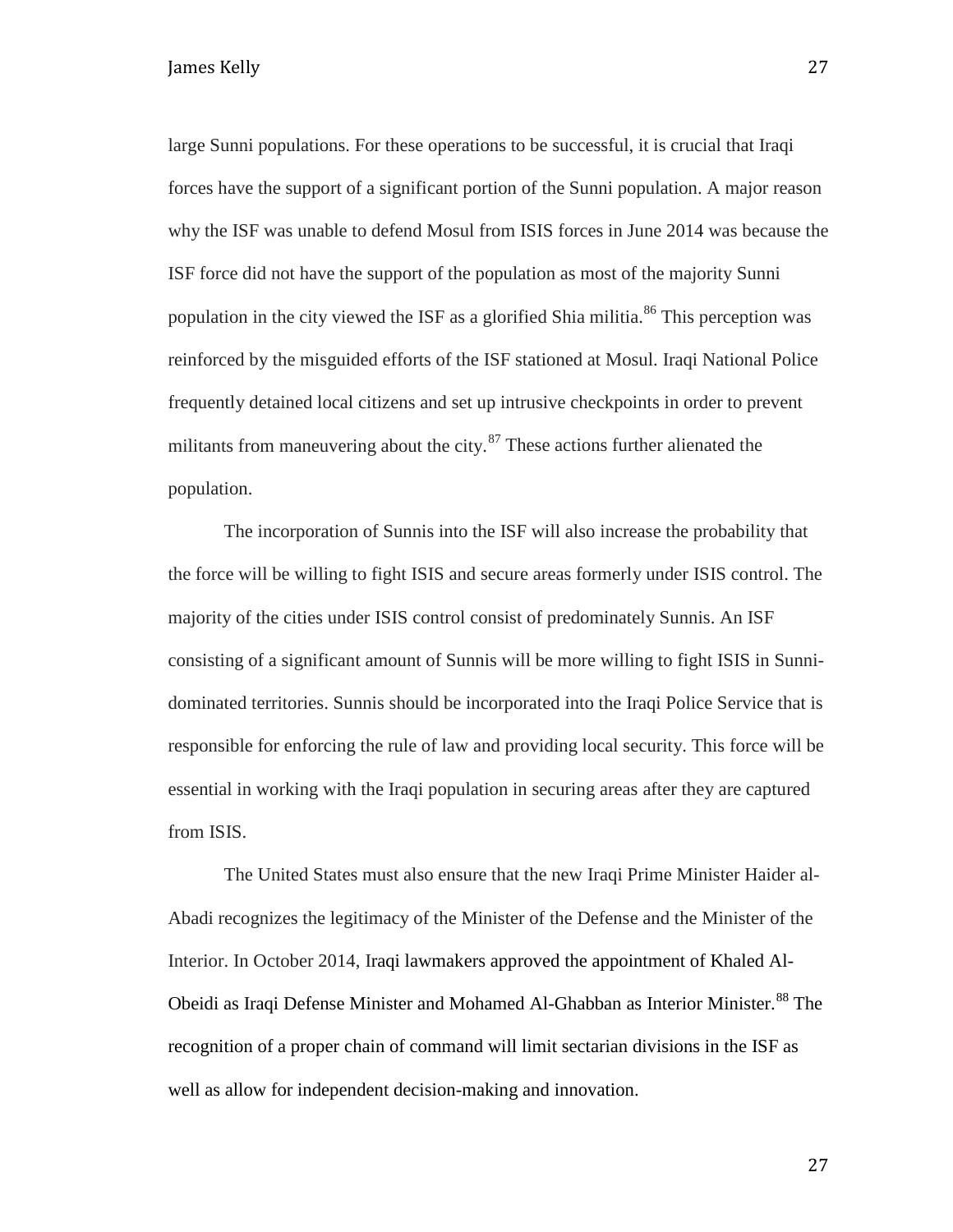The United States must also take action to limit corruption throughout the Iraqi Security Forces. In the past, leadership at the division level used their positions to extort soldiers of lower ranks, as many officers saw their units as businesses with revenues to be tapped rather than combat units. Many officers pocketed the money they were supposed to provide their soldiers, forcing some soldiers to purchase their own food and water from civilian markets and cook their own food.<sup>[89](#page-48-44)</sup> Rampant corruption decreases morale and reduces soldiers' willingness to fight. The absence of American boots on the ground will make limiting this corruption difficult, but US troops advising and training security forces can put in place departments assigned with limiting corruption throughout the ISF. Through its training and educational efforts, the US should also emphasize the importance that the capabilities of the ISF are not compromised by corruption.

#### Shia Militias and the Iraqi Security Forces

The increasing role of Shia militias in Iraq is one of the most complicated factors in the US strategy to provide air support for Iraqi ground forces against ISIS. Shia militias have been a major force in Iraq since the US invasion in 2003. The overthrow of Hussein allowed many of these Shia militias to increase their involvement throughout the country, and during the insurgency some of these militia attacked US and government forces and inflicted significant casualties.<sup>[90](#page-48-22)</sup> In April 2006, US officials stated that Shia militias "posed the greatest threat to Iraqi security and would be the most daunting and long-term challenge for the Iraqi government."<sup>[91](#page-48-45)</sup>

After the US withdrawal in 2011, Prime Minister al-Maliki relied on progovernment Shia militias to arrest and kill Sunnis suspected of subversion. After the ISF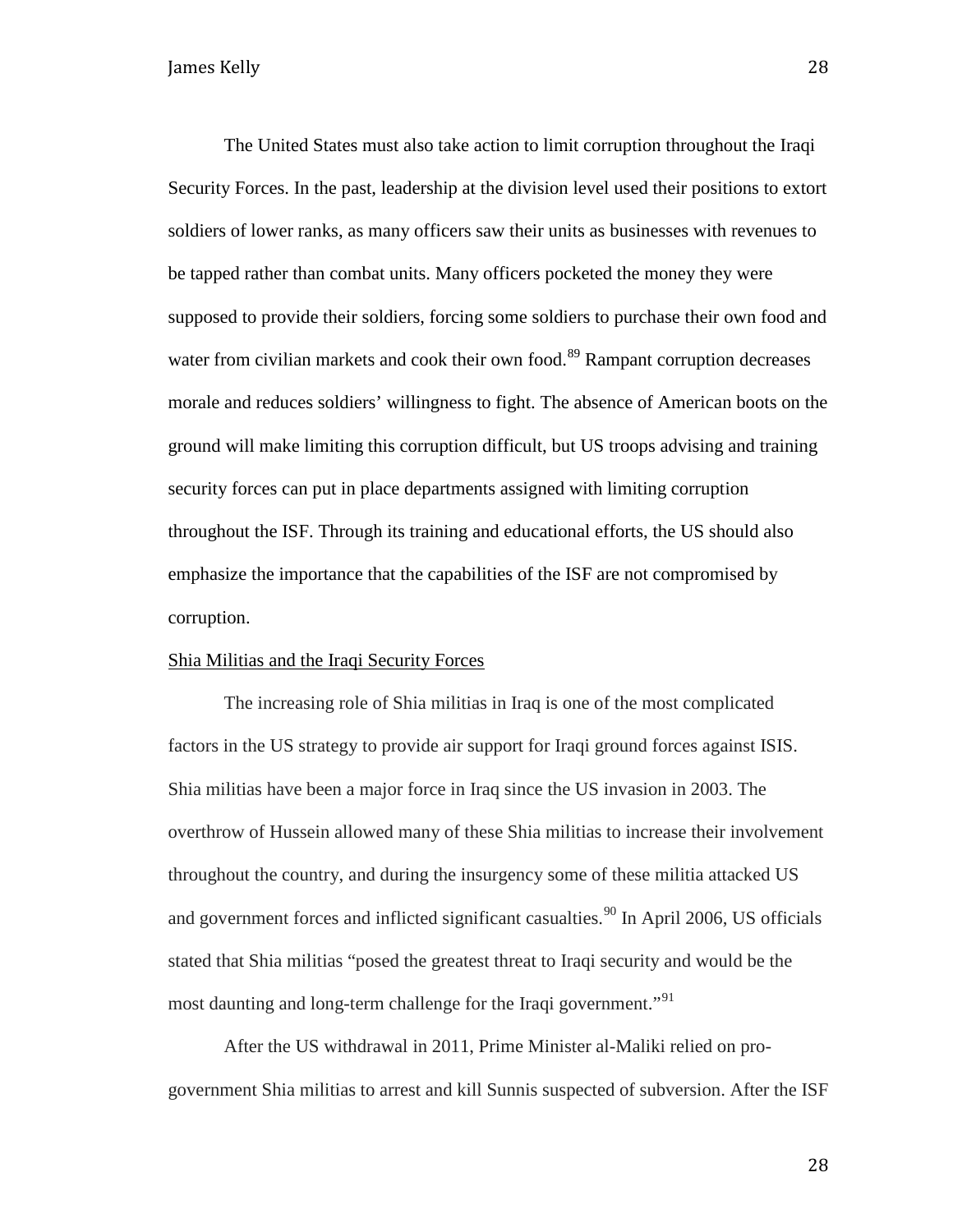retreated in the face of ISIS forces, Shia militias stepped up to fill the resulting power vacuum.<sup>[92](#page-48-26)</sup> As of November 2014, a number of Shia militias are leading the attack against ISIS forces. After the fall of Mosul in June 2014, Shias throughout Baghdad and the southern cities of Iraq took up arms in preparation for a fight. The Iraqi government is forced to rely more heavily on Shia militias with the growing threat of ISIS and the weak state of the Iraqi Security Force. Shia militias have demonstrated both the willingness and capability to fight the Islamic State. $93$ 

The situation is further complicated by the fact that many of the strongest Shia militias are backed by Iran. For example, the Iranian-backed Badr Organization has taken a powerful role in protecting Baghdad. The new interior minister, Mohammed Ghabban, is a prominent Shiite politician associated with the Badr Organization. However, Hadi al-Amiri, head of the military wing of the Badr organization, will likely hold the most power in the Ministry of the Interior.<sup>[94](#page-48-47)</sup> Al-Amiri has effectively made his Shiite militia indispensable to the Iraqi government. After the fall of Mosul, Amiri took his men to defend the north of Baghdad, in Diyala province.<sup>[95](#page-48-30)</sup> Many Shia militias, some of them Iranian-backed, have successfully fought back ISIS advances. Shiite militias such as Saraya al-Salam and Asai'b ahl al-Haq have pushed back ISIS militants from the town of Jurf al-Sahkr, located between Baghdad and Karbala.<sup>[96](#page-48-48)</sup> There have been some instances in which the United States provided air support for Shia militias conducting offensive operations against ISIS positions. United States officials claim that they have not coordinated directly with Shia militias. However, United States leaders are well aware that Shia militias have been fighting alongside the Iraqi Security Forces.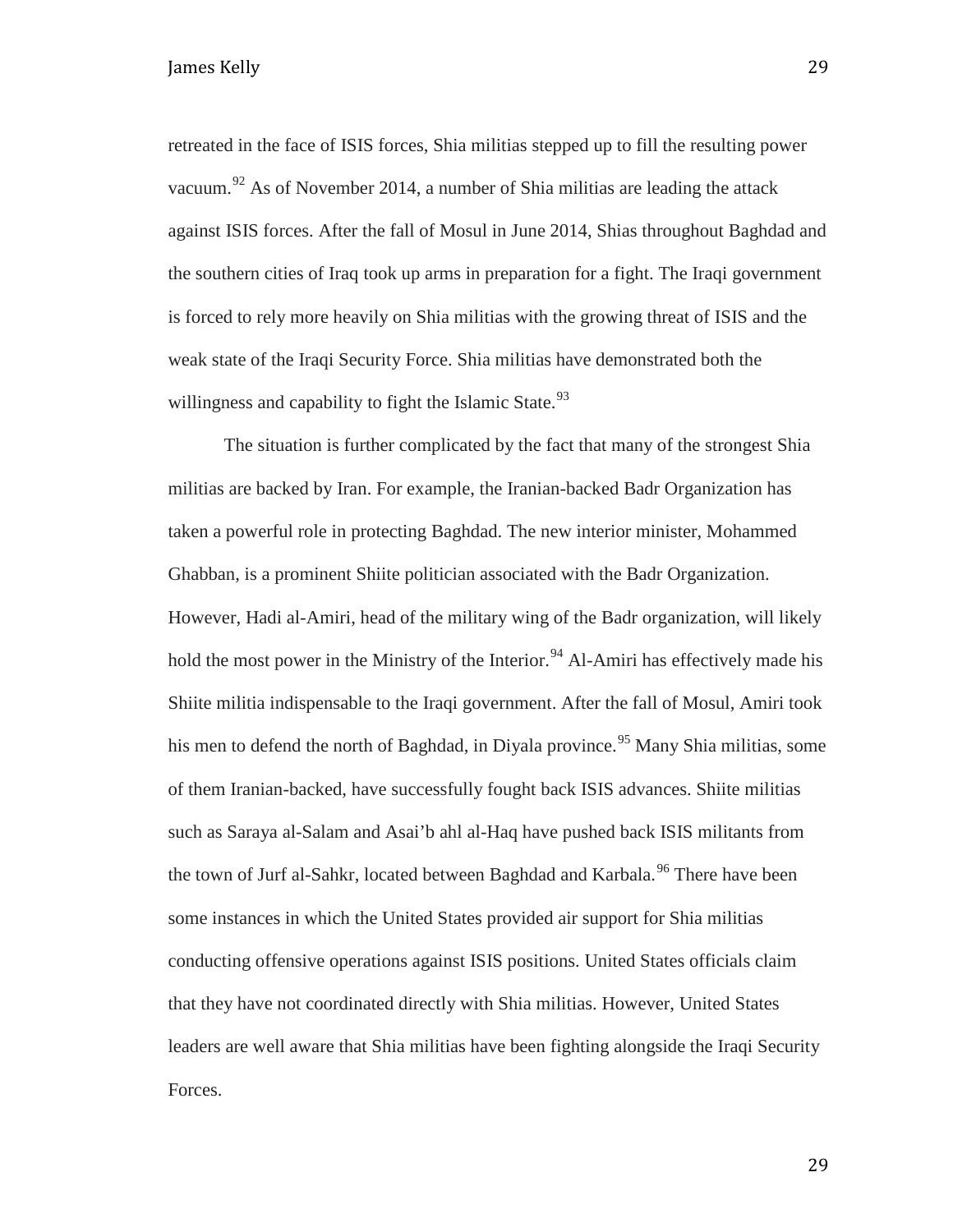The United States needs to help the Iraqi government incorporate Shia militias into the Iraqi Security Forces. Ideally, the United States would not allow Shia militia fighters into the Iraqi Security Forces, because the ISF needs to be viewed by the Iraqi population as representing both Sunnis and Shias. Due to the history of Shia militia involvement in sectarian violence, their presence in the ISF could threaten their credibility among the population. However, Shia militia members are desperately needed to fight ISIS. Even with the help of the US, the ISF does not have the manpower and the capabilities to effectively conduct offensive operations against the well-armed, battle-hardened ISIS forces.

Shia militia fighters must be incorporated into the ISF so it has the strength to successfully fight ISIS. However, given their reputation for sectarian violence, it is imperative that Shia militia fighters are placed in units that include Sunnis. The local Sunni populations will be more willing to support these ethnically mixed units. Also, the incorporation of both Sunnis and Shias in the ISF will help ease sectarian tensions. In early November 2014, Sunni tribesmen joined forces with Shiite militias and Iraqi Security Forces in order to recapture the ISIS-controlled city of Hit in Anbar province. The process of working together to fight a common enemy may help facilitate reconciliation between the two groups. Another reason why Shia militia fighters should be incorporated into the ISF if possible is that it will increase the ability of the US and the Iraqi government to control these Shia militias. Currently, the ISF and the United States does not have the capability to fight Shia militias as they have done in the past. The US should help the Iraqis to incorporate these militias into the ISF in order to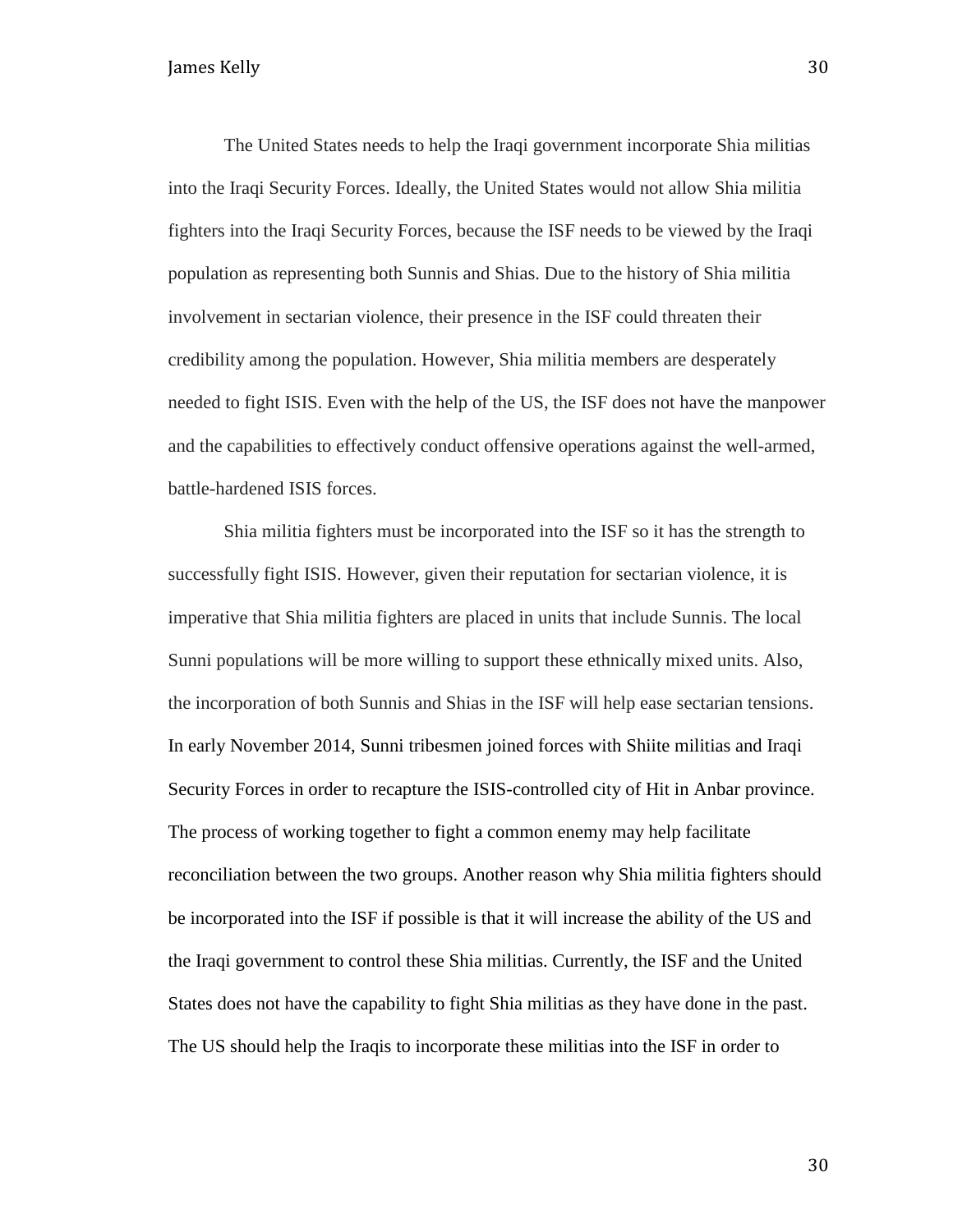increase their influence on these groups while harnessing their experience and capabilities.

A serious concern is that the Shia militias will continue to perpetrate horrible crimes against the Sunni population, preventing reconciliation and inciting more violence. Already, Shia militias have reportedly beaten, tortured, and killed Sunnis in retaliation for the mass murders by ISIS.<sup>[97](#page-48-33)</sup> The United States cannot provide air support for a Shia force that commits genocide against Sunnis, and this must be made clear to the new government. This type of sectarian violence allows for the rise of radical jihadist groups.

Without American troops on the ground, preventing Shia forces from committing acts of violence will prove challenging. However, the United States can take actions to limit this possibility. First, the United States should try to recruit and organize ethnically mixed forces to conduct operations in Sunni-dominated areas. These forces will have ties to the population and will be less likely to demonize the Sunnis in the area. The United States should also threaten to cut off air support, supplies, and weapons if Shia forces indiscriminately kill Sunnis. It must be made clear to the new interior minister, Mohammed Ghabban,that it is in his strategic interest to ensure that Shia forces do not kill Sunni civilians. The killings of Sunnis will only fuel an insurgency against Shia forces and prolong the conflict.

#### "The Surge" and the Fight Against ISIS

In 2007, President Bush ordered the deployment of an additional 20,000 US troops into Iraq. These troops were tasked with degrading al-Qaeda in Iraq, protecting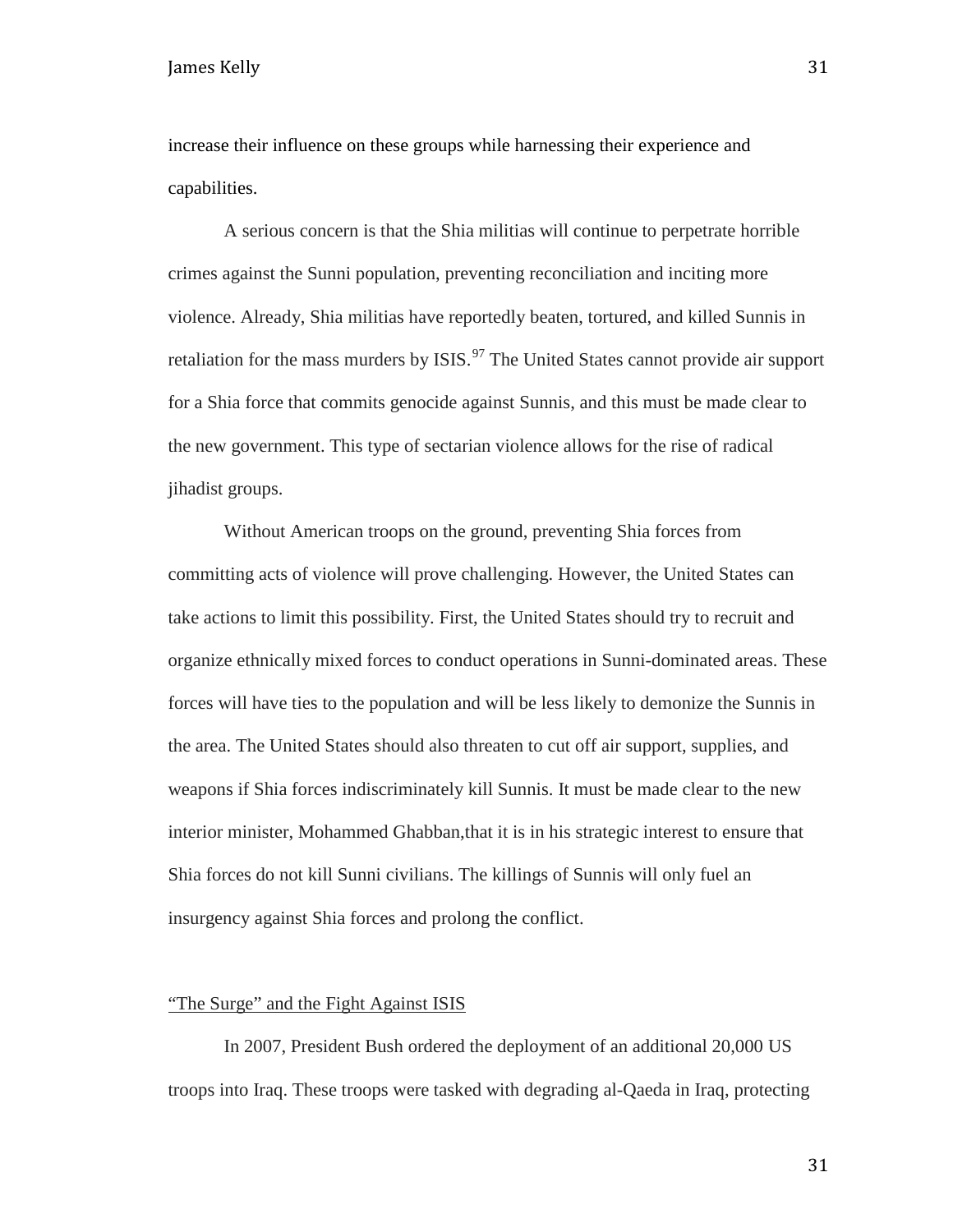the local population, and training Iraqi Security Forces for the impending US withdrawal. An examination of the "Surge" and the fight against AQI sheds light on the current US strategy to destroy ISIS by providing air support for indigenous Iraqi forces.

The United States was significantly more military involved in fighting al-Qaeda in Iraq than they are today in fighting ISIS. The fight against AQI involved the coordinated counter-insurgency efforts of 130,000 American troops, almost 90,000 Sunni tribesmen and hundreds of thousands of Iraqi security forces. The role of American military action in decimating AQI varied depending on the nature of the province. In areas that were ethnically and sectarian mixed such as Baghdad, Diyala, and Salah al-Din, U.S. military presence and operations played a crucial role in eliminating AQI and securing the area.<sup>[98](#page-48-3)</sup> Ramadi, located in central Iraq, is the capital city of Anbar Province and has a population of around 400,000 people. By the summer of 2006, AQI had a major presence in Ramadi, as it and other insurgents prevented the government from functioning through constant attacks on government buildings and employees. The  $1<sup>st</sup>$  Brigade of the US Army's First Armored Division and other US units partnered with Iraqi security forces and conducted numerous successful counterinsurgency operations in Ramadi from June 2006 to February 2007.<sup>[99](#page-48-49)</sup> US and Iraqi forces conducted targeted raids against high value targets, used air strikes to kill military commanders, and raided an al-Qaeda meeting and captured 48 suspects. After largely clearing Ramadi of AQI insurgents, the US Army, Iraqi security forces and Sunni tribesmen continued to conduct numerous neighborhood sweeps in north-central Ramadi to retain control of the area.<sup>[100](#page-48-6)</sup> This essential pattern was replicated in areas under AQI's control.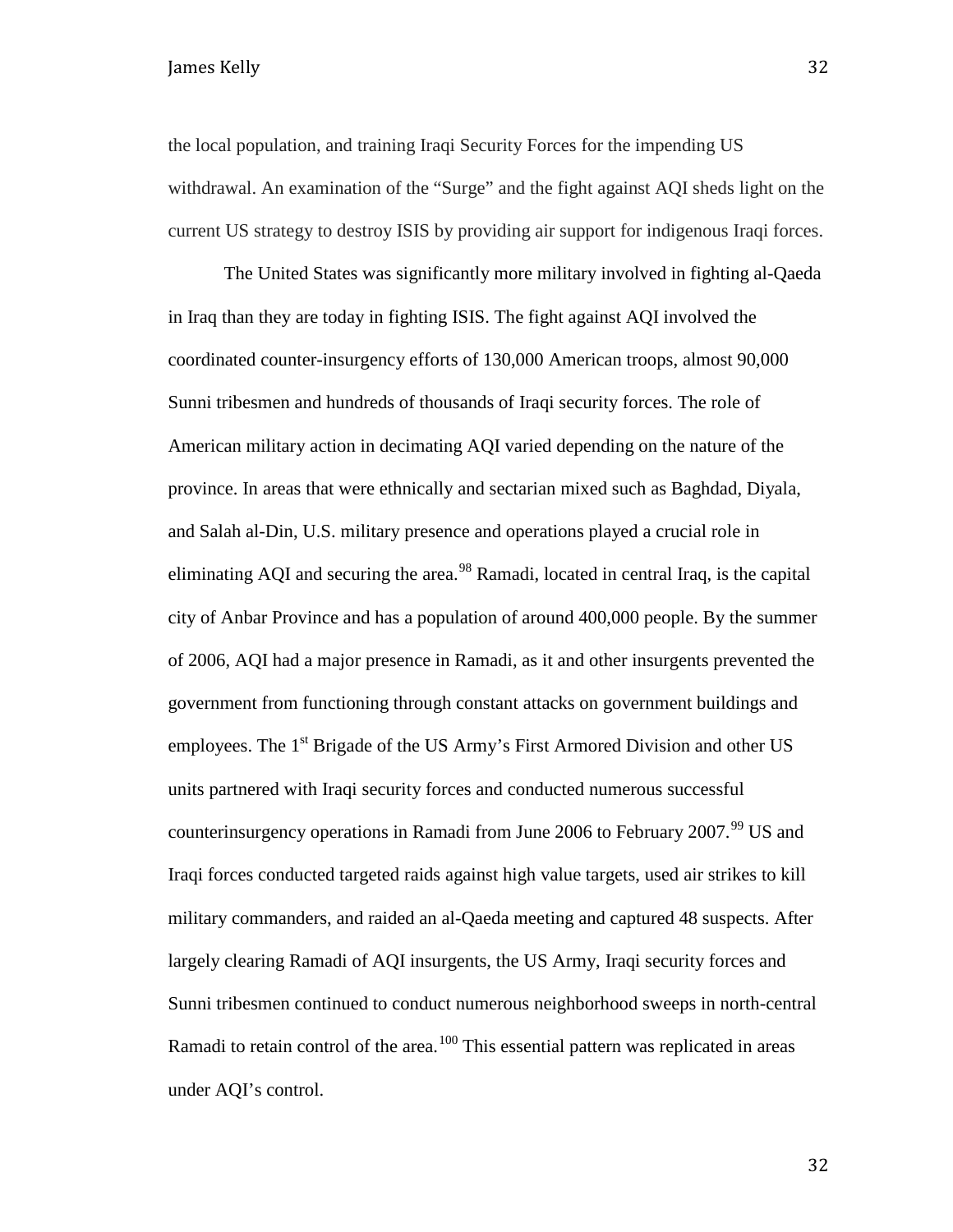By contrast, ISIS today has significantly more fighters, weapons and money, and holds more territory, than AQI at the time of the US "Surge" in 2007. ISIS is estimated to have double the number of fighters under its command than did AQI. In 2005, it was estimated that AQI consisted of around 12,000 to 15,000 fighters, with an estimated 120 foreign fighters per month joining from neighboring countries.<sup>[101](#page-48-50)</sup> According to the Central Intelligence Agency, ISIS today has between 20,000 and 31,500 fighters in Iraq and Syria, and the number of "foreign" militants is estimated at 12,000, from 74 countries.[102](#page-48-10) During its sweep through areas of Iraq and Syria, ISIS stole hundreds of millions of dollars' worth of weapons and military equipment from Iraqi and Syrian military installations. These weapons include heavy weapons such as tanks and armored vehicles, as well as thousands of weapons supplied by the US government to Iraq and by Russia to Syria.<sup>[103](#page-48-11)</sup>

Without American boots on the ground, Iraqi ground forces will have to defeat ISIS militants and conduct counterinsurgency operations to secure captured areas. This will be very difficult, as the "surge" of 20,000 US troops was critical in reversing the trend of violence and degrading AQI. Former US Ambassador to Iraq Ryan Crocker wrote, "Iraqis certainly deserve credit for this transformation; but it would not have happened without the intensive, sustained, US engagement, particularly by those in the military who carried the surge forward."<sup>[104](#page-48-36)</sup> This task is made more difficult by the fact that ISIS controls much more territory than did AQI in 2005. During the time of the US surge in 2007, AQI's support was limited to the Sunni minority of Western Iraq.<sup>[105](#page-48-13)</sup> This consisted of only 20% of the Iraqi population in only four of the eighteen provinces. Since January 2014, ISIS has rapidly increased its control of territory throughout Iraq.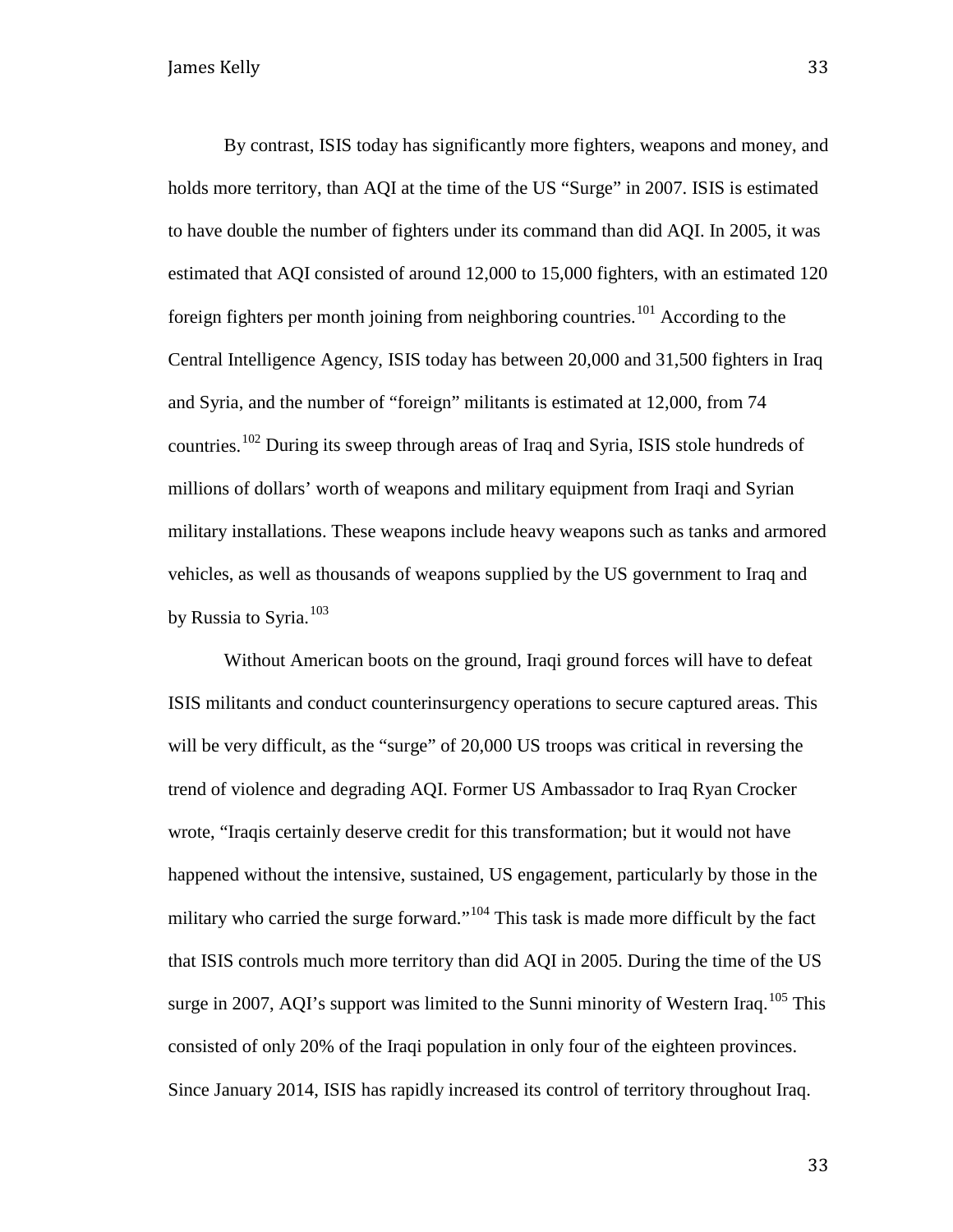As of November 7, 2014, ISIS controls huge parts of northern Iraq, including the cities of Sinjar, Mosul, and Baiji. ISIS also controls Fallujah and the surrounding area, as well as the western province of Rutba.<sup>[106](#page-48-14)</sup> Considering these factors, it will be a challenge for Iraqi Security Forces to successfully conduct offensive operations against ISIS with only US air support.

However, there are some reasons for optimism. The United States is advising and training Iraqi Security Forces so that they become capable of employing US strategies that were successful from 2007 to 2010. The surge of US troops in 2007 was accompanied by a strategy shift called "clear and hold." After United States and Iraq forces would clear an area of AQI insurgents, they would remain in the area and keep it clear of insurgents while building connections with the local population.<sup>[107](#page-48-16)</sup> Iraqi Security forces, if they consist of both Sunnis and Shias, will likely have an easier time winning the support of the local population than did the Americans. This is especially the case in ethnically mixed areas, such as Salah al-Din, Diyala, and Baghdad. However, the ability of the ISF to win the support of the population and fight remaining ISIS fighters will hinge on whether they refrain from targeting the Sunni populace.

The goals and nature of ISIS also work in favor of the US and the Iraqi government. ISIS's strength comes from its effective military force and its ability to spread its ideology among disaffected Sunnis. However, the ideology and political goals of ISIS also make it vulnerable. Unlike AQI, ISIS seeks to build a new nation as the basis for its "Caliphate." In areas under its control, ISIS operates a security force that regularly detains and kills people suspected of subverting their cause. In Mosul, ISIS members enforce taxes on a variety of commercial activities and force students to pay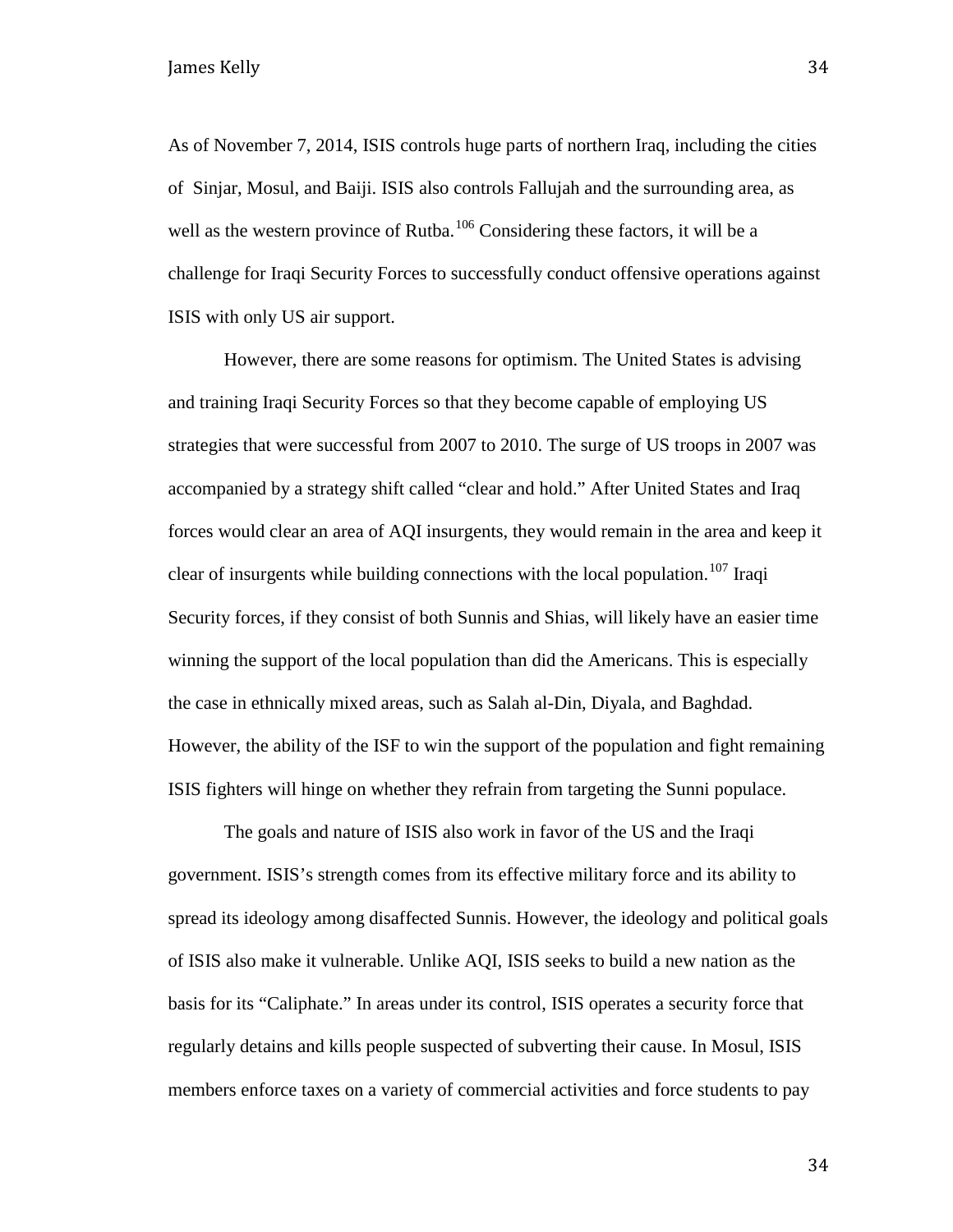additional monthly taxes.<sup>[108](#page-48-18)</sup> ISIS may have difficulty maintaining harsh control over the local population while fighting a formidable force of Iraqi forces and American air strikes. This will make it difficult for ISIS to fund its operations.

ISIS's advanced military force, which now includes captured tanks and Humvees, will be less able to engage with Iraqi forces in open combat due to the threat of American airstrikes. ISIS fighters will be forced to engage Iraqi Forces from close range. The precision of American airstrikes will allow the US to hit ISIS targets even in cities. As ISIS has expanded, it requires more lines of communication. These exterior and interior lines of communication are vulnerable to attack by Iraqi and US forces. ISIS has also relied on projecting images of its military victories to gain support, an effective strategy during its rise since 2012. However, if ISIS suffers military defeats in the future it will hurt their claims of dominance and their ability to recruit. US and Iraqi forces must work together to exploit ISIS's vulnerabilities.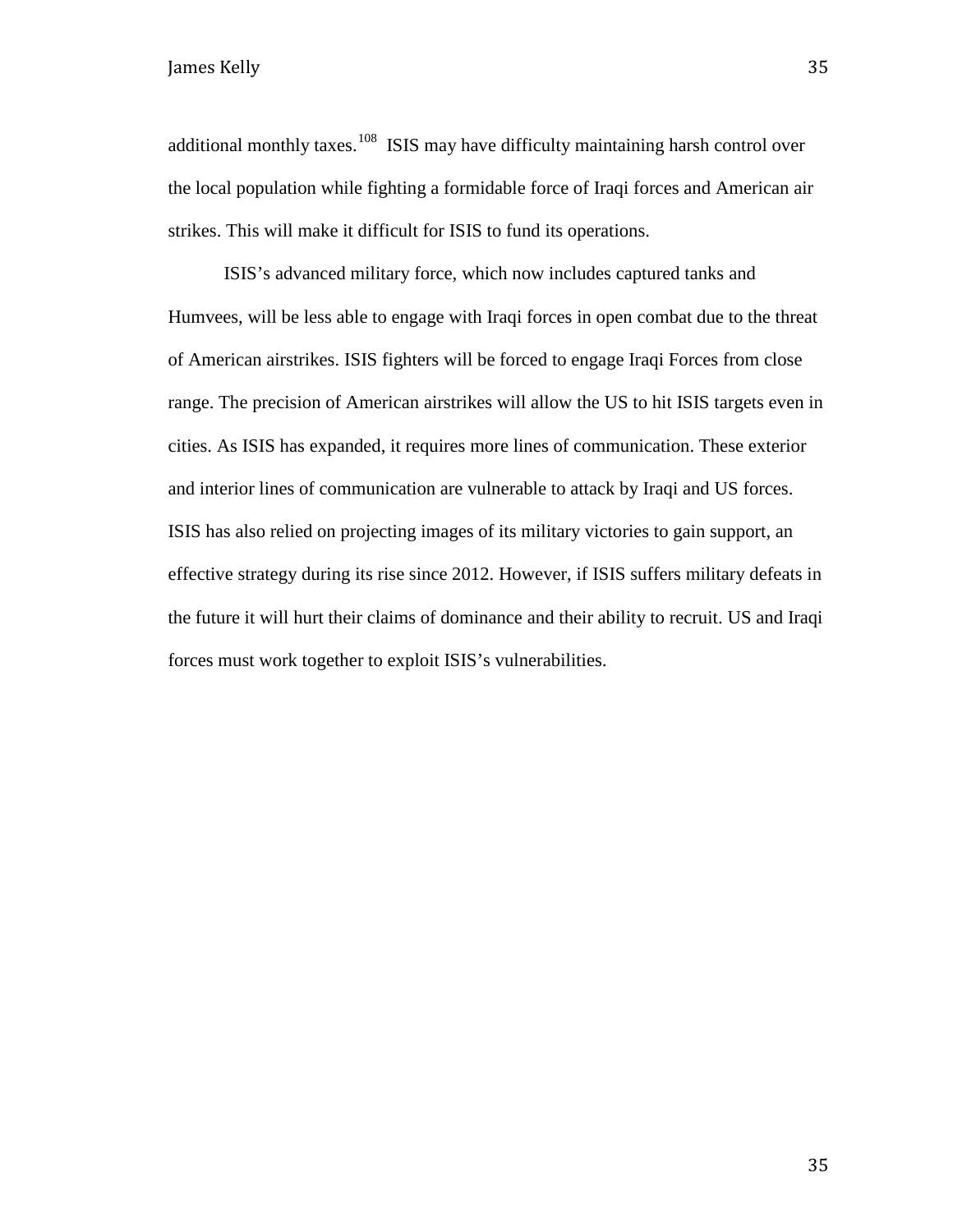#### **VI: NATIONAL GUARD UNITS**

The United States and the Iraqi government plan for the Iraqi National Guard to be a provincially organized auxiliary force. Local Sunni tribal militias would be incorporated into the larger Iraqi Security Forces, and serve as local reserves under the control of provincial governors. Some experts estimate that the total strength of the National Guard could be between 120,000 and 200,000 members.<sup>[109](#page-48-20)</sup> As of November 2014, the Iraqi government has met with leaders from the Dulaym, Shammar, Anaiza, Jubour, Hamdan, and Aqaidat tribes to discuss the plan for a National Guard Force.<sup>[110](#page-48-22)</sup> The plan has been met with some support. Numerous groups from ISIS-controlled areas have agreed to join the National Guard, including 5,000 Sunni tribesmen from Kirkuk. On October 13, 2014, the Anbar Council announced the formation of the first Anbar National Guard Brigade made up of 2,000 volunteers.<sup>[111](#page-48-24)</sup> On October 22 2014, Prime Minister Abadi approved the formation of the Ahmad Sadak Al-Dulaym Brigade, named after a former police chief killed by an ISIS attack on October 12. The United States has been in contact with more than 20 tribal leaders in Anbar. A representative of General John Allen, the US official leading the anti-ISIS campaign, met with Ahmed Abu Risha, a longtime U.S. ally in Anbar Province, Hamid Shokah, a leader of the Albu Dhiyab tribe, and Rafe' Abdul – Karim Al-Fahdawi.<sup>[112](#page-48-26)</sup>

#### **National Guard Units: Analysis**

The US and Iraqi government sponsored plan to create Sunni National Guard Units is essential in the overall strategy to degrade and ultimately destroy the Islamic State of Iraq and Syria. Even with over a hundred thousand forces on the ground, the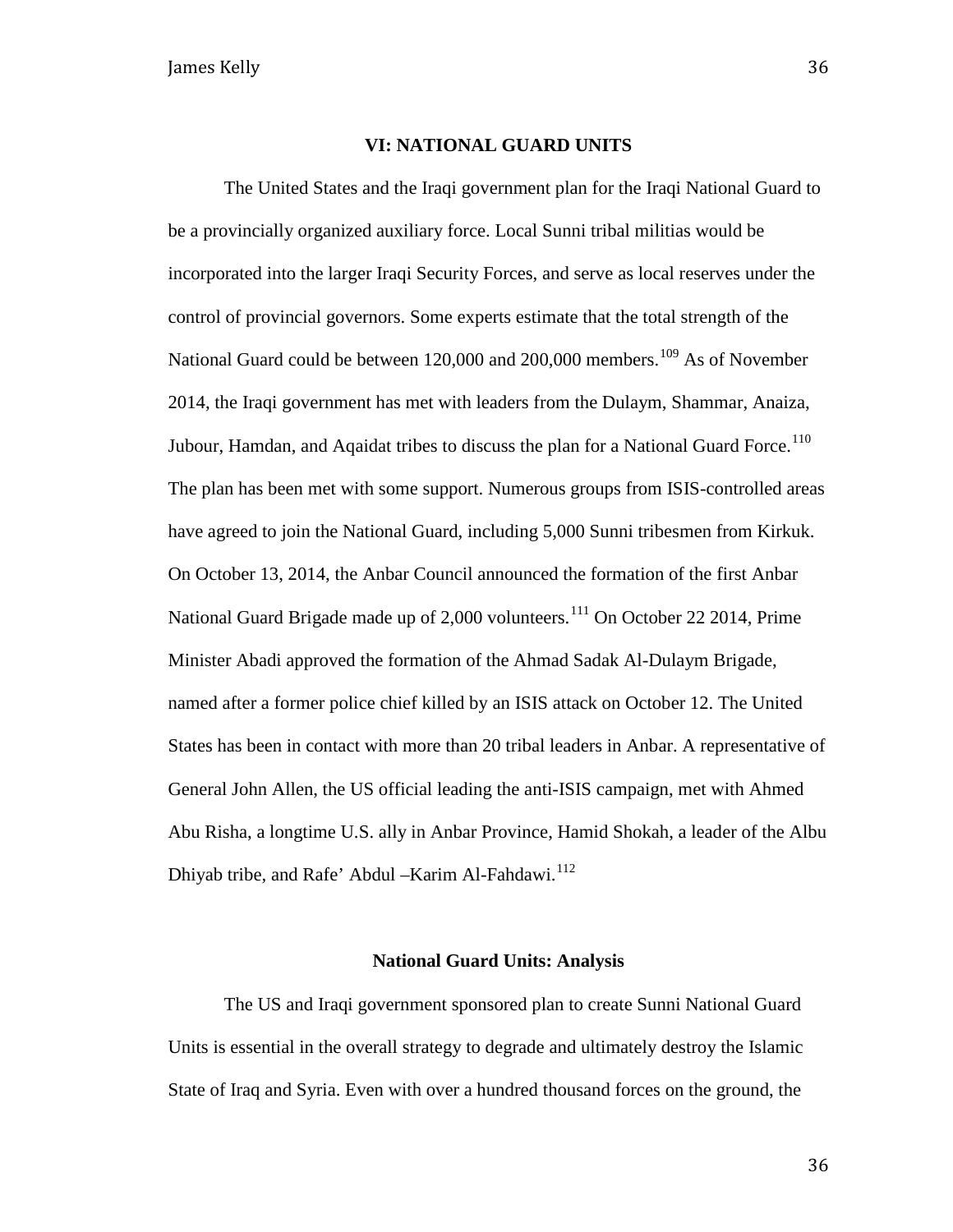United Sates was not able to effectively fight al-Qaeda in Iraq until Sunni tribesmen became involved in the Anbar Awakening and the US-funded Sons of Iraq program. It is imperative that the United States works with the Iraqi government to win the support of Sunni tribes in the fight against ISIS.

In the past three months, the United States and Iraqi government have made progress in reaching out and building connections with Sunni tribes. However, the majority of Sunni tribes have not demonstrated a desire to work with the United States or Iraqi government to fight ISIS militants. This is due to a number of reasons.

First, ISIS and its predecessor organizations conducted a systematic killing of former Awakening members and tribal leaders beginning in 2009. Since 2009, at least 1,345 Awakening members have been killed by ISIS militants. In Jurf al-Sakhar, south of Baghdad, 46 Awakening members were killed between 2009 and 2013.<sup>[113](#page-48-51)</sup> ISIS's brutal killing and intimidation campaign has eliminated the Sunnis most capable to lead a resistance against the jihadist group.

These systematic killings have also made it difficult for the United States and Iraqi government to find and connect with Sunni leaders. However, the United States has extensive relationship and intelligence within Sunni communities due to its involvement in the Anbar Awakening and Sons of Iraq Program. The United States should identify which US officers and non-commissioned officers had ties with certain tribal leaders and reinvigorate these relationships. $114$ 

A second reason why the majority of Sunni tribes have not fought against ISIS is because they lack manpower, supplies, and weapons. In late October 2014, the town of Al-Zwaiha was forced to surrender to ISIS fighters. Jalal al-Gaood, one of the tribal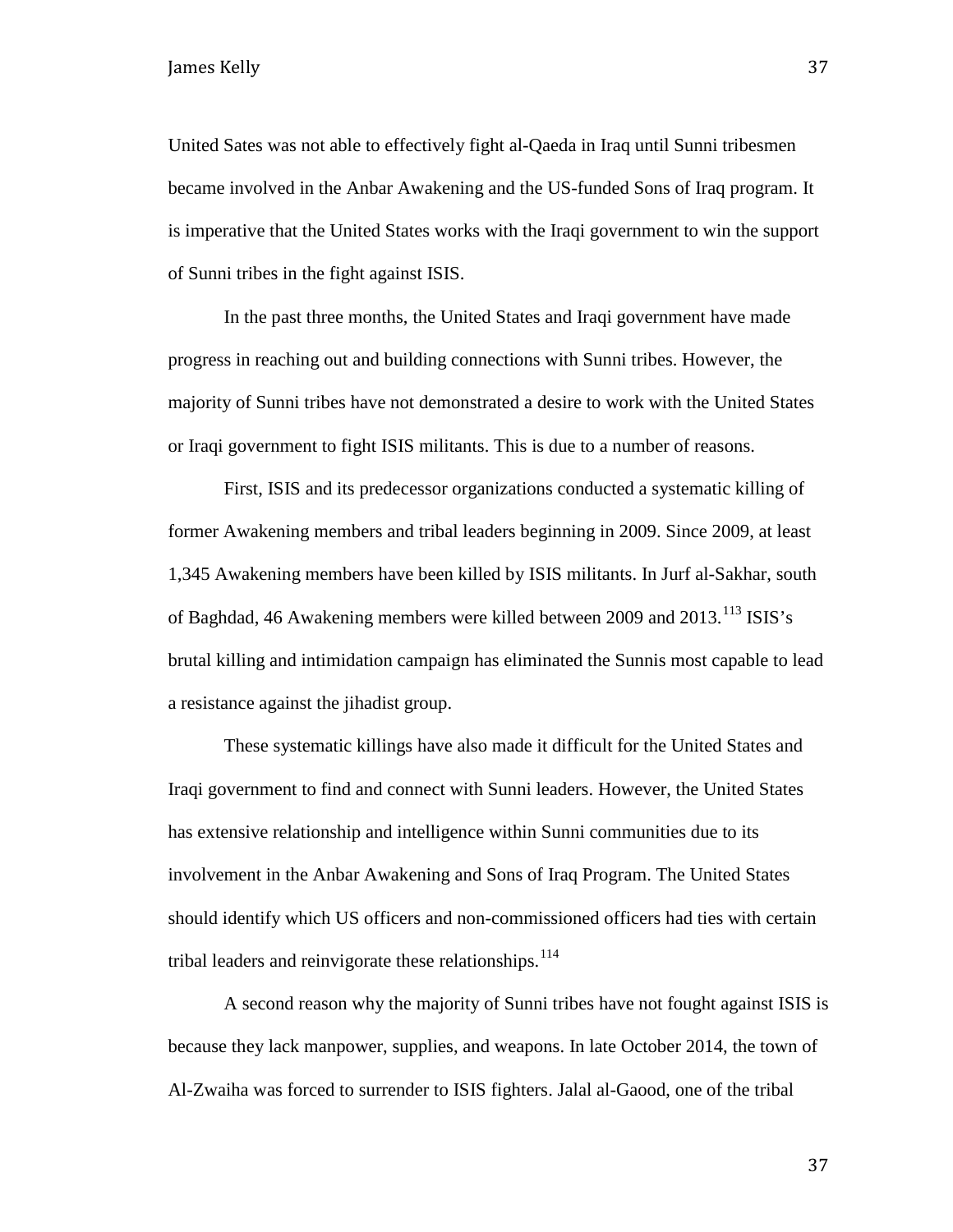leaders the US has been in contact with, recalled how the attacking ISIS force had around 200 fighters and about 30 armored trucks.<sup>[115](#page-48-29)</sup> The tribal fighters were running low on ammunition and food and were forced to escape while the rest of the tribe surrendered. Tribal elders from Al-Zwaiha reached out unsuccessfully for help from the United States and the Iraqi government.<sup>[116](#page-48-31)</sup> Poorly equipped Sunni tribes are incapable of defending against well-trained and equipped ISIS forces.

The United States must provide weapons, supplies, and funding to Sunni tribes through the Iraqi government. The Iraqi government should provide Sunni tribes with US provided funds, weapons, and supplies. In November 2014, the Pentagon asked Congress to approve a \$1.62 billion package of weapons, ammunition, body armor, trucks and medical kits for the Iraqi Army, Kurdish forces, and Sunni tribes.<sup>[117](#page-48-52)</sup> This is a crucial beginning step, however only \$24 million of this package will be given to Sunni tribes. When the United States funded the Sons of Iraq Program from 2007-2010, the US paid Sunni fighters monthly salaries and provided fighters bonuses for capturing or killing al-Qaeda militants. In areas where the security situation was relatively good, Coalition funding for Sons of Iraq fighters primarily served to provide them with much needed jobs.<sup>[118](#page-48-33)</sup> According to a local sheikh, the United States paid Sunni fighters in certain areas to give these men a job and a way to provide money for their families. This served to keep these same Sunni fighters from joining the insurgency while protecting the American and civilian population in the area. By January 2009, the United States government had invested more than \$400 million in the Awakening program.<sup>[119](#page-48-34)</sup> The United States must be willing to invest at least a hundred millions dollars in order to fund Sunni National Guard Units.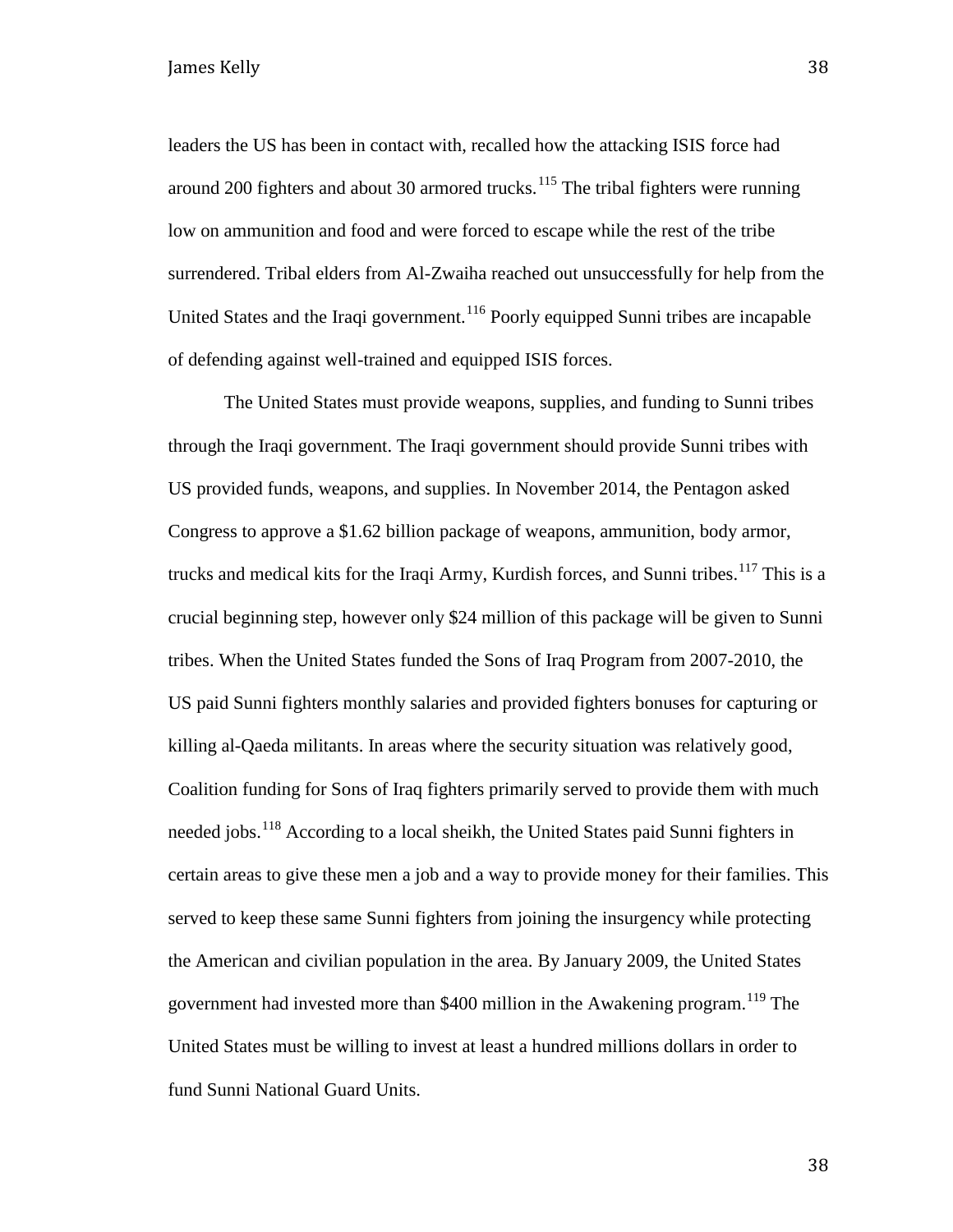By providing money, supplies, and weapons to the Iraqi government for Sunni tribesmen, the US can also help dissuade Sunni fighters from joining the ranks of ISIS. The Islamic State makes an estimated \$1 million to \$2 million dollars a *day* just from the oil fields and refineries under its control in Iraq and Syria. In Iraq, the Islamic State controls oil fields that produce an estimated 25,000 to 45,000 barrels of oil a day. ISIS also collects taxes and extorts local populations under its control.

With these millions of dollars in revenue, the Islamic State has been able to pay its fighters a relatively high salary. ISIS is reported to be paying its members the equivalent of around  $$400$  a month.<sup>[120](#page-48-3)</sup> This has attracted hundreds of local Sunni tribesmen especially in the Sunni tribal areas where employment is difficult to find. Sunni tribesmen will be less willing to join ISIS if they are given an alternative way to make money and support their families.

A major obstacle to the success of the National Guard Strategy is that it must involve deals between Sunni tribes and the Iraqi government.<sup>[121](#page-48-4)</sup> This is problematic because the sectarian policies of Maliki eroded the trust between Sunni tribes and the Iraqi government. Also, the Iraqi government is still dominated by Shia political parties and led by a Shia prime minister. In order to win the support of Sunnis, the Iraqi government must take significant action to increase Sunni representation within the government. Iraqi lawmakers appointed Khalid al-Obeidi, a Sunni member of parliament, to be the defense minister. This was a crucial step towards the process of Sunni integration.<sup>[122](#page-48-5)</sup> Through this appointment, Abadi has demonstrated his seriousness about Sunni inclusion. However, these promises must be followed by more efforts by Abadi and the Iraqi government to meet Sunni demands. The Iraqi government should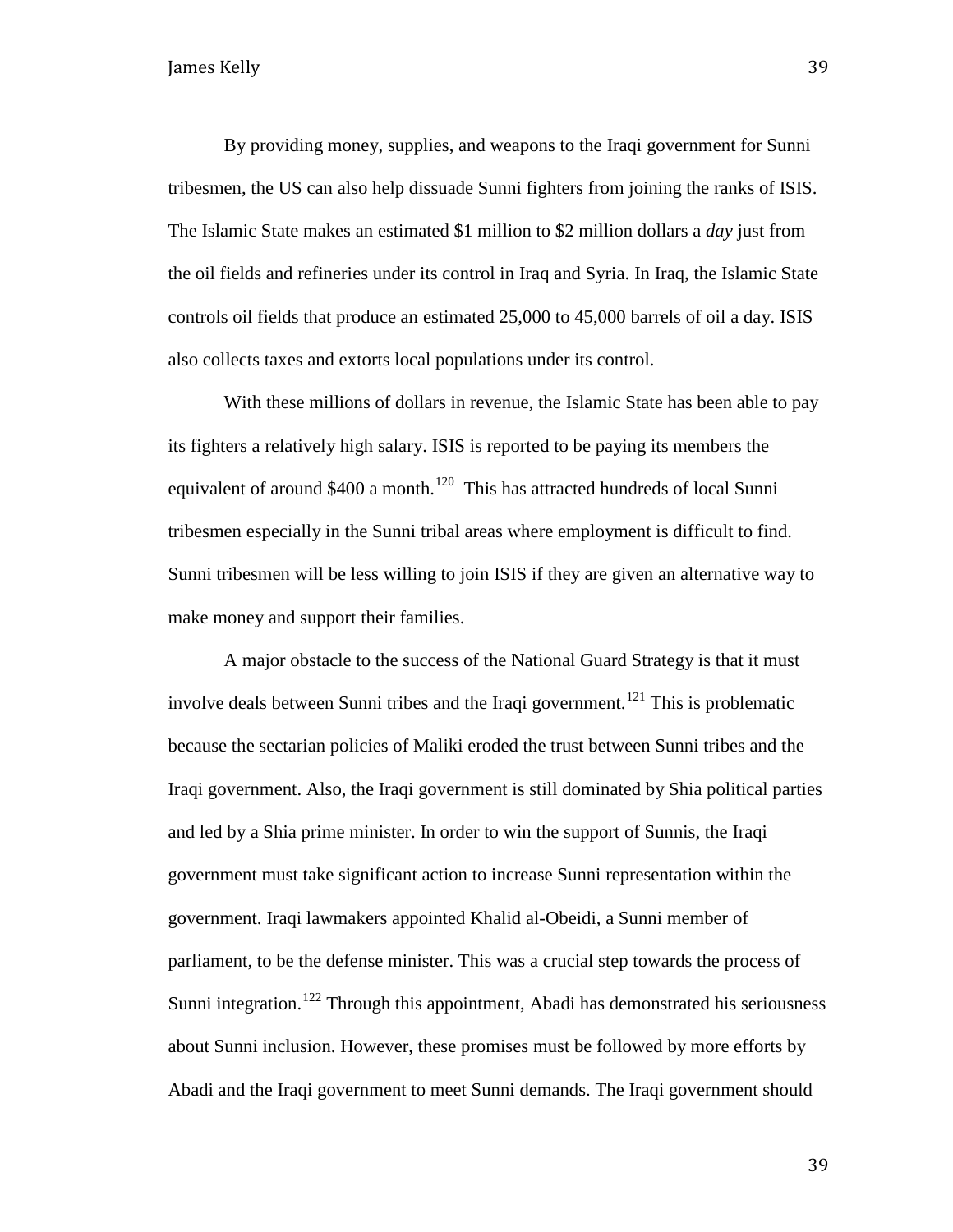make it clear that Sunni tribes will have the option for more autonomy. The al-Maliki government illegally cut off numerous initiatives aimed at transforming some Sunni provinces to regions.<sup>[123](#page-48-6)</sup> By reinvigorating these options, the Iraqi government can gain the support of Sunni tribes.

Another potential problem with the Sunni National Guard Strategy is that it limits how much leverage the Iraqi and US government have over Sunni tribes. During the Awakening movement, the US exploited intertribal conflicts in order to incite individual tribes to turn against al-Qaeda.<sup>[124](#page-48-9)</sup> The United States was a broker, rewarding tribes that served US interests while cutting off support and fighting those that worked with al-Qaeda. The National Guard strategy requires that that the Iraqi government offer a abroad accommodation to Sunni tribes as a whole.<sup>[125](#page-48-10)</sup> Since any tribe could theoretically join the National Guard force at once, the Iraqi government and the US would lose its leverage over individual militia units.<sup>[126](#page-48-11)</sup> It is true that the Sunni National Guard strategy will make it difficult for the US and Iraqi government to exploit intertribal conflicts. However, by offering a broad accommodation to Sunnis, the Iraqi government is increasing the likelihood that Sunni tribes will turn against ISIS. This is because ISIS has established such a dominating presence in Sunni areas. Sunni tribes understand that successfully fighting ISIS will require cooperation amongst numerous Sunni tribal factions. The fight against ISIS can unite formerly adversarial tribes. A single Sunni tribe will be more likely to turn against ISIS if it is confident a broader Sunni force will also join the fight.

The biggest obstacle preventing the Iraqi government from fully supporting Sunni National Guard Units is the fear that these Sunni forces could pose a threat to the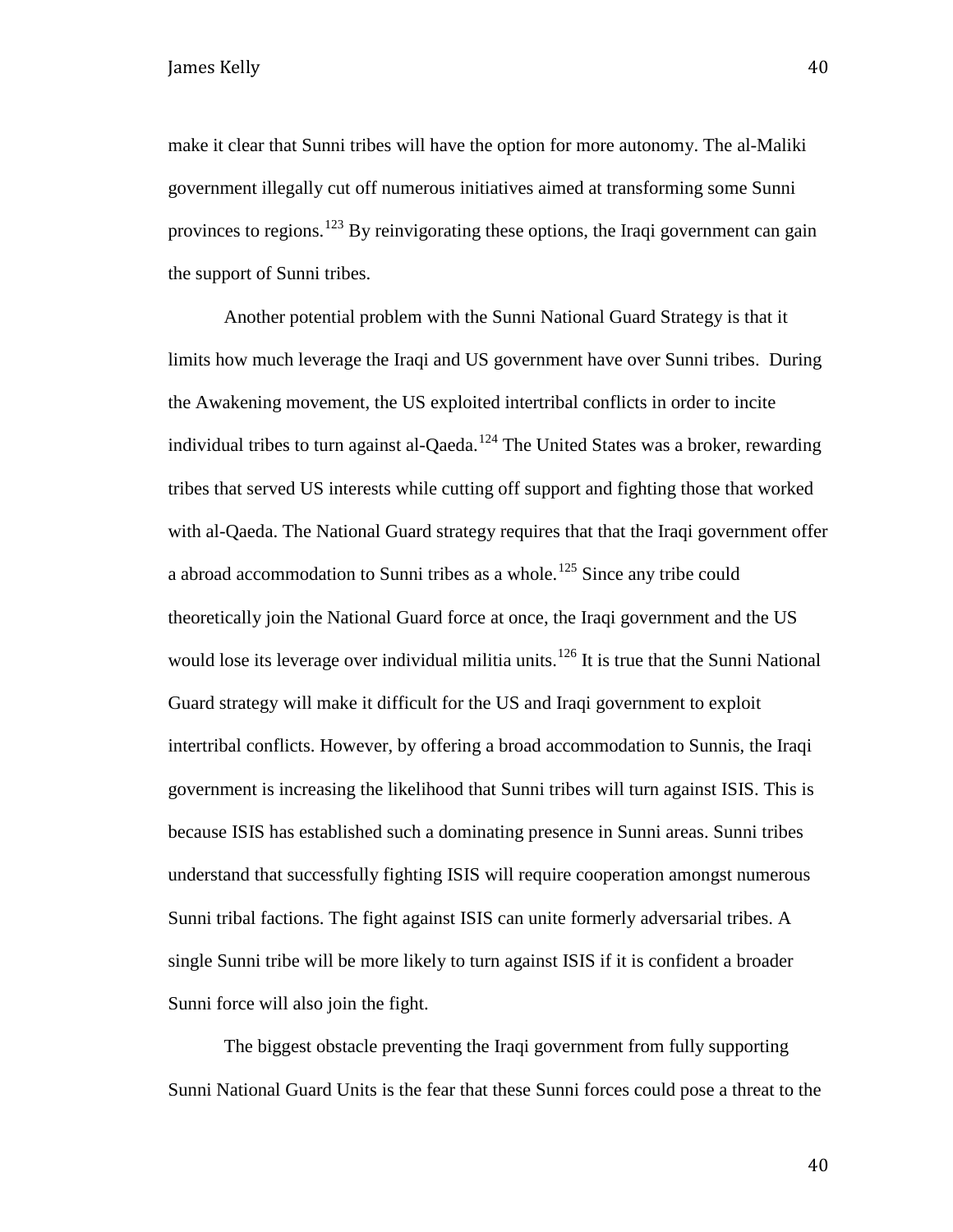government. Experts estimate that the National Guard could potentially grow to 120,000 to 200,000 men.<sup>[127](#page-48-13)</sup> This force would be significantly larger than the Awakening force and could pose a threat to the Iraqi Security Forces and the regular police and army. Although the Iraqi Security Force at the start of 2014 numbered 730,000, its numbers have decreased due to combat losses and desertions.<sup>[128](#page-48-14)</sup> The ISF's notorious poor leadership and corruption increase the credibility of the potential threat of Sunni National Guard Units.

Given the rise of ISIS in 2014, the Iraqi government is understandably hesitant to provide weapons, supplies, and salaries to a large Sunni force that could potentially threaten the Iraqi Security Force and the government. However, the Iraqi government recognizes that defeating ISIS requires the cooperation of a substantial Sunni fighting force. Thus, the Iraqi government is forced to pick between two bad options. Given the immediate threat posed by ISIS, the Iraqi government will likely be forced to accept the formation of Sunni fighting units. Also, the potential threat posed by these Sunni units is lessened as the ISF gains strength. President Obama's decision to double the number of US troops, from 1,500 to 3,000, assigned with training and supplying the Iraqi Security Forces lessens the potential threat of Sunni forces. This fear of the Sunni National Guard may also serve as a powerful incentive for the Iraqi government to take meaningful steps to include Sunnis in the political process. Sunni inclusion in the government will reduce the likelihood of Sunni National Guards fighting the government down the road.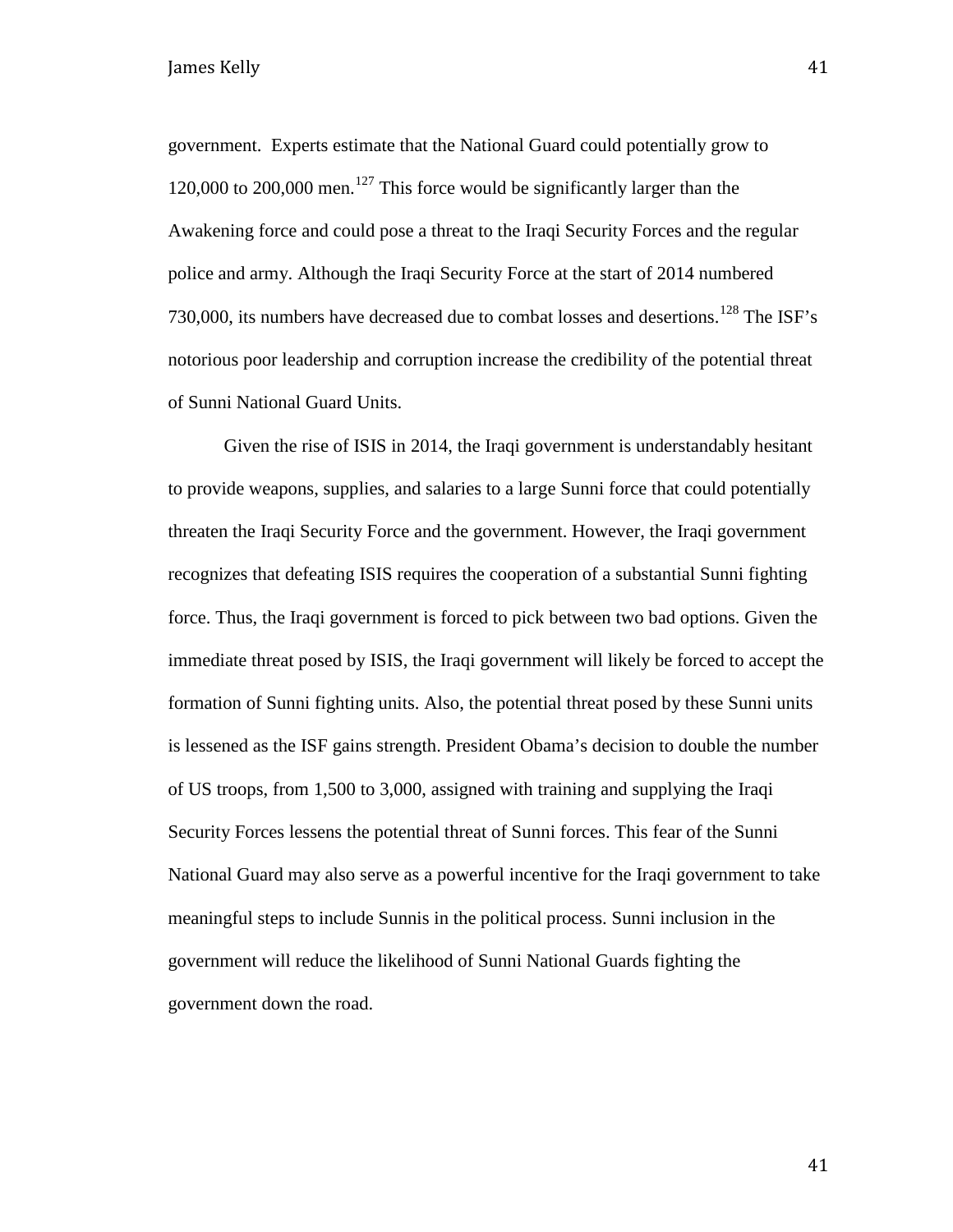#### **VII: CONCLUSION**

ISIS poses an immediate threat to the stability of Iraq and the entire Middle East. If left alone, it is likely that ISIS will pose a serious threat to the United States homeland and European nations. Given these threats, the United States must take action to fight ISIS in the Middle East. The US strategy, although far from perfect, recognizes that the best way to fight ISIS is to allow the Iraqi government and Iraqi forces to take the lead. As much as United States' leaders want to believe they can control events in Iraq, the reality is that the Iraqi people will decide the future of Iraq. Ultimately, it is up to the Iraqi people to decide their fate. As ISF operations and American air strikes increase, ISIS will likely begin to lose some territory. After this occurs, the fate of Iraq rests largely on Prime Minister Abadi and the Iraqi government. Iraq can only achieve peace if the Iraqi government incorporates the Sunni population. Abadi will have to take a risk and trust the Sunni population for the civil war to come to an end. Meanwhile, the United States must be willing to accept a stronger Iranian presence in Iraq. Defeating ISIS will involve numerous Shia militias, many of which are backed by Iran. Given the numerous threats posed by ISIS, it is in the security interest of the US to allow for this stronger Iranian presence if it means the degradation and ultimate defeat of the Islamic State of Iraq and Syria.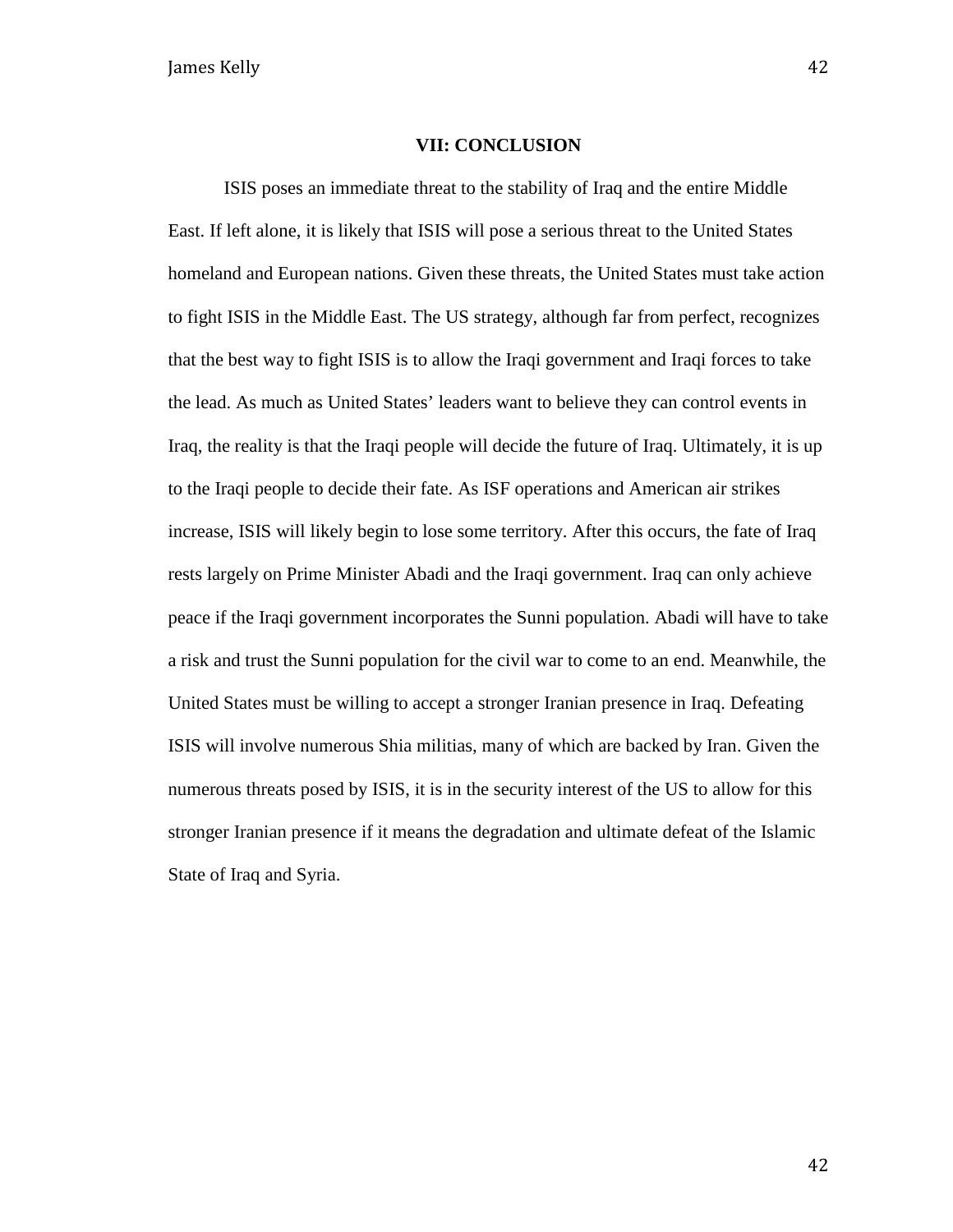#### **VIII: BIBLIOGRAPHY**

#### *Endnotes*

<sup>6</sup> Husain, Ed. "Saudis Must Stop Exporting Extremism." *The New York Times*. The New York Times, 22 Aug. 2014. Web. 27 Nov. 2014

<sup>7</sup> Livesey, Bruce. "The Salafist Movement." *Frontline* n.d.: n. pag. Print.

<sup>8</sup> The Editors of Encyclopedia Britannica. "Caliphate (Islamic History)." *Encyclopedia Britannica Online*. Encyclopedia Britannica, n.d. Web. 27 Nov. 2014.

<sup>9</sup> Arango, Tim, and Eric Schmitt. "U.S. Actions in Iraq Fueled Rise of a Rebel." *The New York Times*. The New York Times, 10 Aug. 2014. Web. 29 Nov. 2014.

<sup>10</sup> "ISIS Leader to USA: 'Soon We Will Be in Direct Confrontation'" *CNS News*. N.p., n.d. Web. 29 Nov. 2014.

<sup>11</sup> The Rise of ISIS." *PBS*. PBS, n.d. Web. 29 Nov. 2014.

<sup>12</sup> How ISIS Works." *The New York Times*. The New York Times, 15 Sept. 2014. Web. 28 Nov. 2014.

<sup>13</sup> "ISIS Leader to USA: 'Soon We Will Be in Direct Confrontation'" *CNS News*. N.p., n.d. Web. 29 Nov. 2014.

<sup>14</sup> "What Kind of Risk Does ISIS Pose to the U.S.?" *CBSNews*. CBS Interactive, n.d. Web. 29 Nov. 2014.

<sup>15</sup> How ISIS Works." *The New York Times*. The New York Times, 15 Sept. 2014. Web. 28 Nov. 2014.

<sup>16</sup> "ISIS vs. the Iraqi Security Forces: Can the State of Iraq Survive?"." *Institute for the Study of War*. N.p., n.d. Web. 29 Nov. 2014.

<sup>17</sup> The Rise of ISIS." *PBS*. PBS, n.d. Web. 29 Nov. 2014.

<sup>18</sup> Sirgany, Ian Lee and Sarah. "Egyptian Terror Group Ansar Beit Al-Maqdis Pledges Alliance to ISIS." *CNN*. Cable News Network, 20 Nov. 2014. Web. 29 Nov. 2014.

<sup>19</sup> *Central Intelligence Agency*. Central Intelligence Agency, n.d. Web. 26 Nov. 2014.

<sup>20</sup> Gonzalez, Nathan. The Sunni-Shia Conflict: Understanding Sectarian Violence in the Middle East. Mission Viejo, CA: Nortia Press, (p. 6) 2009. Print.

 $21$  Gonzalez, (p. 92)

 $22$  Gonzales, 92

 $23$  Gonzales, 100

<sup>24</sup> Ricks, Thomas E. *Fiasco: The American Military Adventure in Iraq.* New York: Penguin Press, p. 161. 2006.

<span id="page-43-0"></span><sup>&</sup>lt;sup>1</sup> Ricks, Thomas E. *Fiasco: The American Military Adventure in Iraq*. New York: Penguin Press, p 116. 2006.  $\overline{1}$ 

<sup>2</sup> "Areas Under ISIS Control." *The New York Times*. The New York Times, 11 June 2014. Web. 24 Nov. 2014.

<sup>3</sup> The Rise of ISIS." *PBS*. PBS, n.d. Web. 29 Nov. 2014.

<sup>4</sup> "Statement by the President on ISIL." *The White House*. The White House. Web. 1 Dec. 2014.

<sup>5</sup> "How The Sunni-Shiite Conflict Frames The Current Crisis In Iraq." *International Business Times*. N.p., n.d. Web. 26 Nov. 2014.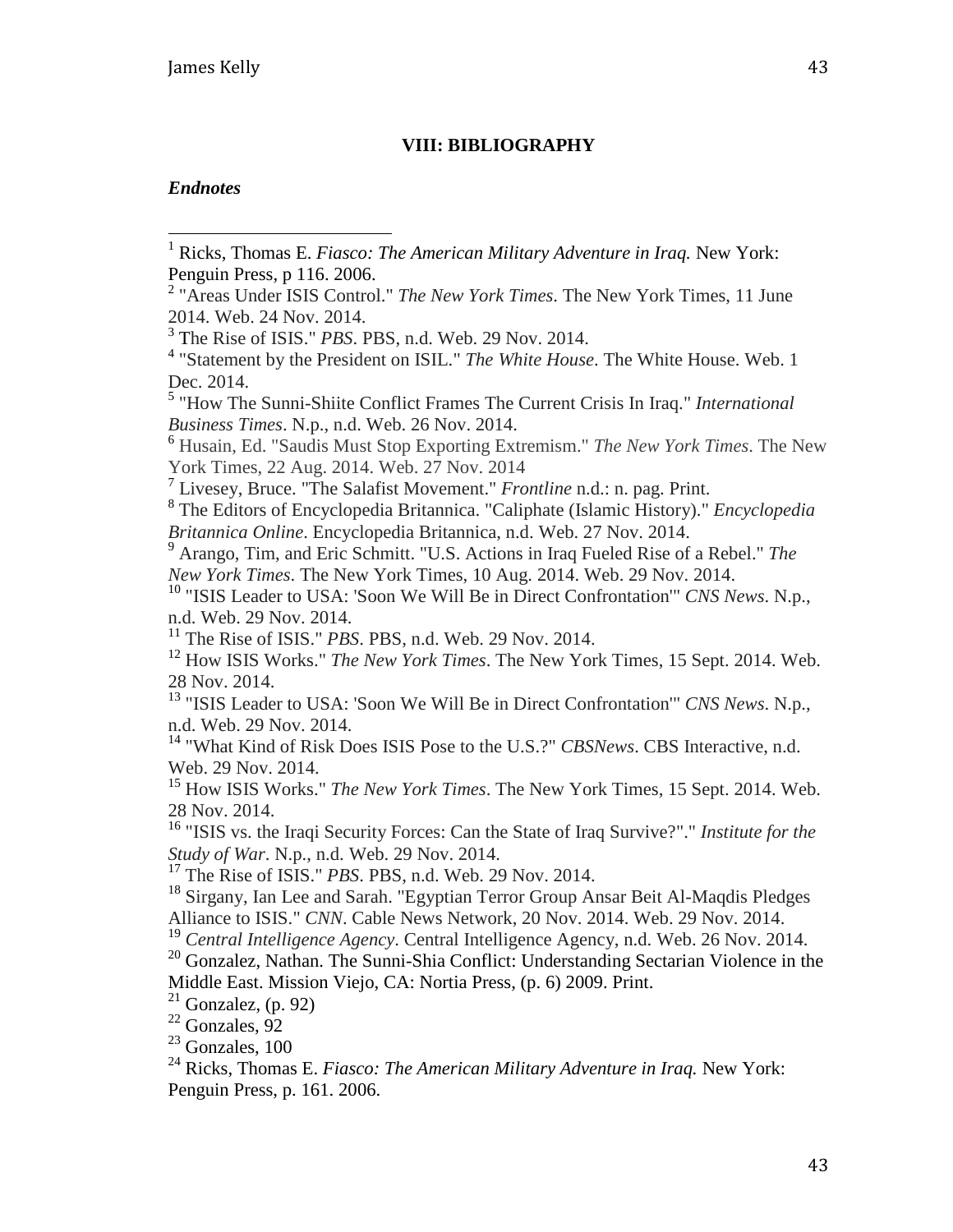"Coalition Provisional Authority (Government of Iraq)." *Encyclopedia Britannica Online*. Encyclopedia Britannica, n.d. Web. 29 Nov. 2014  $\overline{\phantom{a}}$ 

Ricks, 160

 Mansoor, Peter R. *Surge: My Journey with General David Petraeus and the Remaking of the Iraq War*. P 8. 2013. Print.

<sup>28</sup> Najim Abed Al-Jabouri and Sterling Jensen. "The Iraqi and AQI Roles in the Sunni Awakening." P. 5 January 2010.

<span id="page-44-0"></span>Ricks, 162.

<span id="page-44-1"></span>Mansoor, 8.

Ricks, 162.

Al-Jabouri and Jensen, 5.

Al-Jabouri and Jensen, 5.

<sup>34</sup> Al-Jabouri and Jensen, 5.

<sup>35</sup> Al-Jabouri and Jensen, 8.

Mansoor, 11.

<sup>38</sup>Al-Jabouri and Jensen, 8.

Ricks, 277

Ricks, 278

<sup>41</sup> Al-Jabouri and Jensen, 8.

 Cordesman, Anthony. *Iraq's Insurgency and the Road to Civil Conflict.* Westport, Conn.: Praeger Security International, p. 113 2008.

 Fishman, Brian. *After Zarqawi: The Dilemmas and Future of Al Qaeda in Iraq.* The Washington Quarterly. Autumn 2006.

Mansoor, 27.

Mansoor, 27.

Cordesman, 293.

 Mark Wilbanks and Efraim Karsh. *How the Sons of Iraq Stabilized Iraq.* The Middle East Quarterly. Fall 2010

Wilbanks and Karsh.

Al-Jabouri and Jensen, "The Iraqi and AQI Roles in the Sunni Awakening."

<sup>50</sup> Al-Jabouri and Jensen. "The Iraqi and AQI Roles in the Sunni Awakening."

<sup>51</sup> Al-Jabouri and Jensen. "The Iraqi and AQI Roles in the Sunni Awakening."

Al-Jabouri and Jensen. "The Iraqi and AQI Roles in the Sunni Awakening."

 Mark Wilbanks and Efraim Karsh. *How the Sons of Iraq Stabilized Iraq.* The Middle East Quarterly. Fall 2010

 Mark Wilbanks and Efraim Karsh. *How the Sons of Iraq Stabilized Iraq.* The Middle East Quarterly. Fall 2010

The Rise of ISIS." *PBS*. PBS, n.d. Web. 29 Nov. 2014.

The Rise of ISIS." *PBS*. PBS, n.d. Web. 29 Nov. 2014

The Rise of ISIS." *PBS*. PBS, n.d. Web. 29 Nov. 2014.

 Mark Wilbanks and Efraim Karsh. *How the Sons of Iraq Stabilized Iraq.* The Middle East Quarterly. Fall 2010

Mansoor, 9.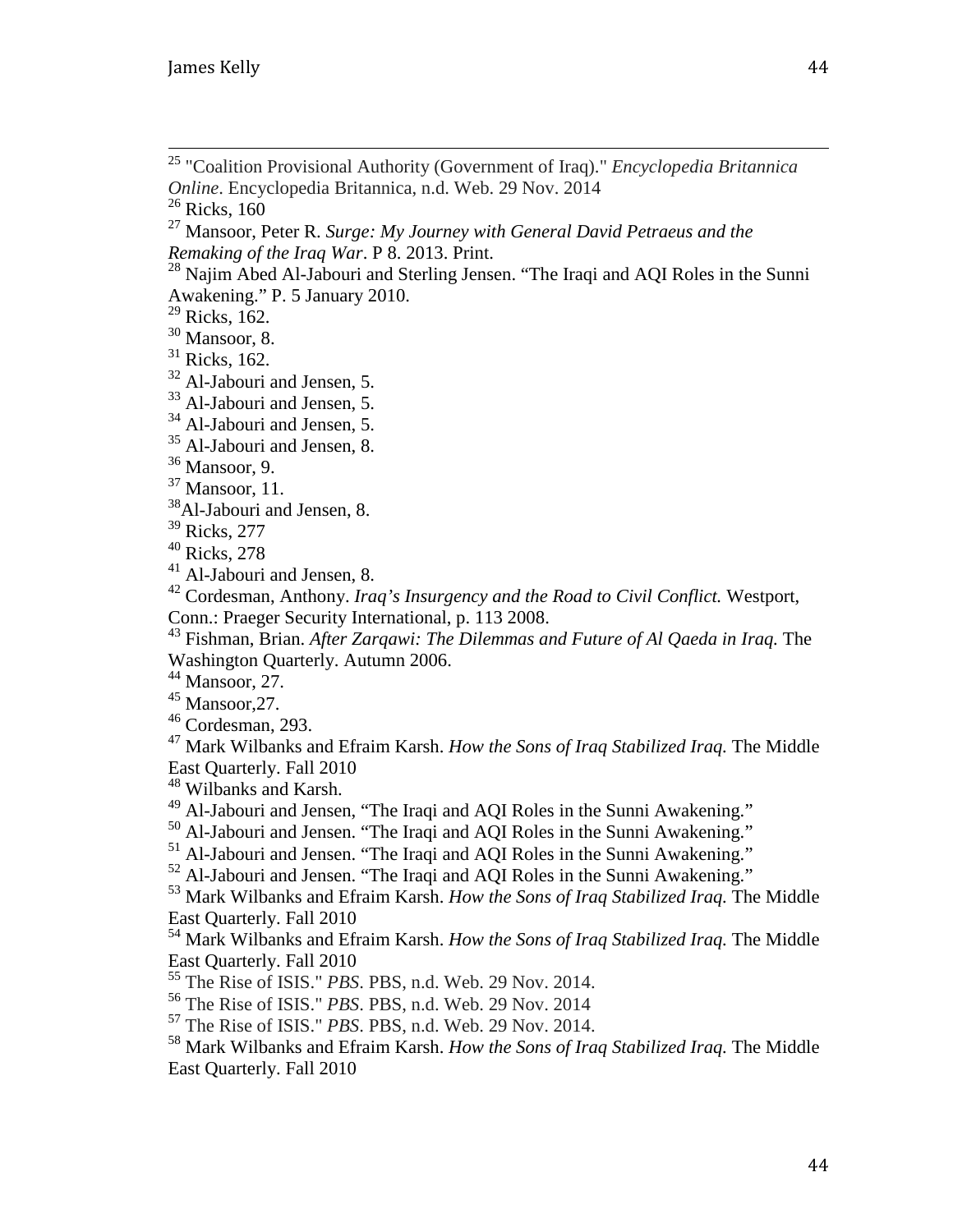<sup>59</sup> Mark Wilbanks and Efraim Karsh. *How the Sons of Iraq Stabilized Iraq.* The Middle East Quarterly. Fall 2010  $\overline{a}$ 

<sup>60</sup> The Rise of ISIS." *PBS*. PBS, n.d. Web. 29 Nov. 2014

<sup>61</sup> The Rise of ISIS." *PBS*. PBS, n.d. Web. 29 Nov. 2014.

<sup>62</sup> The Rise of ISIS." *PBS*. PBS, n.d. Web. 29 Nov. 2014.

<sup>63</sup> The Rise of ISIS." *PBS*. PBS, n.d. Web. 29 Nov. 2014.

<sup>64</sup> The Rise of ISIS." *PBS*. PBS, n.d. Web. 29 Nov. 2014.

<sup>65</sup> "ISIS vs. the Iraqi Security Forces: Can the State of Iraq Survive?"." *Institute for the Study of War*. N.p., n.d. Web. 29 Nov. 2014.

<span id="page-45-0"></span><sup>66</sup> "ISIS vs. the Iraqi Security Forces: Can the State of Iraq Survive?"." *Institute for the Study of War*. N.p., n.d. Web. 29 Nov. 2014.

<span id="page-45-1"></span><sup>67</sup> "ISIS vs. the Iraqi Security Forces: Can the State of Iraq Survive?"." *Institute for the Study of War*. N.p., n.d. Web. 29 Nov. 2014.

<span id="page-45-2"></span><sup>68</sup> "U.S. Gen.: Airstrikes Are Buying Time." *U.S. Gen.: Airstrikes Are Buying Time*. Web. 1 Dec. 2014.

<sup>69</sup> "Statement by the President on ISIL." *The White House*. The White House. Web. 1 Dec. 2014.

<sup>70</sup> Julian E Barners and Jeffrey Sparshott. "Barack Obama Approves Airstrikes on Iraq, Airdrops Aid." The Wall Street Journal. August 2014

<sup>71</sup> "US, Coalition Executes More than 1,000 Airstrikes against ISIS." *Military.com*. Web. 30 Nov. 2014

Liz sly. "Exodus from the mountain: Yazidis flood into Iraq following U.S. airstrikes" The Washington Post.

 $72$  Liz sly. "Exodus from the mountain: Yazidis flood into Iraq following U.S. airstrikes" The Washington Post.

<sup>73</sup> Mullen, Jethro, Anna Coren, Capelouto, Susanna."U.S. Airstrikes Critical in Mosul Dam Capture." *CNN*. Cable News Network, 01 Jan. 1970. Web. 29 Nov. 2014.

<sup>74</sup> "Areas Under ISIS Control." *The New York Times*. The New York Times, 11 June 2014. Web. 16 Nov. 2014.

<sup>75</sup> Shinkman, Paul. "ISIS Advances on Baghdad." *US News*. N.p., Oct. 2014. Web. <sup>76</sup> LoGiurato, Reuters And Brett. "The US And Allies Launched A Barrage Of Airstrikes Against ISIS." *Business Insider*. Business Insider, Inc, 10 Nov. 2014. Web. 29 Nov. 2014.

<sup>77</sup> Cooper, Helene, and Michael. "Obama to Send 1,500 More Troops to Assist Iraq." *The New York Times*. The New York Times, 07 Nov. 2014. Web. 25 Nov. 2014.

<sup>78</sup> Ackerman, Spencer. "US to Directly Arm Kurdish Peshmerga Forces in Bid to Thwart Isis Offensive." *The Guardian*. N.p., Aug. 2014. Web

<sup>79</sup> Martinez, Luis. "U.S. Sends 130-Member Military Assessment Team to Erbil." *ABC News*. ABC News Network, 12 Aug. 2014. Web. 29 Nov. 2014.

<sup>80</sup> "Iraqi Security Forces." *Institute for the Study of War*. Web. 30 Nov. 2014

<sup>81</sup> "Iraqi Security Forces." *Institute for the Study of War*. Web. 30 Nov. 2014

<sup>82</sup> "ISIS vs. the Iraqi Security Forces: Can the State of Iraq Survive?"." *Institute for the Study of War*. N.p., n.d. Web. 29 Nov. 2014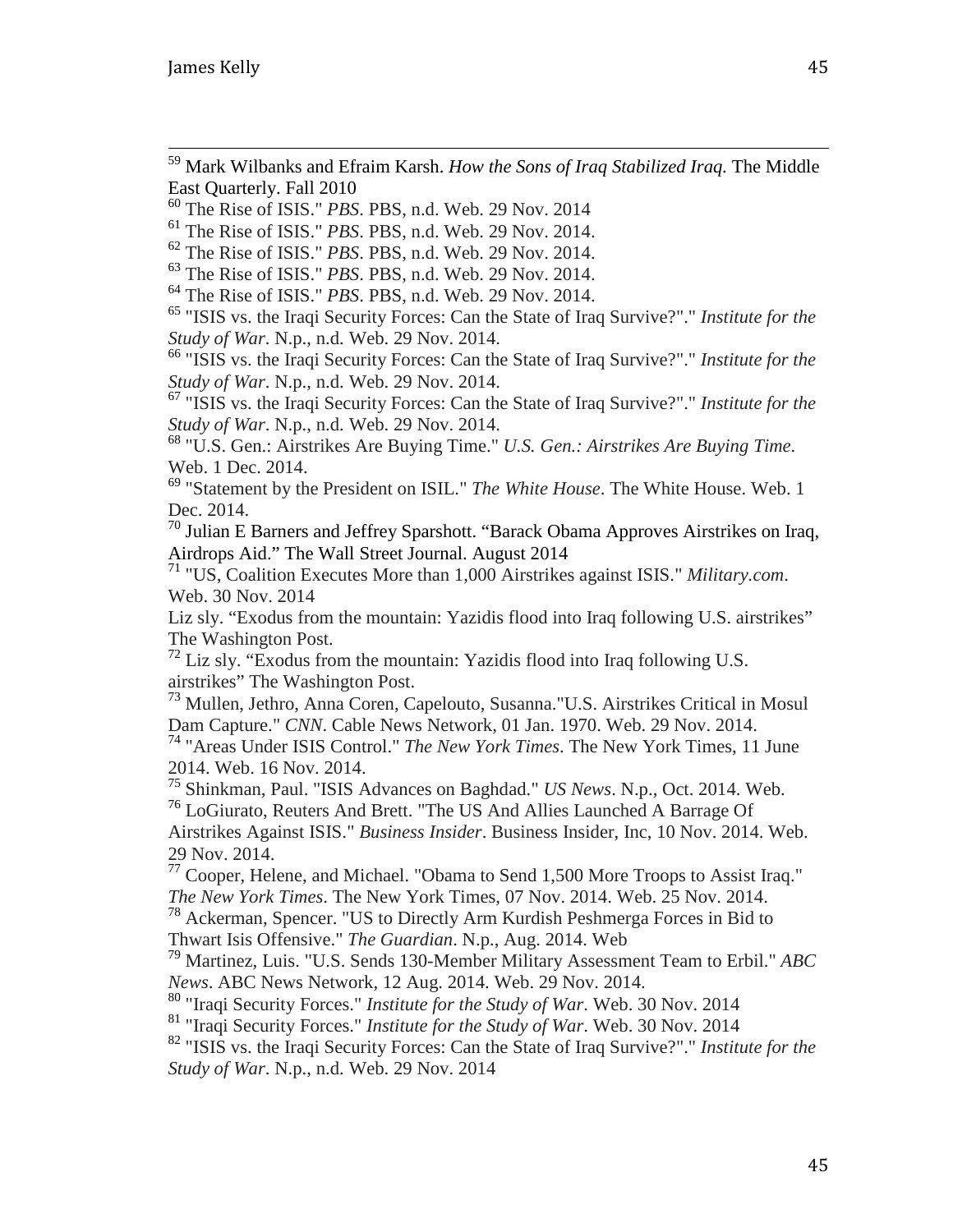<sup>83</sup> Khedery, Ali. "Why We Stuck with Maliki - and Lost Iraq." *Washington Post*. The Washington Post. Web. 30 Nov. 2014.  $\frac{1}{c}$ 

<sup>84</sup> Loose Ends: Iraq's Security Forces Between U.S. Drawdown and Withdrawal. Middle East Report. October 2010.

<sup>85</sup> *Central Intelligence Agency*. Central Intelligence Agency. Web. 30 Nov. 2014.

<sup>86</sup> "Inside the Collapse of the Iraqi Army's 2nd Division." *War on the Rocks*. Web. 30 Nov. 2014.

<sup>87</sup> "Inside the Collapse of the Iraqi Army's 2nd Division." *War on the Rocks*. Web. 30 Nov. 2014.

<sup>88</sup> Semple, Kirk. "After Delay, Iraq Appoints Two to Posts for Security." *The New York Times*. The New York Times, 18 Oct. 2014. Web. 30 Nov. 2014.

<sup>89</sup> "Inside the Collapse of the Iraqi Army's 2nd Division." *War on the Rocks*. Web. 30 Nov. 2014.

<span id="page-46-0"></span><sup>90</sup> Giovanni, Janine. "Nemesis: The Shadowy Iranian Training Shia Militias in Iraq." *Newsweek*. 1 Nov. 2014. Web. 30 Nov. 2014.

<span id="page-46-1"></span><sup>91</sup> Cordesman, Anthony. *Iraq's Insurgency and the Road to Civil Conflict.* Westport, Conn.: Praeger Security International, p. 293 2008.

<span id="page-46-2"></span><sup>92</sup> Giovanni, Janine. "Nemesis: The Shadowy Iranian Training Shia Militias in Iraq." *Newsweek*. 1 Nov. 2014. Web. 30 Nov. 2014.

<span id="page-46-3"></span><sup>93</sup> Giovanni, Janine. "Nemesis: The Shadowy Iranian Training Shia Militias in Iraq." *Newsweek*. 1 Nov. 2014. Web. 30 Nov. 2014.

 $94$  "Appointment of Iraq's New Interior Minister Opens Door to Militia and Iranian Influence." *Washington Post*. The Washington Post. Web. 30 Nov. 2014.

<sup>95</sup> "Baghdad's Best Hope of Stopping the Islamic State." *Most Read*. Web. 30 Nov. 2014.

96 "Iranian-Backed Shiite Militias In Iraq Just Beat ISIS In Key Battle -- And That's Threatening US Leverage In Nuclear Talks." *International Business Times*. Web. 30 Nov. 2014.

<sup>97</sup> Cockburn, Patrick. "United for Peace of Pierce County, WA - We Nonviolently Oppose the Reliance on Unilateral Military Actions Rather than Cooperative Diplomacy." *BACKGROUND: Violence 'back to Levels of 2006-07,' Iraq 'in Last Stages of Disintegration*. Web. 30 Nov. 2014.

<sup>98</sup> Al-Jabouri and Jensen, "The Iraqi and AQI Roles in the Sunni Awakening. Kagan, Kimberly. "The Anbar Awakening: Displacing al Qaeda from Its Stronghold in Western Iraq." Institute for the Study of War. 2007

<sup>99</sup> Kagan, Kimberly. "The Anbar Awakening: Displacing al Qaeda from Its Stronghold in Western Iraq." Institute for the Study of War. 2007

<sup>100</sup> Kagan, Kimberly. "The Anbar Awakening: Displacing al Qaeda from Its Stronghold in Western Iraq." Institute for the Study of War. 2007

<sup>101</sup> Cordesman, Anthony. Khazai, Sam. Dewit, Daniel. "Shaping Iraq's Security Forces." Center for Strategic and International Studies. December 16, 2003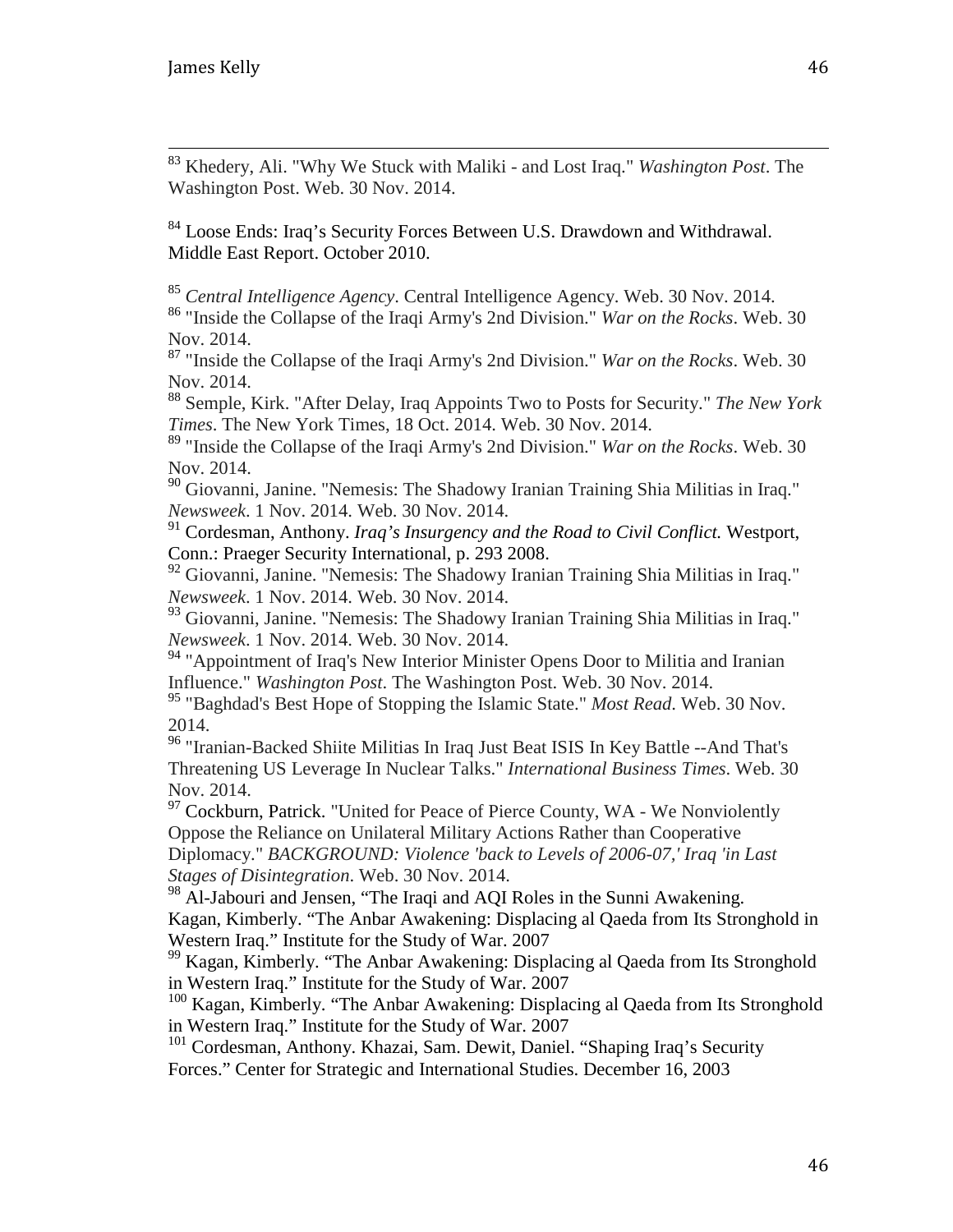<sup>102</sup> "How ISIS Works." *The New York Times*. The New York Times, 15 Sept. 2014. Web. 28 Nov. 2014.  $\overline{1}$ 

<sup>103</sup> How ISIS Works." *The New York Times*. The New York Times, 15 Sept. 2014. Web. 28 Nov. 2014.

<sup>105</sup> Stancati, Bernard. "Tribal Dynamics and the Iraq Surge." Strategic Studies Quarterly. Summer 2010.

<sup>106</sup> "Areas Under ISIS Control." *The New York Times*. The New York Times, p. 267, 11 June 2014. Web. 24 Nov. 2014.

<sup>107</sup> Mansoor, Peter R. *Surge: My Journey with General David Petraeus and the Remaking of the Iraq War*. P 156. 2013. Print.

<sup>108</sup> "ISIS Imposes Education Tax on All Students in Iraq's Mosul." *NBC News*. Web. 30 Nov. 2014.

<sup>109</sup> Wehrey, Frederic. "The National Guard in Iraq: A Risky Strategy to Combat the Islamic State." *Carnegie Endowment for International Peace*. Web. 30 Nov. 2014

<sup>110</sup> Wehrey, Frederic "The National Guard in Iraq: A Risky Strategy to Combat the Islamic State." *Carnegie Endowment for International Peace*. Web. 30 Nov. 2014.

<sup>111</sup> Wehrey, Frederic "An Elusive Courtship: The Struggle for Iraq's Sunni Arab

Tribes." *Carnegie Endowment for International Peace*. Web. 30 Nov. 2014.

<sup>112</sup> Wehrey, Frederic "An Elusive Courtship: The Struggle for Iraq's Sunni Arab Tribes." *Carnegie Endowment for International Peace*. Web. 30 Nov. 2014.

<span id="page-47-1"></span><span id="page-47-0"></span><sup>114</sup> Harvey, Derek, and Michael Pregent. "The Lesson of the Surge: Defeating ISIS Requires a New Sunni Awakening." *New America Foundation* (2014): n. pag. Web. <sup>115</sup> Ignatius, David. "Iraq and the U.S. Are Losing Ground to the Islamic State."

*Washington Post*. The Washington Post. Web. 30 Nov. 2014.

<span id="page-47-2"></span>116 Ignatius, David. "Iraq and the U.S. Are Losing Ground to the Islamic State." *Washington Post*. The Washington Post. Web. 30 Nov. 2014.

<span id="page-47-3"></span><sup>117</sup> "U.S. Ramps Up Military Aid for Islamic State Fight." *Foreign Policy*. Web. 30 Nov. 2014.

<sup>118</sup> Mark Wilbanks and Efraim Karsh. *How the Sons of Iraq Stabilized Iraq.* The Middle East Quarterly. Fall 2010

<sup>119</sup> Mark Wilbanks and Efraim Karsh. *How the Sons of Iraq Stabilized Iraq.* The Middle East Quarterly. Fall 2010

<sup>120</sup> "ISIS Pays Its Fighters Double What The Iraqi Army, Hezbollah, Other Sunni Jihadists Groups Pay Their Men…." *Weasel Zippers RSS*. N.p., n.d. Web. 01 Dec. 2014.

<sup>122</sup> Semple, Kirk. "After Delay, Iraq Appoints Two to Posts for Security." *The New York Times*. The New York Times, 18 Oct. 2014. Web. 29 Nov. 2014.

<sup>123</sup> "Iraq's New Government and the Question of Sunni Inclusion Combating Terrorism Center at West Point." *Combating Terrorism Center at West Point*. N.p., n.d. Web. 01 Dec. 2014.

<sup>124</sup> Wehrey, Frederic. "The National Guard in Iraq: A Risky Strategy to Combat the Islamic State." *Carnegie Endowment for International Peace*. Web. 30 Nov. 2014